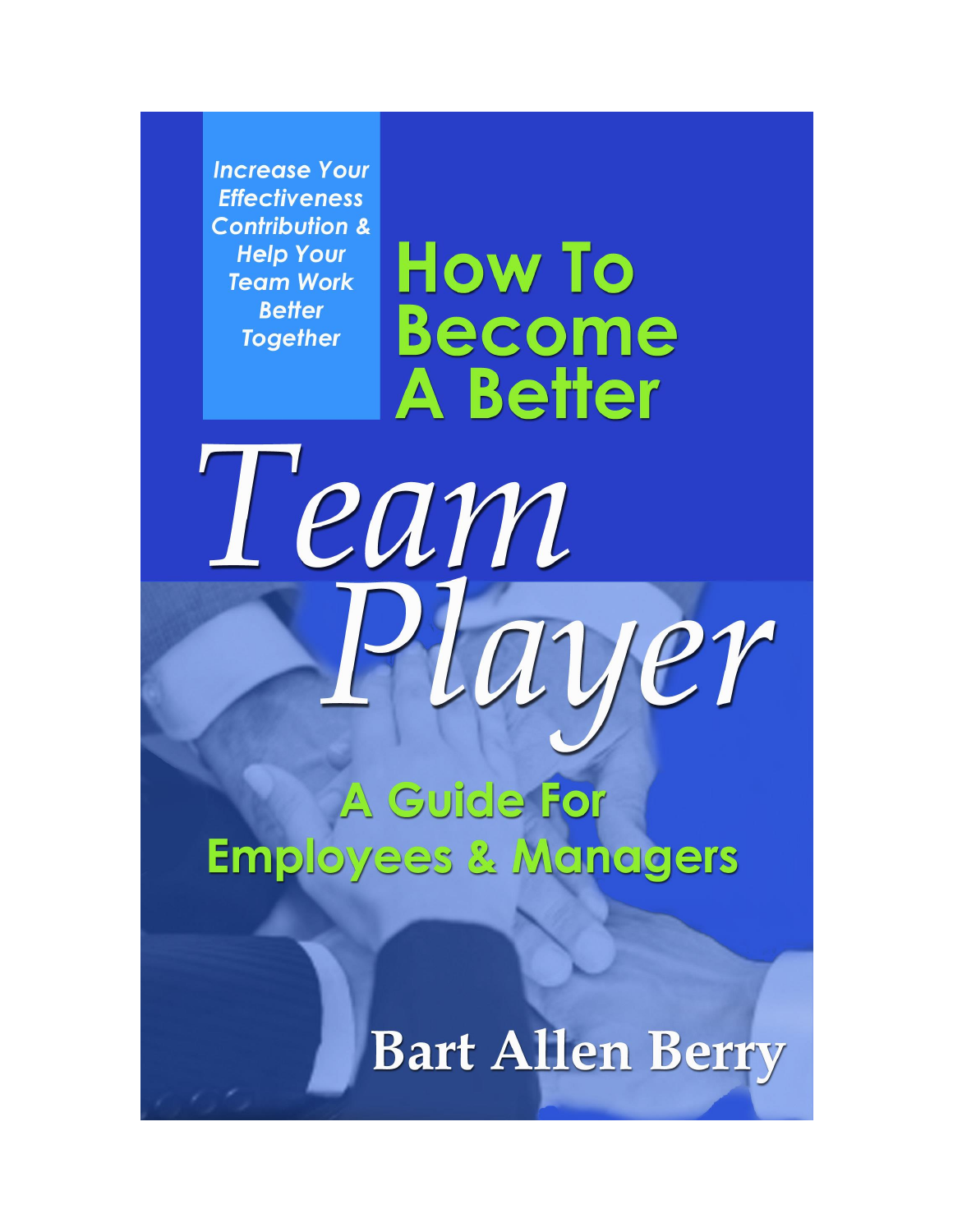#### HOW TO BECOME A BETTER TEAM PLAYER A Guide for Employees and Managers By Bart Allen Berry Copyright 2015

This ebook is licensed for your personal enjoyment only. This ebook may not be re-sold or given away to other people. If you would like to share this book with another person, please purchase an additional copy for each recipient. If you're reading this book and did not purchase it, or it was not purchased for your use only, then please return to your favorite ebook retailer and purchase your own copy. Thank you for respecting the hard work of this author.

Discover Other Titles By Bart Allen Berry The Path Of Excellence WORLD CLASS LEADERSHIP What Customers Want! Fundamentals Of Customer Satisfaction For Your Enterprise Supercharge Your Work Team - 7 Steps To Creating A High Performing Team Becoming Excellent – Applying The Ten Values Of Excellence To Your Organization

Find more at [BartBerry.com](http://www.bartberry.com/)



Helping Organizations Reach Their Potential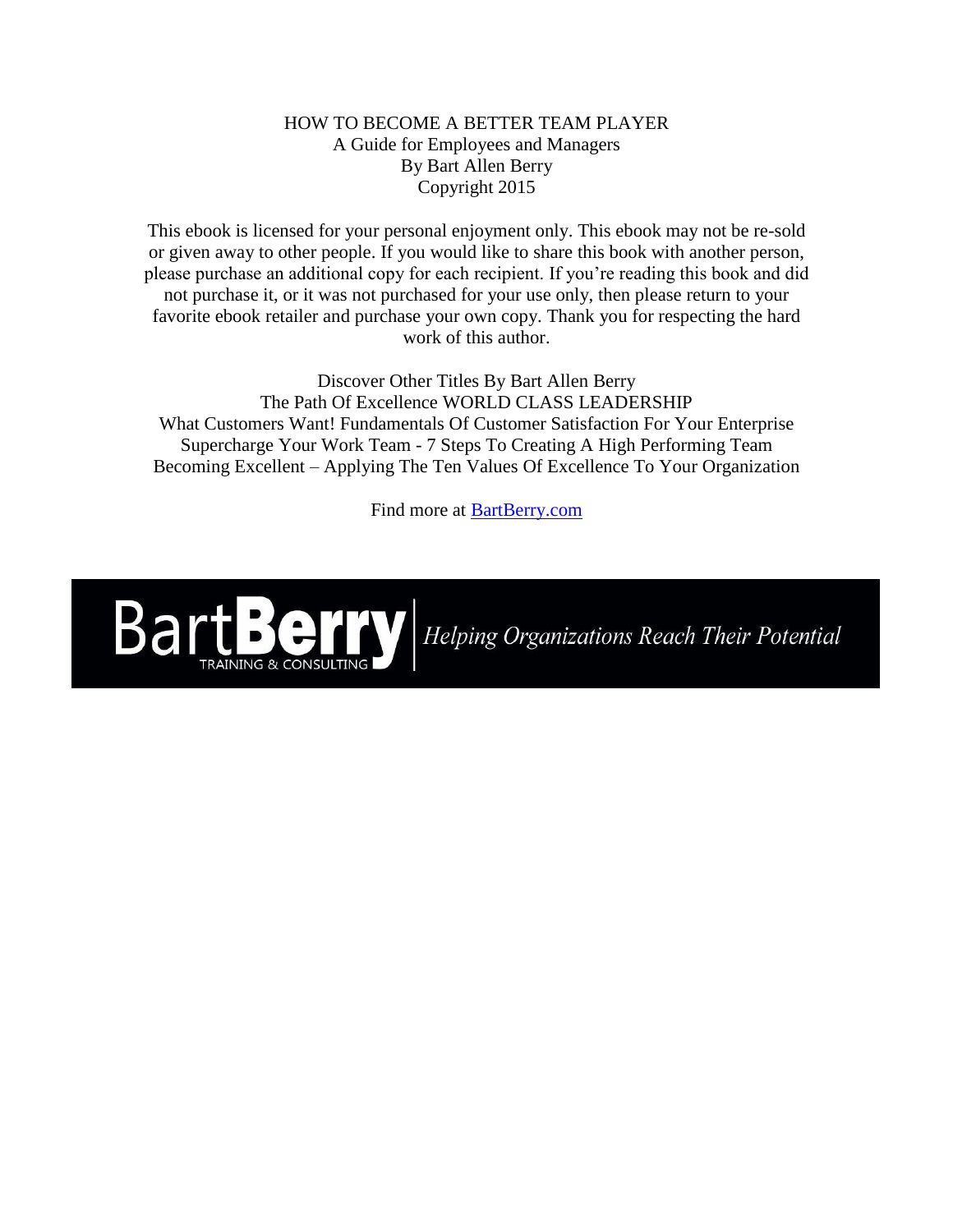## TABLE OF CONTENTS

<span id="page-2-1"></span>**[INTRODUCTION](#page-2-0)** 

[Chapter 1. TEAM ATMOSPHERE](#page-6-0)

[Chapter 2. TEAM COMMITMENT](#page-10-0)

Chapter 3. [TEAM INCLUSION](#page-14-0)

[Chapter 4. TEAM LEADERSHIP](#page-19-0)

Chapter 5. [TEAM SKILLS](#page-23-0)

Chapter 6. [TEAM COORDINATION](#page-28-0)

Chapter 7. [TEAM SYNERGY](#page-33-0)

Chapter 8. [TEAM EXCELLENCE](#page-36-0)

Chapter 9. [TEAM GROWTH](#page-39-0)

Chapter 10. [TEAM MATURITY](#page-43-0)

[Chapter 11. SUMMARIZING YOUR ROLE IN OBSERVING GROUP DYNAMICS](#page-47-0)

[Chapter 12. ARE YOU PART OF THE PROBLEM?](#page-48-0) TEAMWORK BEHAVIOR SELF [ASSESSMENT](#page-48-0)

Chapter 13. CONCLUSIONS - [FEELINGS ARE IMPORTANT](#page-51-0)

[Appendix. THE TEAMWORK SURVEY FOR WORK GROUPS](#page-52-0)

[About BART ALLEN BERRY](#page-61-0)

<span id="page-2-0"></span>[BOOKS AND ASSESSMENTS BY BART ALLEN BERRY](#page-62-0)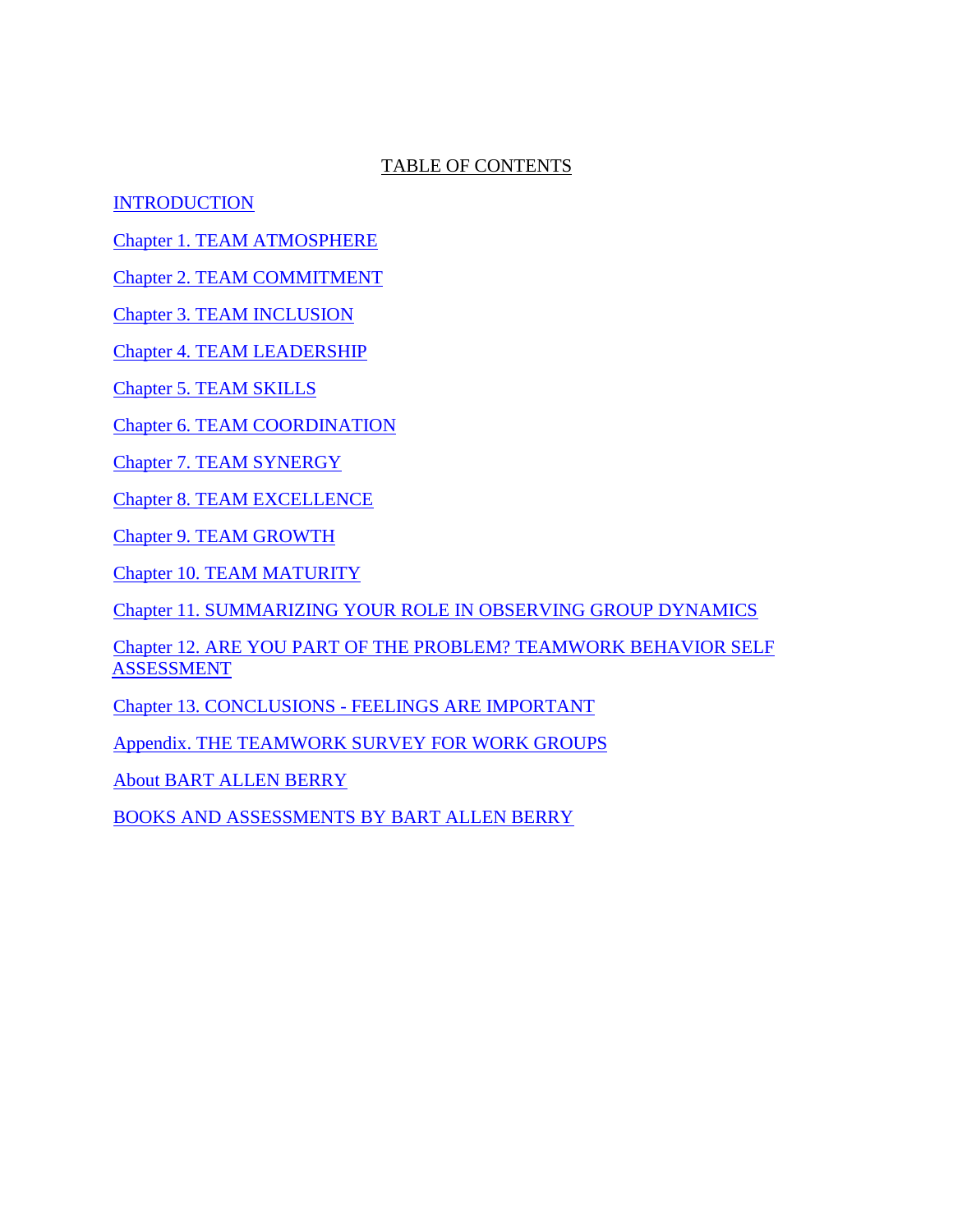#### INTRODUCTION

Navigating the dynamic interaction of individuals at work can be fraught with peril, especially in a competitive and politically charged work environment. Getting things done with and through others comes with the territory at work however, so it pays to understand teamwork as well as possible.

No one wants to be the employee or manager that everyone gossips about at the water cooler, or worse yet, the one everyone would vote to throw over the side of the boat if they could. Personal survival aside, teamwork is necessary to produce good work, satisfy customers and keep the organizational machine humming. So it pays to be good at it. It might even be the thing that helps you keep your job, or better yet, the thing that helps you and your work group produce better results.

Being a good team player has two dimensions you should be aware of if you are interested in improving your team player skills or you are interested in helping your team work better together:

**1)The group dynamics and interaction between team members. This includes things like team atmosphere, coordination, maturity, identity and commitment.**

## **2)Your own teamwork behavior including things like sensitivity to others, contribution, focus, efficiency and personal style.**

This book will help you understand team dynamics better, develop your own approach as a team player, increase your awareness of the needs of the group, and position yourself as one who champions and facilitates better teamwork. With new awareness and a few behavioral changes you will be able to more effectively navigate and manage the minefield of human relationships on work teams and solidify your position as a real asset that is valued by your fellow team members.

This book includes the powerful Teamwork Behavior Awareness Inventory Self-Assessment where you can score yourself on your team player skills and behaviors, AND the comprehensive Teamwork Survey for Workgroups, so you can measure the strengths and weaknesses of the work teams you participate with and target opportunities for growth where you can help make a real difference.

As you read this book and apply its learning's you will begin to become much more aware of the dynamics in any intact work group, allowing you to interact and contribute more safely and effectively.

Teamwork Awareness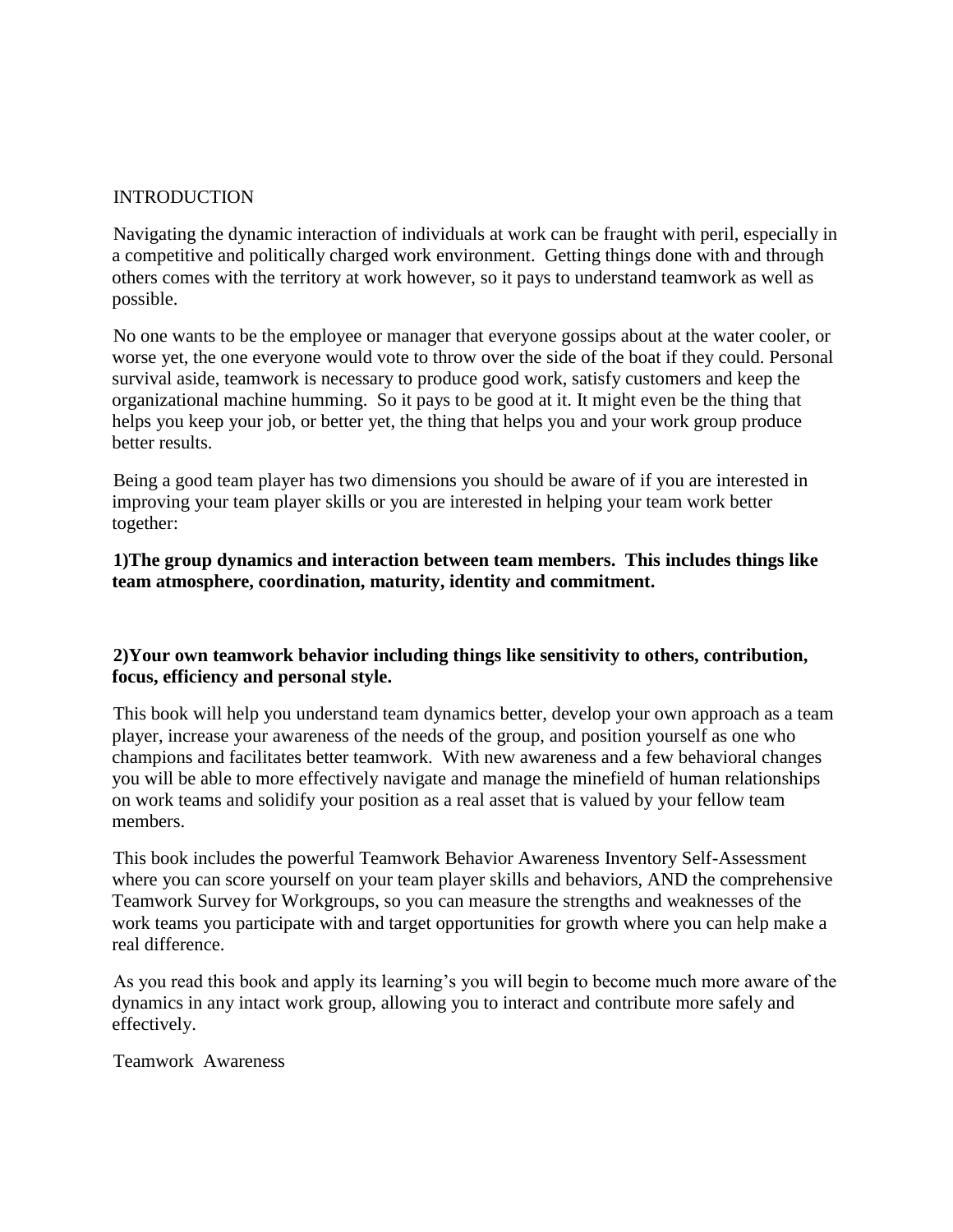Most of us spend so much time reacting to others we forget to take a step back and look at ourselves. How others see and experience us might be very different from the image we think that we are projecting on the team. Remember that people are sensitive, they want to be acknowledged, they want to belong and they want to be connected when they work with others.

Although your own perspectives, actions and behavior might be 'right or correct' when one objectively looks at any given task, it is often more important to preserve harmony in the work group than to risk alienating someone who might have a different point of view – or even just be plain wrong.

Getting things done, making effective decisions, planning and executing as a group means getting the contribution and efforts of everyone on the team aligned. Being effective together while maintaining positive and constructive relationships with your fellow team members is at the heart of what the art of teamwork is all about.

Becoming more aware of the dynamics of teamwork means you are beginning to be less emotional and reactive to what is happening now – usually meaning your focus on the task at hand, and more alert to what is happening in terms of the process your work group is using to get the task accomplished.

Being effective as a team player means that you are going to initiate or facilitate actions that support the team's processes being more effective, productive and satisfying for everyone. "But it's not my job to do that! " you might be thinking, "isn't that the group leader's responsibility?" . Yes and no.

If the group leader is ineffective or just doesn't have the skills to lead a group well, guess what? You are still stuck working on the team. So you will be helping. In the case that the group leader is effective, you will be supporting them by contributing to the high functioning team they are trying to create.

Yes you will be taking the initiative to become a change agent and facilitator of better teamwork in your work group. Being an effective team member means you are in it for the long run and are willing to invest in the long term growth of your work team.

"What if our team leader is an absolute pain in the (blank) insensitive authoritarian dictator and he doesn't really want anyone's input?" . Unfortunately this is a very common scenario in the working world, but here you will learn some teamwork skills that will make you and your team more effective and satisfied together and essentially 'train' your team leader to operate in healthier ways. The key is to keep the focus on the processes that make better teamwork happen rather than getting swept up into the urgency of the task at hand.

The workaday world is filled with new tasks, performance goals that must be met, tight schedules and resource constraints that put pressures on employees and managers. These pressures are often used as a justification for dictatorial directives, decisions with a lack of input, or flat out disregard for the contribution of team members. Bad and costly decisions are often made by teams in hurried high pressure situations where a good teamwork process was completely neglected.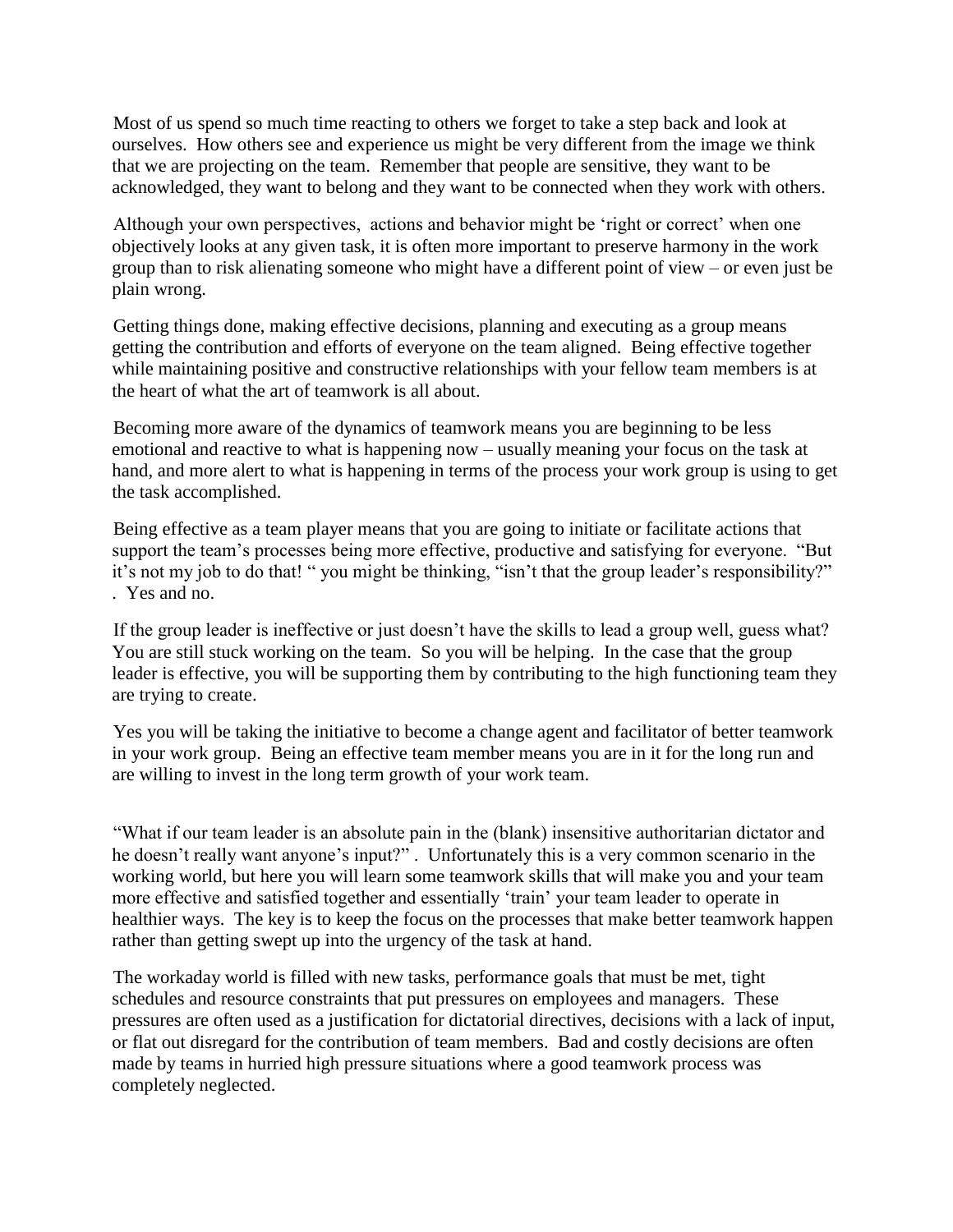Many work teams do reach their goals with bad teamwork, but the damage to relationships, team member's sense of value and integrity lead many employees to declare that "they never want to repeat that process again". Bad teamwork is stressful and causes many employees to 'check out' when it comes to extra initiative or demonstrating a real commitment to the team. Look for the employees who are stepping out of the door at precisely 5:00pm (or earlier if they can get away with it) who miss team meetings whenever possible and who are circulating their resumes for a better position elsewhere.

Great teams have a positive group of people who enjoy working together and who celebrate their successes, take responsibility for improving themselves when they make mistakes and who actually enjoy working together. Being with a happier and healthier team is a lot better way to spend the tens of thousands of your working hours five days a week.

So What Does Good Teamwork Look Like And How Can You Contribute More As An Effective Team Player?

The following ten dimensions are the most important cause/effect/symptom indicators of teamwork, or the lack of it. As a process-observer you can become more sensitive and aware of these factors and implement strategies and changes to mitigate for poor teamwork in these areas. Each of the following ten chapters mirrors the Teamwork Survey for Work Groups (Included in this book) so you can actually score each of these factors later to accurately measure the strengths and weaknesses of your team.

Suggestions are included for how you can help as a team player in each area and become more meaningfully engaged in the process of creating better teamwork.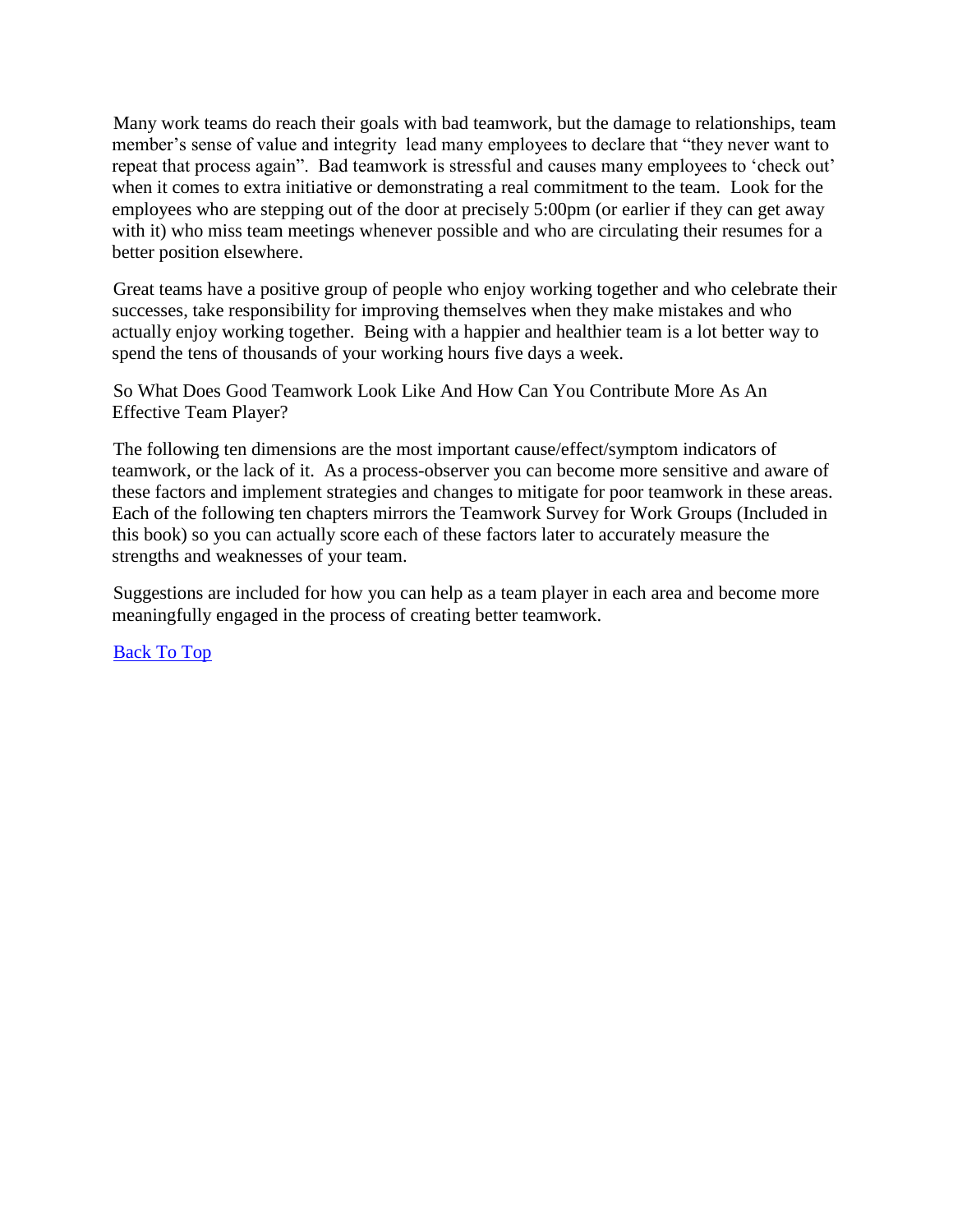## Chapter 1. TEAM ATMOSPHERE

<span id="page-6-0"></span>Team atmosphere is a very palpable phenomenon that is felt by you inside the culture of the team and noticed by other teams, departments and individuals who have to interact with your team. Like dysfunctional families, it can be uncomfortable to be around a group of people when they have a black cloud over them because they aren't getting along.. Most people would rather be around sunshine and rainbows. When the team atmosphere is dark, individual team members will avoid meetings and interactions and others will avoid this team as well. So what factors lead to a poor team atmosphere?

#### **ATMOSPHERE. The team is not satisfied with themselves.**

Having successes and celebrating together is validation that you are doing something right. Teams that haven't had a success in a while, or whose performance is decidedly mediocre find little to be excited about. Teams need to achieve their goals to have something positive to share with one another. Astute leaders know that teams need validation and acknowledgement of the successes they have achieved along the way so they will feel good about their own abilities and potential. When was the last time your work team received acknowledgement for something they have accomplished?

#### >>For The Team Player

As an effective team player you can make a difference. You don't need to schedule a formal meeting or make an official policy change to acknowledge the small successes that happen on your team every day. Find a way to notice the good work that was done, what worked well with the team and make sure the team notices that yes, indeed they have accomplished something together. This continual reinforcement will positively affect the team's belief in their own capabilities and help lift their identity and self-image.

## **ATMOSPHERE. Treating All Team Members With Respect**

There are few things more destructive to teamwork than disrespecting others. There is simply never a case where disrespect is called for, and in most cases disrespectful behavior will come back to bite you somewhere down the road.

People are often hired in organizations because of their technical abilities in certain areas or their expertise or particular skill. This doesn't mean that they have refined social graces or are always comfortable playing the games or adapting to the social norms of the rest of the group. Some people are naturally introverted and socially anxious, making them awkward around others. At work, as in most social situations, these folks end up being increasingly isolated and reclusive and will not actively seek others out or volunteer for situations that they might perceive as socially vulnerable. This often causes fellow employees to disrespect them, make jokes about them or somehow treat them badly because they seem different.

In the average cross section of humanity in any organization there will be a wide range of political and social beliefs, tastes, preferences and points of view. Regardless of our uniqueness and differences, everyone needs and deserves to be respected. In the professional working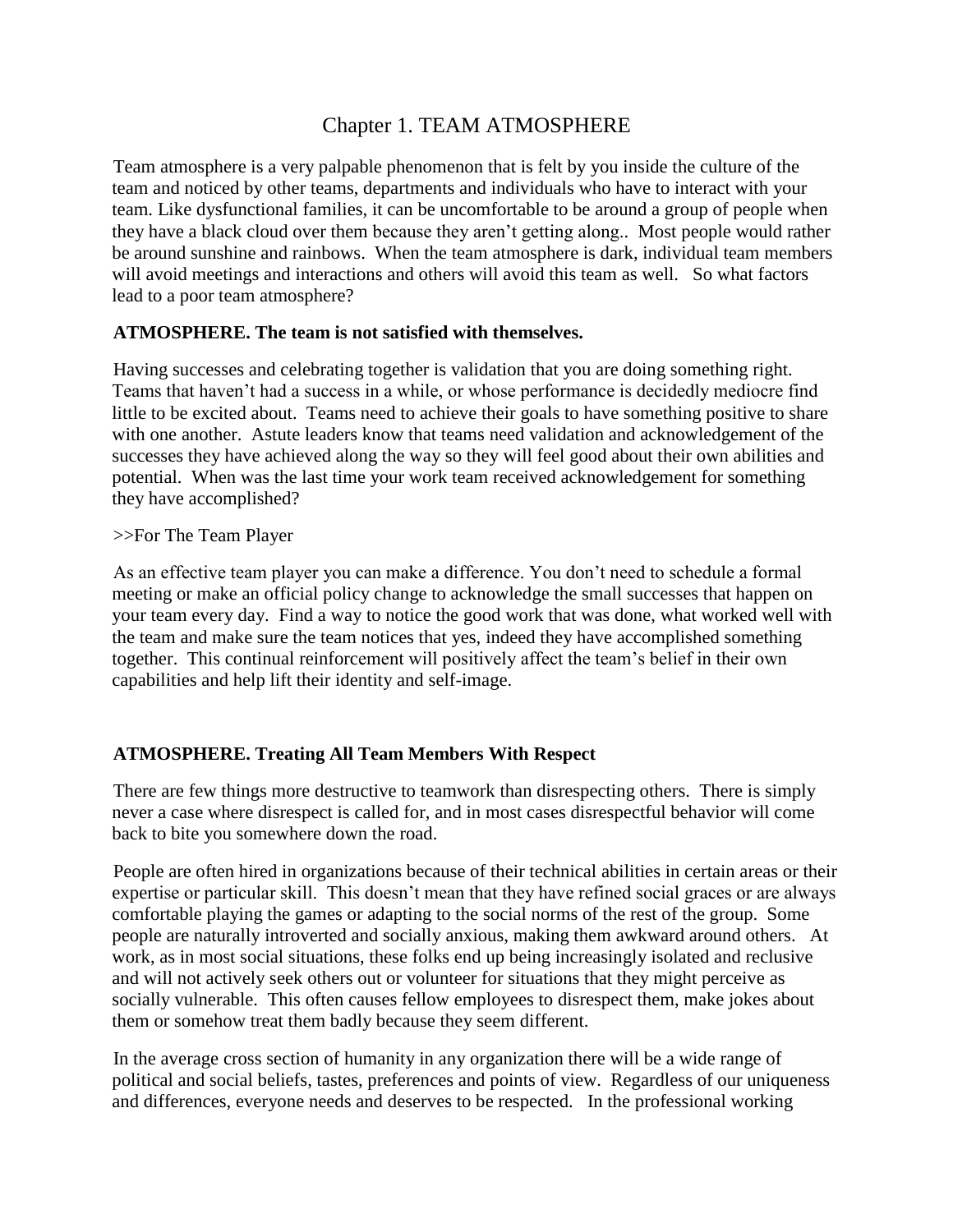world, people want to be taken seriously for their opinions, contributions and expertise and most people have a need to belong and be accepted by the group.

Treating someone as though their point of view is not valid or shouldn't be considered can be downright insulting. What's worse is that when an individual has been hurt this way – they remember. They might not demonstrate it openly now, but don't look for them to want to join your next initiative or go out of their way to help you once they have 'black listed' you in their mind. It can be downright poisonous on a team to develop a disrespectful culture that allows anyone in your work group to be treated with less than the personal and professional dignity that they deserve. Individual team members who are insensitive, shoot down others ideas, speak for the team as if they have already established a consensus when decisions require input, or who don't provide opportunities for others to speak are some of the worst offenders when it comes to trying to establish better teamwork. These types need to get some feedback to become more aware of the damage they are causing to the quality of teamwork and individual relationships with other team members.

#### >>For The Team Player

Regardless of who they may appear to be, or however unique and unusual, someone thought every one of your team members should be hired and they are part of your team. Take the time to get to know each of your team members better and what their professional capabilities are. By making sure that others on the team are treated with respect you will not only be helping them feel better, but you will be standing up for a culture of respect on your team that will be good for you as well. By respecting everyone you will be modeling a behavior that others want and perhaps giving them the courage to stand up for others as well. Everyone on the team wants to be respected.

## **ATMOSPHERE. The Team Exhibits Humor**

If you walk into a room of coworkers you will be able to take their temperature in a very short time. Are they laughing and smiling together? Do they seem relaxed or uptight? People who are anxious, stressed out and afraid will feel very tense to be around. Unhealthy work environments with low levels of teamwork don't feel good.

They say that when people laugh it is really a relief of tension and stress. That's why humor can be a a great thing for any work team. When humor is present in a work group it's also a sign of healthy working relationships. Great team leaders and great team players encourage humor to lighten the atmosphere, to make people feel more comfortable and to help relax with one another.

#### >> For The Team Player

As an effective team player, it's easy for you to post the occasional joke by email, tell jokes at a meeting or just be seen to acknowledge and encourage humor from others. Just keep the humor from offending or alienating anyone on your team or you might do more damage than good. When you hear a good joke – pass it on. Make it a point to start meetings with a humorous story or anecdote to keep it light.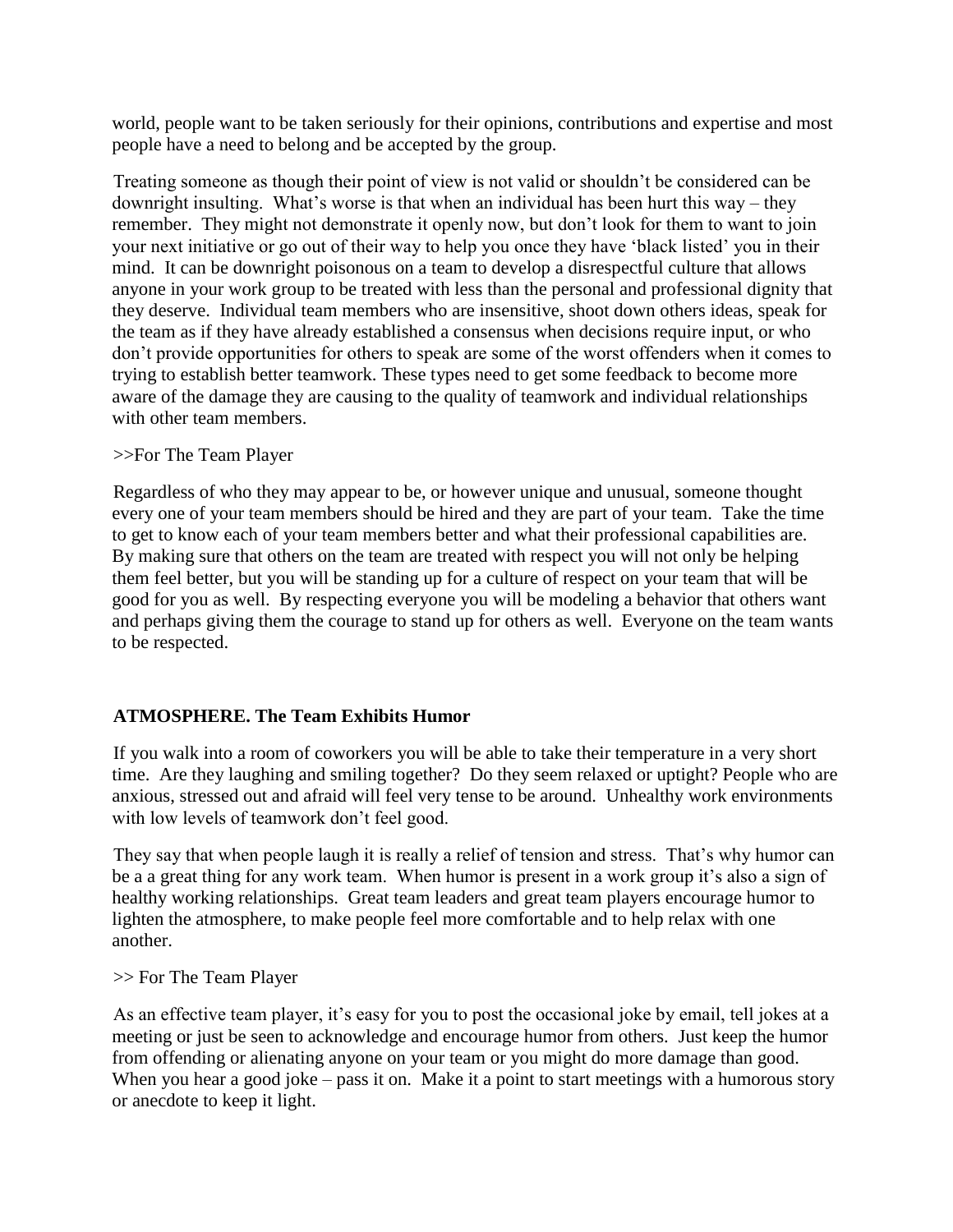#### **ATMOSPHERE. The Team Has A Positive Identity**

How does the work team refer to itself? Do they say something like:

"Yes, we are the XYZ compliance department and we do that boring stuff that the company needs and yes things are about the same as they every were for us, you know we have some challenges and our department budget has been frozen now since….BLAH BLAH BLAH"

Or do they see themselves a little differently:

"We are the XYZ team and the most important department in the entire company- we influence everything and without our work the company would be lost. We have incredible people and we do amazing things with the resources we have and in fact we just achieved the…..etc."

The atmosphere of a team is reflected in the identity they present, how they refer to themselves and how others perceive and refer to them.

#### >> For The Team Player

As one of the members of the team- you can help craft a positive team identity. The team's identity is something that can be consciously developed, directed and promoted. Often times this is beneficial internally where the capabilities of a particular department need to be marketed a little more effectively. By defining the identity of the team with a mission statement or catchphrase the team is consciously presenting themselves in a positive light that will up level everyone's self-esteem on the team. As an individual team member you can continuously emphasize a positive identity for your team and represent and defend it proactively throughout the entire organization. Every work team needs a positive image of 'Who they are and what they do".

#### **ATMOSPHERE. Others Find This Team Easy To Work With**

This is a symptom of lack of teamwork that is easy to identify in any organization. It's both important to smooth functioning internally as well as being extremely important when dealing with customers. One of the most statistically significant predictors of customer satisfaction in any customer supplier relationship is how well the supplier's organization works together to meet customer needs. Lack of teamwork between departments can cause shortfalls that might lose the customer order or create a negative experience that causes the customer not to return to buy again.

When a work team is conflicted internally, others who are forced to interact with them often get mixed messages, lack of follow through or subtle forms of sabotage as coworkers refuse to cooperate, communicate or share resources and information. This cultural cancer can be devastating to an organization's productivity.

Sometimes the only way to cure this disease is major surgery to cut out the tumor. This can mean sacking the department head and all of the actors perceived to be part of the problem. In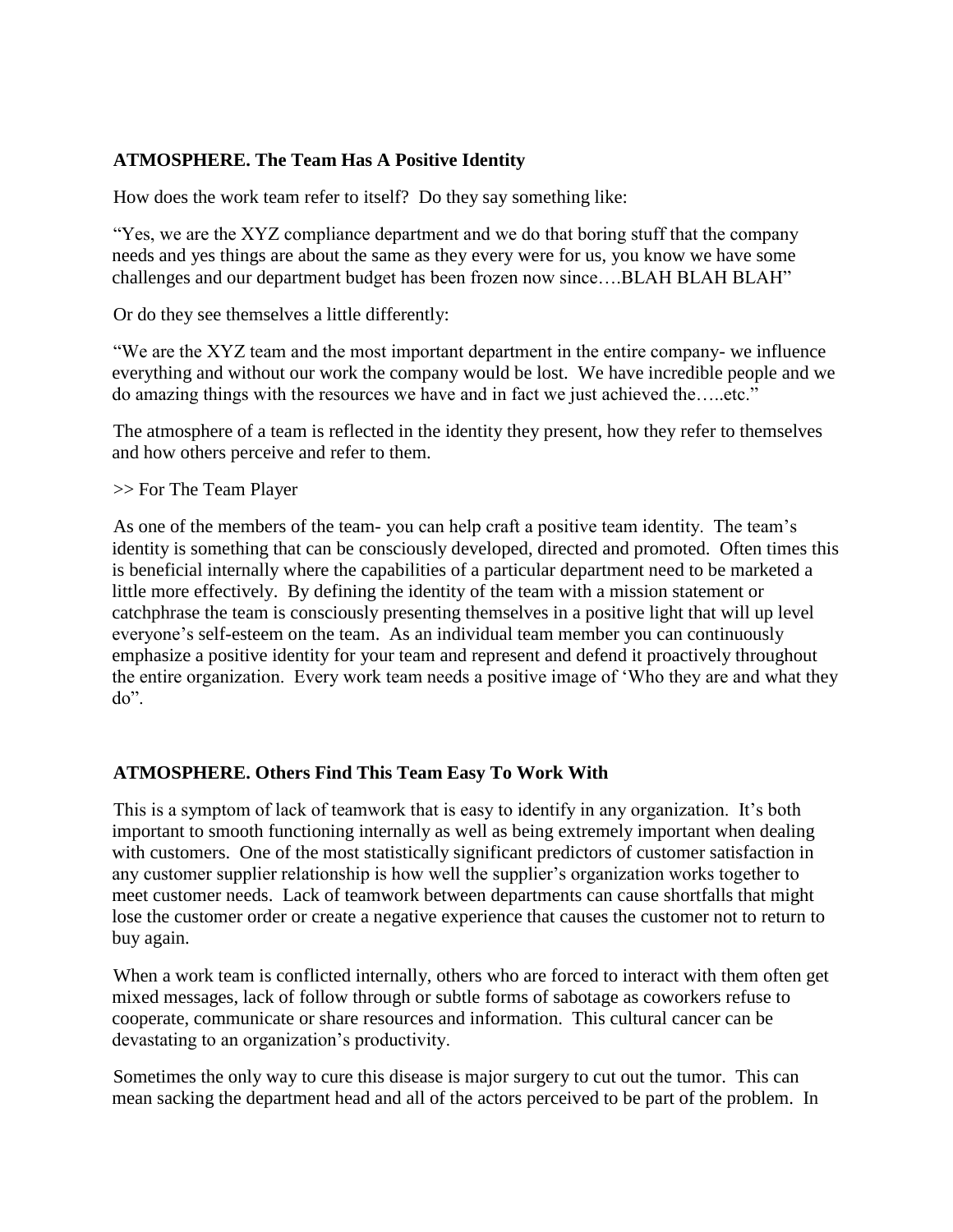order to not get thrown over the side with the other bilge, it can be critical to the work team's survival to take proactive steps to change the organization's negative perceptions about dealing with your department.

#### >> For The Team Player

What you can do as a team player. Bringing this effect to the attention of the work team is a good first step, and perhaps a private sit down with the team leader is called for to express your concern. Individually you can do everything possible to bend over backwards for all of those with whom your department interacts, taking extra efforts to make sure relations stay positive and that others feel that they can work with your department. Solicit feedback in the way of internal surveys to validate your perspectives and concerns about how your team is perceived and share with your group to target improvements.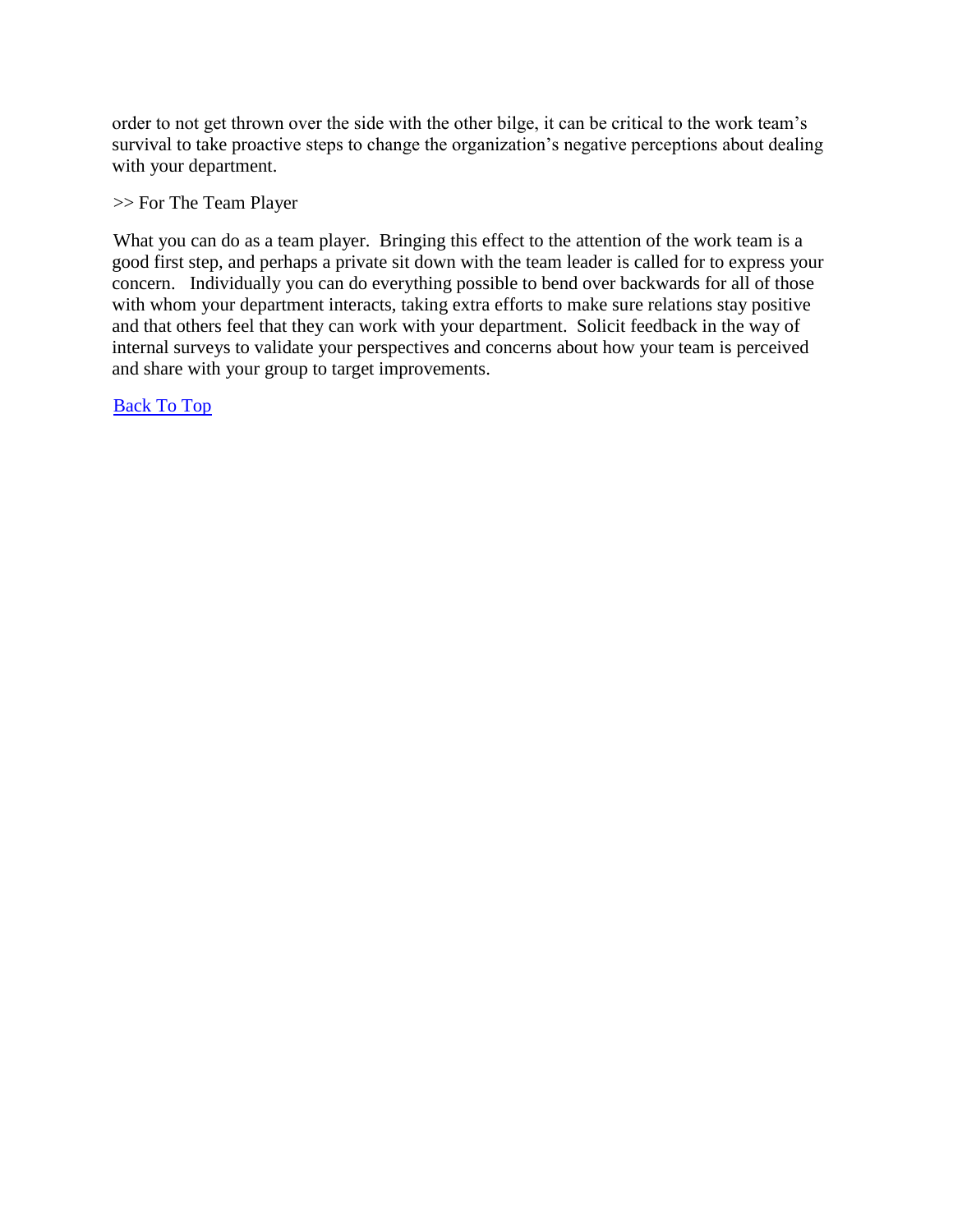## Chapter 2. TEAM COMMITMENT

<span id="page-10-0"></span>Commitment is the magic ingredient for any work team, department or company. Commitment means the team will be moving forward with energy and a focus on goal achievement. When a team is committed they are an inspiration to others as they set a tone and lead by example. Leadership of any organization enjoys having its work teams demonstrate a high commitment level.

Commitment takes many forms. Doing extra work, taking responsibility and initiative, staying focused and sustaining prolonged effort are all signs of commitment.

When commitment is absent however, it takes much more energy to initiative and sustain effort. Much closer supervision is necessary which brings with it a heightened irritation and feelings of disrespect for team members who can't be trusted with the responsibility of assuring that goals and objectives will be met.

Lack of commitment is another sign of an unhealthy team and is really a team leadership issue. Team member commitment levels should be measured and understood along with the root causes for them not being higher. The following are the main factors that influence team commitment.

## **COMMITMENT. The Team Is Clear About Their Purpose**

It's really hard to rally a team and get them focused on an objective, task or goal when it's not absolutely clear what it is they are supposed to do, how they expected to coordinate and what the key performance metrics are along the way. When objectives are understood in detail they can be broken down into smaller tasks, they can be assigned to the most appropriate personnel and they can be sequenced in the most efficient ways.

A clear purpose means that there is a definition of what is and is not included in the objective and the team will have an unambiguous understanding of how to interpret their priorities and results. This will help clarify roles and responsibilities within the team and eliminate many sources of confusion and conflict.

>> For The Team Player

As an individual team member you can advocate for clarity by continuing to ask questions, suggesting more formal definition of goals and responsibilities and voicing the need for further detail on behalf of the group. Many will often be thinking the same things you are, but afraid to speak up. You will be relieving the worries of many of your fellow team members and helping to ease their anxieties as well.

## **COMMITMENT. The Team Works Hard Together**

The two elements in this statement are works 'hard' and 'together'. Hard work is universally understood as work that is harder or a larger work load than average or normal. The more Machiavellian team members will see additional workloads coming from a long way off and some will do their slippery best to avoid, duck and be absent when it's time to show up for extra effort.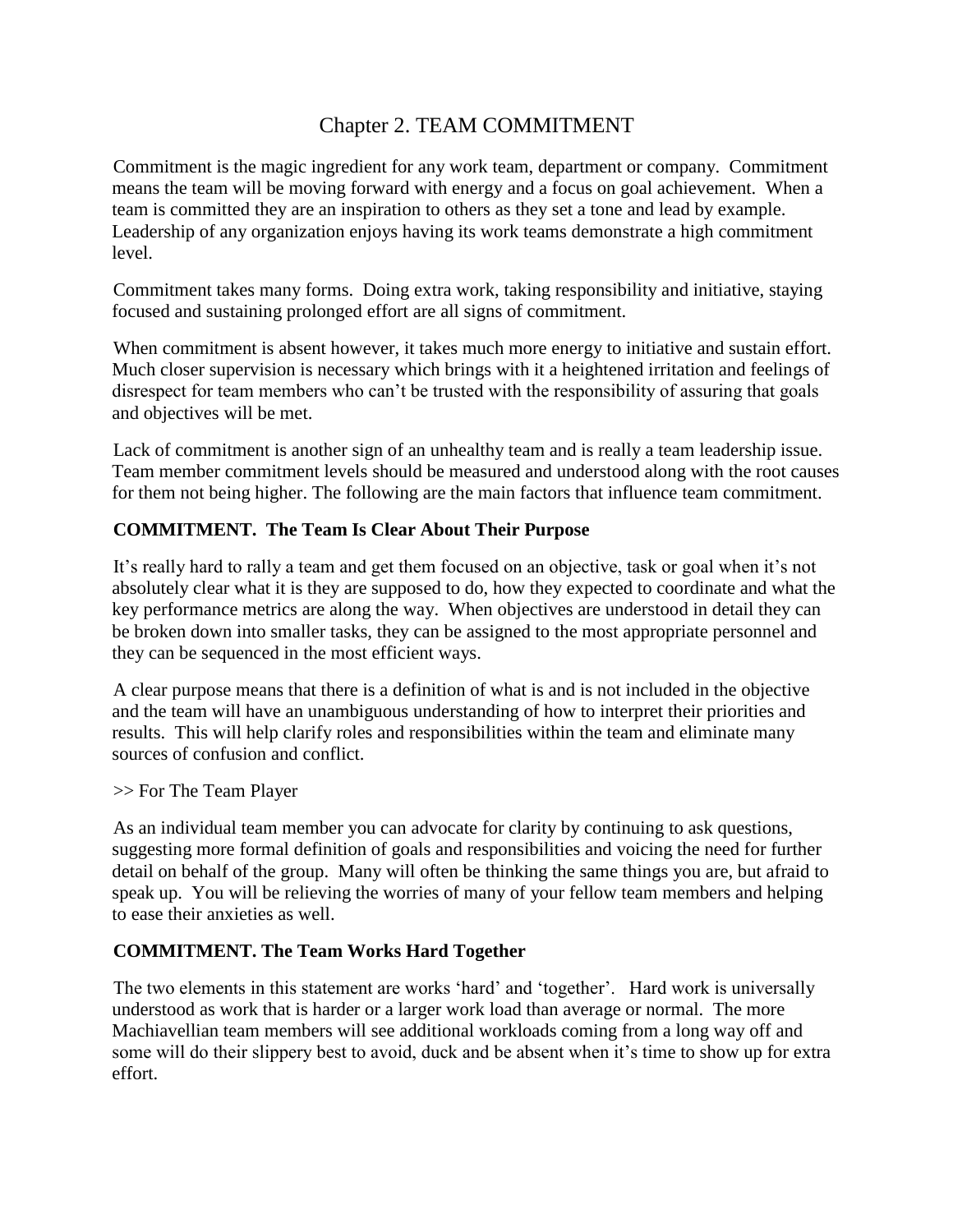There are few things that will create more enmity than a few employees who are suffering under a heavy load while others are seen to somehow skate out of the same level of work. When an out of the ordinary heavy burden of work comes on the team, the members who are tasked with the lion's share would like to see their team members pitching in and sharing part of the load.

When a team goes through a tough section of hard work together they are taking part in a high energy shared experience. This can be particularly beneficial to the team dynamics when the people that work together succeed at achieving something significant. The bonds that are created from a high energy shared experience bring team members closer together and build the positive identity of the team and what they are capable of. Team members remember who they shared a foxhole with when they survived the battle.

#### >> For The Team Player

As a good team member, take the time to notice. Working hard together can be what great teamwork looks like, and when heavy demands are placed on your work team you will be helping by celebrating how well you are working together when it's tough, how well each team member performs and the achievement of each task and goal along the way. Reinforcement of the good work your team does together is also effective marketing for your team's identity and image in the rest of the organization. When you broadcast and celebrate the hard work of your team it makes you look good too.

## **COMMITMENT. Team Members Give Extra Effort**.

When you see your team members going above and beyond, working longer hours on a particular project so the team can get it done, or stepping up to take more responsibility than is in their job description you should be proud of the teamwork in your group. Team members who go the extra mile set the standard of performance for others and increase the capabilities of your team.

When team members aren't willing to step up for extra work – be it a little or a lot, it's usually a symptom of a poor team atmosphere, feelings of disenfranchisement or checking out from the team because of feeling undervalued or un-included the rest of the time. These feelings can have an even worse effect when a high profile employee complains that doing extra work is an unreasonable and unfair expectation from the organization.

When a union of large clique of employees decide to band together and resist any request for out of the ordinary effort, this could prove the beginning of the end for any hope of real teamwork in the future. Keeping an eye on how spontaneously team members agree to extra work can be a very accurate barometer of how other aspects of teamwork are going.

#### >> For The Team Player

As someone who wants to promote better teamwork, you might want to play both sides of the fence in this case. Perhaps you can be an advocate for management or leadership to help convince team members to get on board with a special effort or a particularly challenging objective. On the other hand you might be perceived as more of a team member when you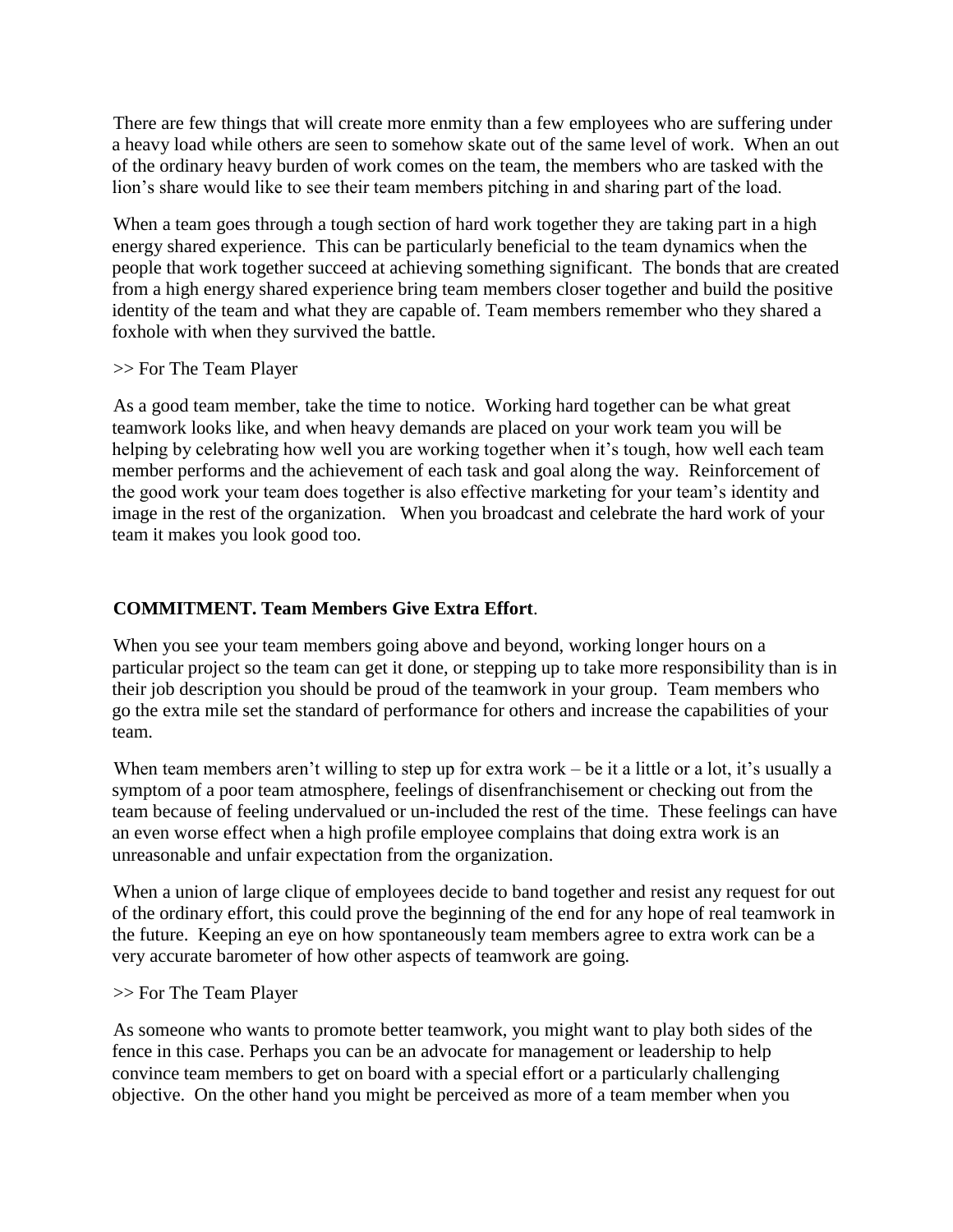support your fellow employees by listening to their concerns and voicing them with leadership to advocate for some special compensation or other benefits for those who give extra effort.

As an individual team player, you don't always have to automatically agree to heavier out of the ordinary workloads in an effort to brown nose your way to approval. There may be times however, when you need to be the one who steps up to the plate and enlists the commitment of your fellow team members for that extra work load.

## **COMMITMENT. Team Members Take Initiative.**

Picture a time when an individual must make a decision about something that effects the work of the team and they are outside their scope of authority or responsibility. If there is good teamwork and synergy within the team, goals are clear, and communications are good then the risks of this employee making the correct decision should be relatively low. When good teamwork is in place, individual employees also worry less about being ostracized from the group because they make a mistake.

In a work group with low levels of teamwork, decision making will be more formalized, lines of authority and responsibility will be harder to cross and a sense of competitiveness will cause employees to blame and deride one another when they make mistakes. Individual employees themselves will be more reticent about taking authority or responsibility upon themselves that might put them at risk of the wrath of fellow team members or their boss.

With better teamwork comes more trust in the individual and respect for their expertise, judgment and decisions. Every situation and decision cannot be foreseen or administered ahead of time. A culture of very low risk taking and stomping on initiative will result in much slower production and the seemingly smallest of issues freezing the continuity of a team's work flow.

Individual employees want to grow professionally and have their inputs and decisions accepted. Stifling initiative can be a great way to build resentment and change employee attitudes for the worse.

#### >> For The Team Player

As an individual team member it will be good to take stock of the risk/reward history of your own work group's culture. If you'd like to stretch the current team culture in regard to taking initiative, perhaps the best way is to take very small risks at first and then publish the results of the successful decisions you made at the next employee meeting. This will in effect, bring up the topic of overstepping lines of authority to see what kind of resistance you get, while also giving tacit permission for others to begin to stretch if you aren't chastised for taking (unauthorized) successful action.

You can work your way up to more significant risks and decisions gradually and take the opportunity to thank your boss once in a while for their confidence and faith in you. You'll be able to keep an accurate measurement of your boss's temperature and comfort level with you making decisions on your own. Make sure to emphasize how your individual initiative helped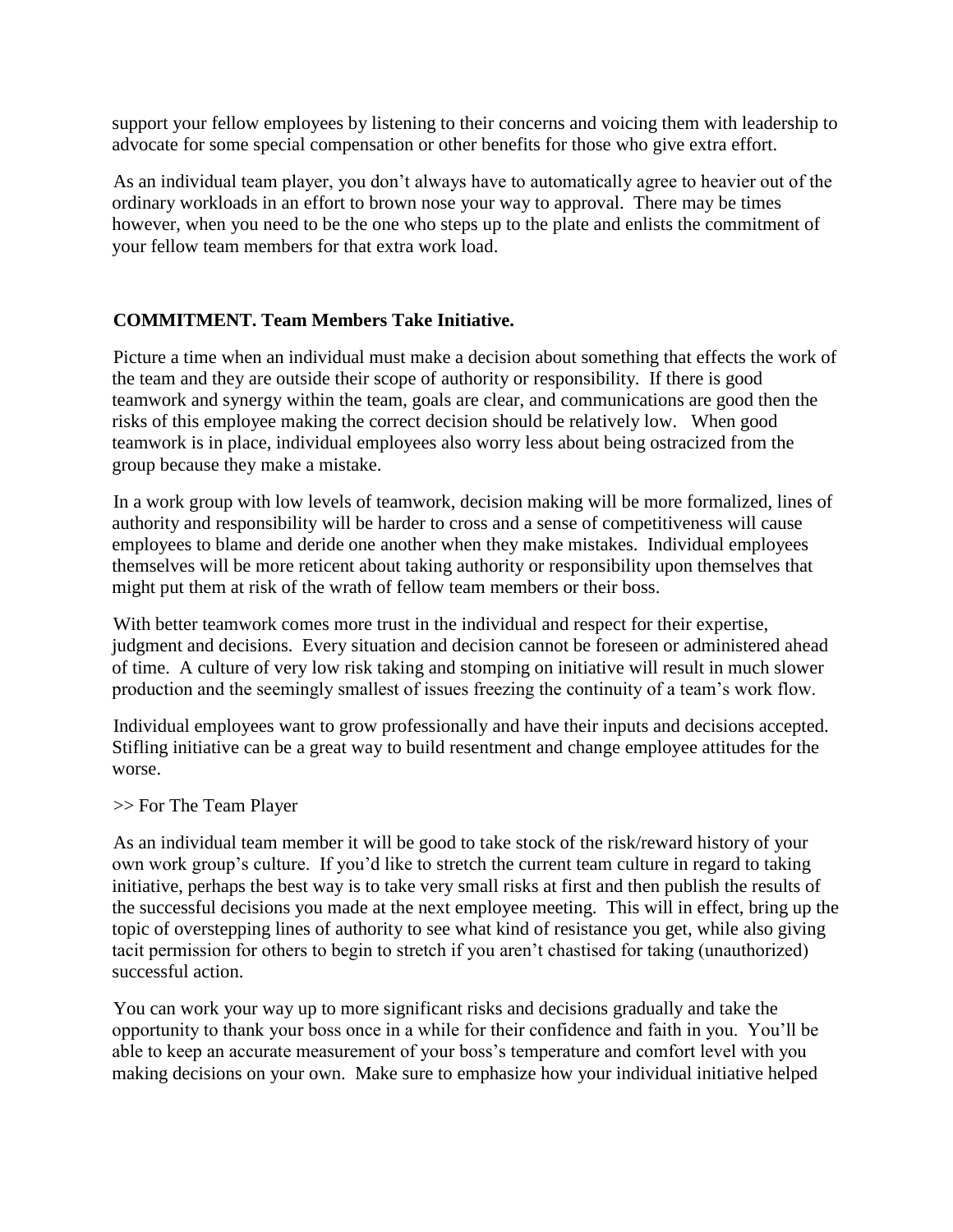the team get its work done better and the whole group will begin to think you are something special.

## **COMMITMENT. Team Is Willing To Do Whatever It Takes.**

When you have a work team that is willing to do whatever it takes to achieve an objective, goal or task it's a pretty rare thing. This means that the work group knows what they have to do, are willing to do extra work, will problem solve, share resources, perhaps step outside their normal routine and create whatever path is necessary to achieve the objective. Teams that operate like this earn the faith and support of the rest of the organization.

No one wants to have to pull out all the stops on a daily basis, but when it is necessary and the team needs to step up, the likelihood that they can be counted on is in direct proportion to the foundations of healthy teamwork that have been developed in the past.

Do team members feel valued and respected? Are they trusted and seen as vital participants or treated as slaves who are expected to suck it up, regardless of how ridiculous the work load or objectives? Team members who live through intense periods of really hard work will either talk about the experience in reverent and appreciative terms: "What we did together that one time" or in terms like "That's what they made us do and we had to do it – they gave us no choice  $-I$ would never go through that gain".

When leaders and mangers need to ask the seemingly impossible from a team, how do they handle it? Are special rewards and acknowledgement included? Or is the ugly job of assigning extra-heavy workloads to a team delegated to some other functionary so leaders don't have to look team members in the eye?

#### >> For The Team Player

Perhaps one of the best ways to build rapport with your fellow team members is to ask yourself how you feel when the situation comes up and you are asked to do whatever it takes. How you are feeling about it is probably similar to how your fellow team members are feeling and by sharing your thoughts and opinions with them, you'll be seen as at least a reasonable and humane person who is concerned for them as well, and who just might be able to help build a consensus with the entire team about whether it's fair or to what extent the team should commit itself.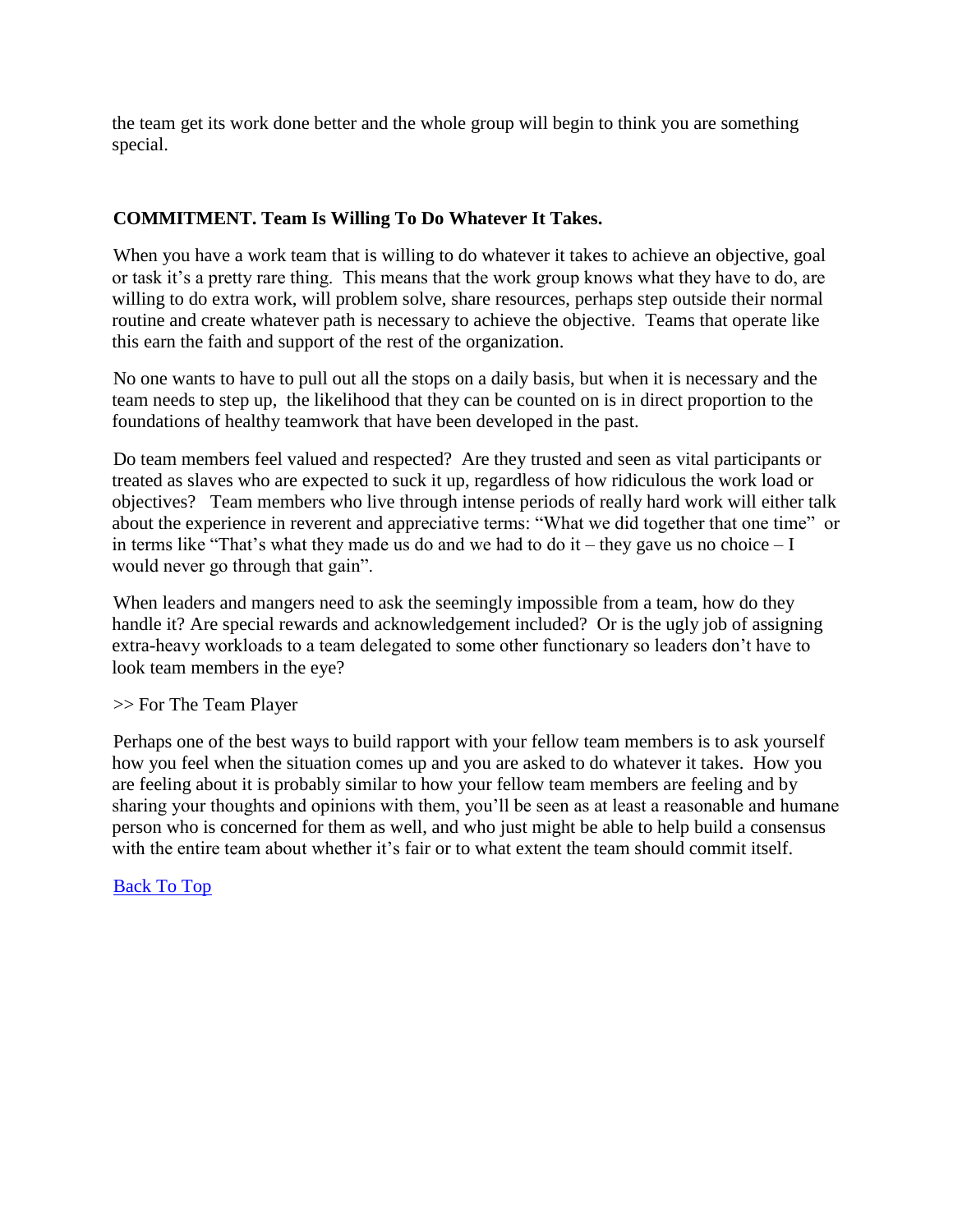## Chapter 3. TEAM INCLUSION

<span id="page-14-0"></span>As mentioned earlier, one of the fundamental human needs is to be accepted and included in the group. Studies in group behavior tell us that people will go to great lengths to be accepted by group members. Whether it comes from some early cave man instinct or deeply seeded Freudian needs, no one is immune to the need for acceptance and inclusion by others unless you are a Sadhu or Monk who has totally eliminated the influence of your Ego.

It makes it all the more damaging to the human psyche when the individual must do all manner of back flips and unnaturally fake behaviors to conform to the sometimes unreasonable culture within their own work team. Most people just want to come to work and do their jobs without having to deal with the additional stressors and anxieties of human behavior.

#### **INCLUSION. Participation by everyone on the team is promoted**.

Would it be surprising to learn that many work teams are controlled, directed and maintained by an average of 35% of the total number of all of the individuals on a given work team. This smaller clique makes all the critical decisions, are intimately involved with the most important details and are tasked with the most significant parts of the work. The rest of the group often tags along, however qualified and experienced they might be, and go with the flow.

The problem with this is that everyone is pulling a salary and if a case study of the average work team and how their work is distributed was ever done, an objective scientist would probably be able to find any number of optimizations that would share work more equally, get much more accomplished and have a much more fulfilling and satisfying work experience for everyone.

In addition to the fundamental needs of acceptance and inclusion, employees also long for the opportunity to do more, and to take on more responsibility. Most employees want to continually develop and are looking for the chance to grow professionally. The problem is that most work is distributed on the basis of urgency and past successful completion, not based on the idea of purposely growing the capabilities of individual workers.

Now if everyone had this attitude the folks who were the most trusted and reliable would get even more capable and perhaps extend and grow new capabilities for the work team, while the more they trusted new talent to grow and develop, the easier it would be to have someone to delegate the old stuff to. This short sighted and reactive way of operating might get the team by day in and day out, but sooner or later the unsatisfied and unfulfilled ones will leave for a better opportunity, the higher performing folks might get burned out and then the managers are faced with having to completely rebuild a new team. Not very cost effective.

Although this example may seem extreme, it's important to understand how fulfilled and included each team member feels so they can find a reason to come to work for more than just punching a time clock.

#### >> For The Team Player

As an effective team member you can check in with your fellow team members to gauge their satisfaction, bring up issues of professional development, growth and responsibility. Share openly at your next all employee meeting and have conversations with your boss about taking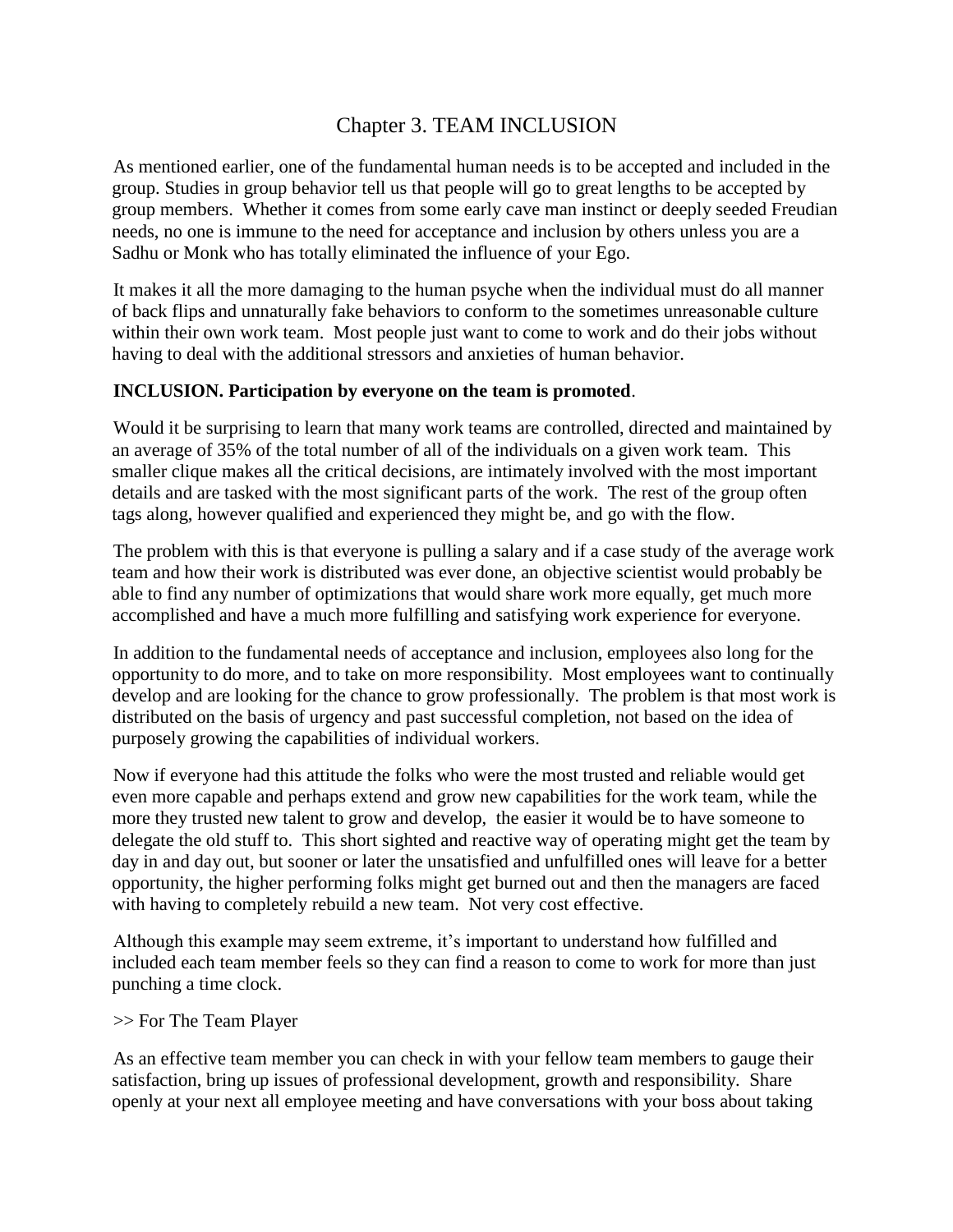better advantage of your capabilities and helping you grow into a more valuable team asset. Be a voice for developing the combined potential of your entire team, not just a few key team members.

## **INCLUSION. All team members and their perspectives are valued**.

It might seem like beating a dead horse here, but once again, it is important to include everyone on the team. Even when leaders and managers already know the answers to questions, the decisions they will have to make and the directions the team will be going in, it's important to include everyone so they feel part of the process.

For the Manager of Team Leader - Maybe it seems a little patronizing to include everyone in key initiatives and decisions, but as a manager, if you don't you are taking a big risk. What you are effectively communicating is that you know better than everyone else so why bother asking them. The trouble is, on average you are right only about 65% of the time. Maybe one of those folks you neglected to ask had the answer you needed, but you never consulted them.

When someone who is qualified to contribute to a decision and they are not consulted it insults them. It's especially bad when you could have consulted them and didn't and made a costly mistake. When you get called on the carpet for your bad and costly decision, your team won't have your back either, in fact they may be the first in line to tell everyone what a dummy you are. Not good.

It gets worse. When you make your own decisions without consulting the team and you are successful – Hooray for you! Your team still feels undervalued and underappreciated however. They can't really get too excited about celebrating a success that they had no part in. On the flip side, if you fail it will be really hard to gain the trust and support of your team members again.

So even though it may feel like an academic exercise and perhaps unnecessarily time consuming, there are other benefits to involving everyone on your team. You'll also get a glimpse into the future for how certain actions and decisions will be perceived by others and in effect- have a focus group on your course of action before it is implemented.

The best kind of leader is one who makes his team feel like they did it themselves. These are the same folks that will throw you an excellent retirement party and tribute rather than having a party of their own when it's time for you to leave.

## >> For The Team Player

As a team member at any meeting where decisions are made, advocate for group brainstorming and at a minimum making sure that everyone at the table has a chance to give their input. This will stop folks from griping later that they didn't have any say in what was decided so they aren't going to support the initiative etc. Often times you may be perceived as a supportive team member if you validate someone's perspectives before a meeting and encourage them to speak up – making sure that they have the chance to be heard. Many people are afraid of public speaking in front of any kind of group. You'll be helping them so they won't feel frustrated later.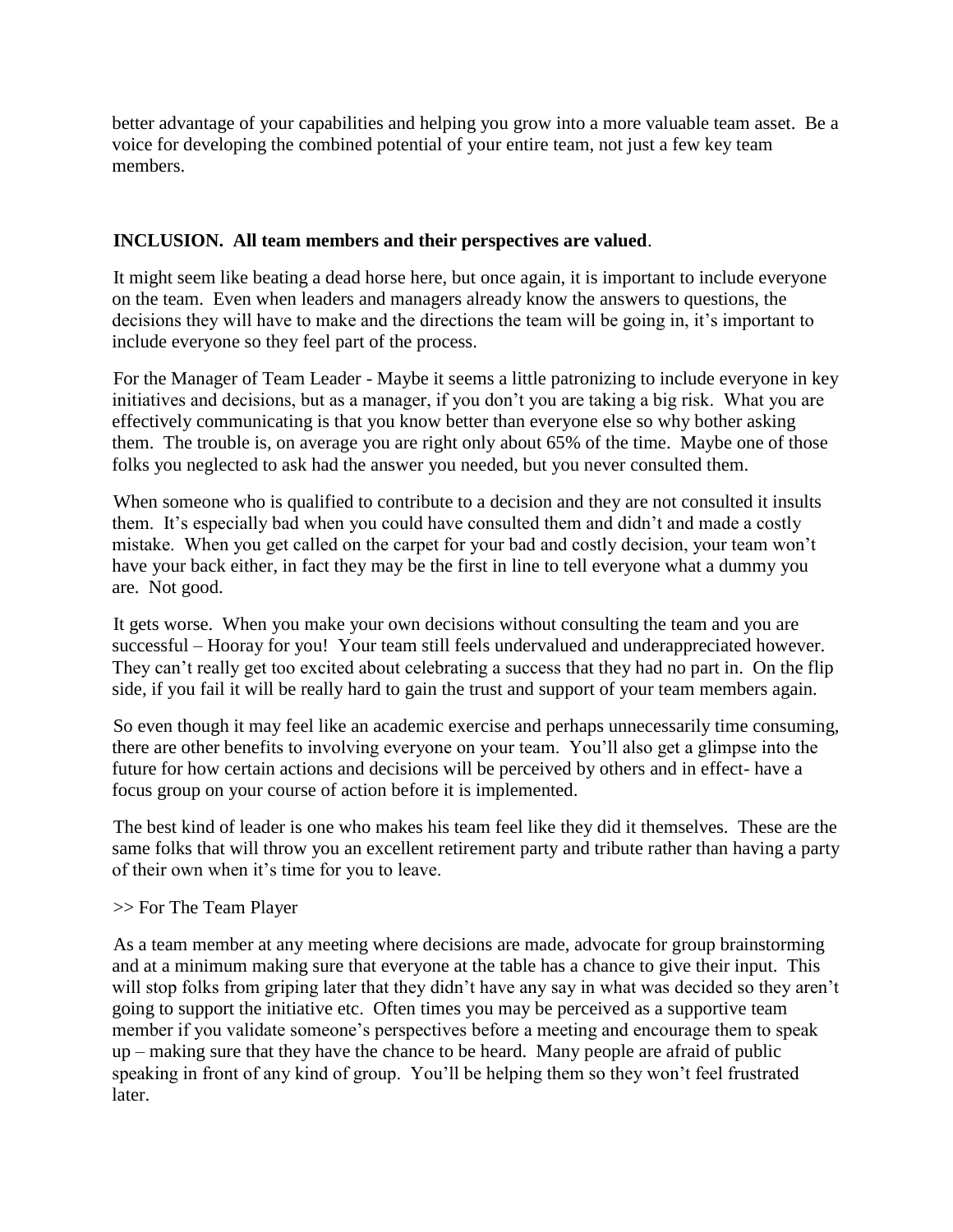#### **INCLUSION. All team members are treated fairly.**

It can be irksome to see fellow team members get the shaft, be disrespected or treated unequally in terms of preferential treatment, pay, policy or work opportunities. Discrepancies in fairness can have legal implications as well.

The main impact on teams is when people feel that they have been wronged or that someone who perhaps didn't deserve it got treated better than they did. This breeds resentment, and can cause any employee to not want to show up the next day with a smile, ready to give their best.

All of us keep score whether we admit it or not, and treating some members of a team less fair than others is no way to build teamwork.

#### >> For The Team Player

Be an advocate for your fellow team members. Communicate with them and develop informal consensus about what's fair and communicate these feelings to upstairs when necessary. You'll be seen as someone that others can trust and confide in, and someone that is an advocate for fairness overall. Instead of challenging your bosses or managers like some kind of radical labor organizer, you can simply bring up the question for comment. "Does everyone agree that this particular situation seems equitable? I had some feelings about it myself and wanted to find out if I was the only one who felt this way?" (You already know what they typical answers will likely be).

## **INCLUSION. Information is Easily Shared Between Team Members.**

Hoarding information. Being secretive. Holding yourself separate from others because you have some piece of important information before others have it. Not sharing information with other team members because you want to exercise some sense of superiority or intentionally damage them in some way. These are all immature acts of fundamentally insecure persons who mistakenly think this type of behavior makes them better, higher or privileged in some way. Exactly the opposite is true.

Employees who withhold vital information from one another are intentionally not cooperating the way a good team should, and need to have their Egos taken down a notch. This is the most fundamentally damaging and destructive behavior for any process or situation where interdepartmental cooperation is necessary. Team members or employees of any kind should not have to work through and adversarial relationship with people in their own organization.

However uncomfortable relationships may be between individuals, damaging the work processes, output and productivity of the workgroup or the company by holding back information others need to do their job is inexcusable. Intentionally frustrating the productivity of another employee or team member should be cause for immediate dismissal, and certainly with no letter of recommendation on offer.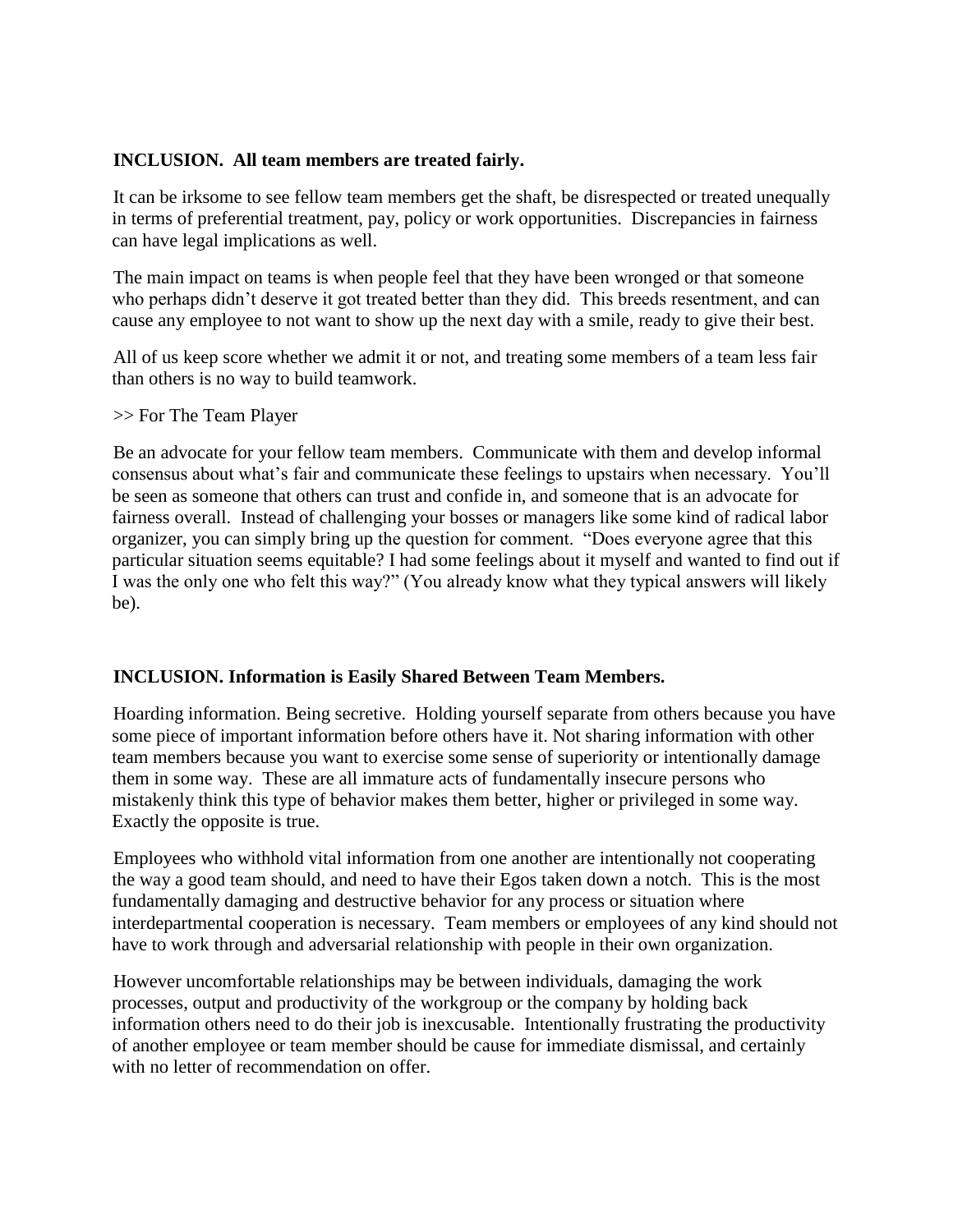When employees intentionally withhold information (save management deciding upon when to release major announcements, changes or when information is truly sensitive) they are in effect communicating that they are not willing to cooperate with a teamwork culture and are putting their own Ego driven needs over that of their team members and the smooth functioning of the organization as a whole.

#### >> For The Team Player

As an individual team member, continually reinforce open information sharing, model what openness looks like and be willing to share whatever is requested by fellow team members (unless policy warrants against it) whether you like them or not. Most supposed secrets and bad behaviors like this come out later anyway and those who were revealed as hiding or withholding information are found out- never to be trusted again.

## **INCLUSION. Team Is Kept Informed And Up To Date.**

Inclusion in top management's policy changes, new production demands, company downsizings or other large scale decisions are a part of feeling like a department or a work team is valued and included in the organization as a whole. Much like the personality of the individual employee, the work group as a whole can get resentful and feel disenfranchised when they feel that the company does not keep them in the loop – thus treating them with disrespect.

Customer Satisfaction science tells us that even when the customer has to get bad news, it's always better to be honest and up front and let the customer know as soon as possible so they can begin to do something about it. If you are the team leader, your team members are your customers.

Not keeping work teams in the loop tells them that they are not important, that their organization is treating them like they are less deserving of up to date information and that they will just have to do whatever the company tells them, regardless of how unreasonable the team finally finds out they are to be treated. No one likes to be treated like this. Repeated incidents can cause real rifts between labor and management that will cost the organization plenty in terms of future productivity.

Even the bleakest economic scenarios are best shared with employees as soon as possible so that they may have a chance to digest the impacts and prepare themselves for change. When vital information is withheld from work teams they can become jaded, bitter and unmotivated, losing their faith in leaders and management. Not a good picture for any organization that depends upon the teamwork of its people.

#### >> For The Team Player

As an individual team member you can advocate for more information sharing for your team at every opportunity. Your team members will see you as sticking up for them and feel solidarity with you. The point here is not to turn you into some kind of zealot organizer within your organization, but instead to be seen as one who is an advocate and facilitator of teamwork at all levels – not adversarial, but in a very inclusive fashion.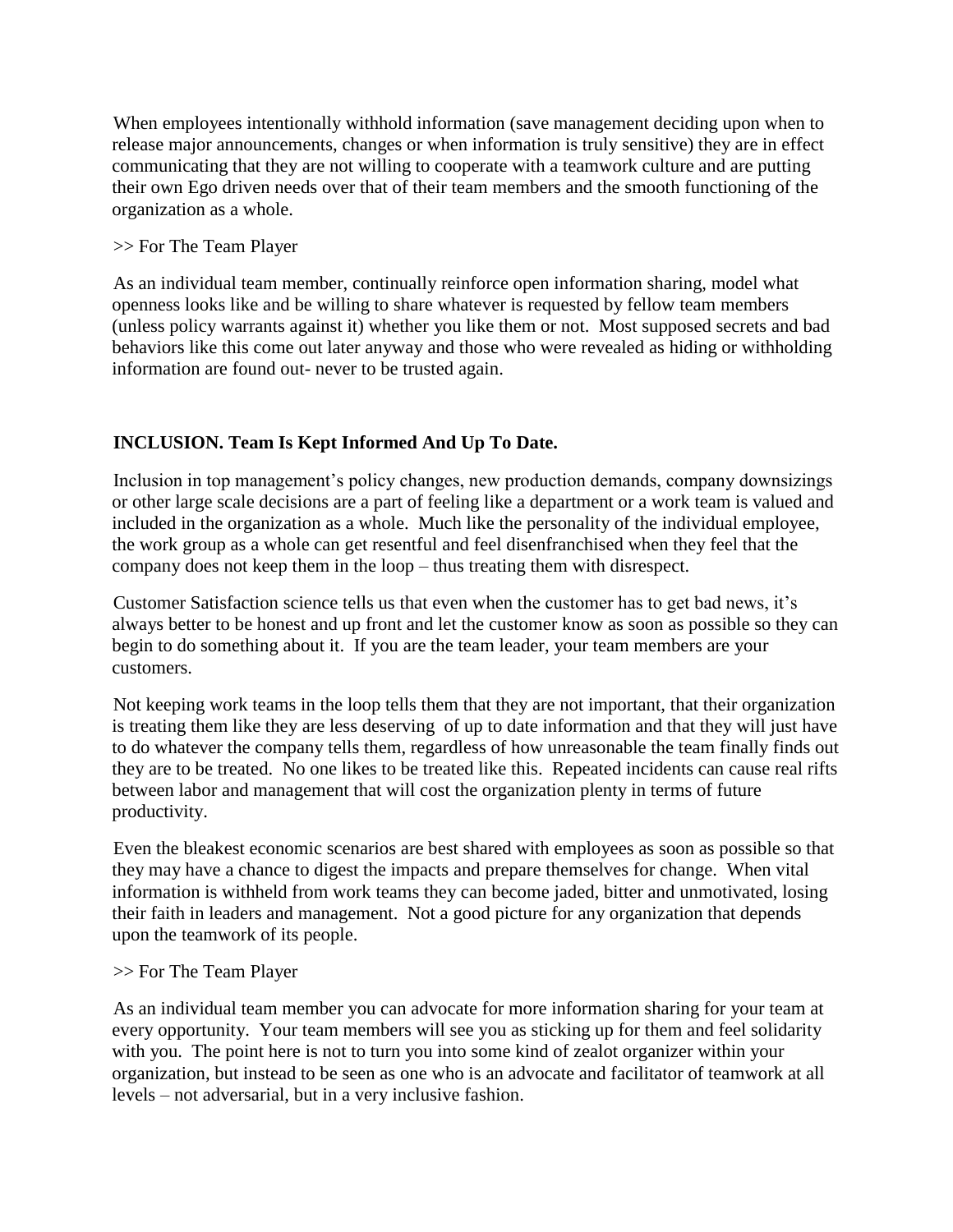Your golden opportunity as a team member is simply to accept and include everyone. The disenfranchised and statistical outliers in particular will consider you as part of their clique and privately talk about you as being 'one of the few cool ones' on the team. Your managers and supervisors will see you as a leader, communicator and facilitator of inclusion. When a downsizing happens who do you think everyone will want to keep on board?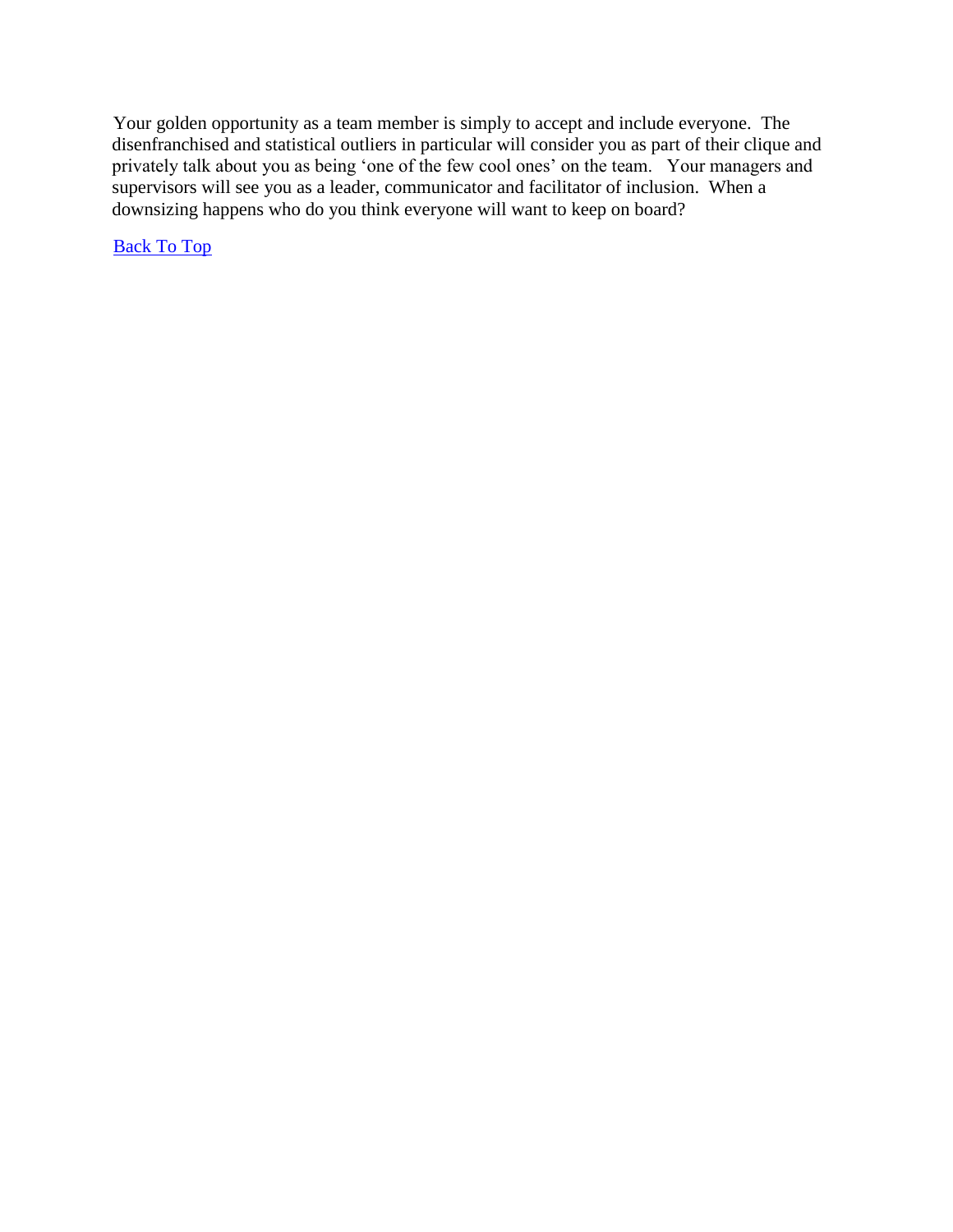## Chapter 4. TEAM LEADERSHIP

<span id="page-19-0"></span>Team leaders have an incredible influence over the promotion and ultimate success of teamwork in and workgroup. Do they create a culture of teamwork and openly value it and model it themselves? Or do they simply give teamwork lip service?

Being a manager or leader of a team is not easy, because in addition to being responsible for organizing the human resources of the group to get the right things done, the leader has to also insure that appropriate climate, relations and interactions are maintained between team members. Team leaders must endure those pesky problematic human beings who more often than not cause all kinds of unexpected problems and difficulties with one another.

## **TEAM LEADERSHIP-Respect of Your Team Members**

Inexperienced managers with no group facilitation or coaching skills often take their position as one of dictatorial authoritarianism, which is not particularly endearing to team members who would like to develop a teamwork culture. Utilizing positional authority to make your team do what you say isn't teamwork.

Some team leaders have a good heart and truly care about the employees they are responsible for, some perhaps too much, making them pushovers and easily manipulatable by individual team members.

Neither situation is ideal for maintaining the respect of those you manage and those whose team you purport to lead if you are the leader or manager of a work team. Getting things done by tapping the abilities and potential of your team is an art form and can always benefit from improvement no matter how good you are already.

The key to success as s team leader is pretty simple however. Genuinely respect and care for your team members and they will respect and support you.

>> For The Team Player

As an individual team member you have the opportunity and responsibility to give your team leaders feedback. Let them know what's working, what didn't go so well, and what other approaches them might try for better effect. Team Leaders and organizational managers of all kinds are busy people, so keep at them and don't be afraid to repeat yourself several times to make sure they get your points. Let them know that you are a confidential sounding board and you can perhaps give them some positive and constructive feedback to help things go better with the team.

#### **TEAM LEADERSHIP. The Leader Solicits Input From The Team**

If you have read any management books this century you'll know that one central theme for management of any organization is making sure you include the voice of the customer in your decision making. Guess what – the team members you lead are the customers of your leadership.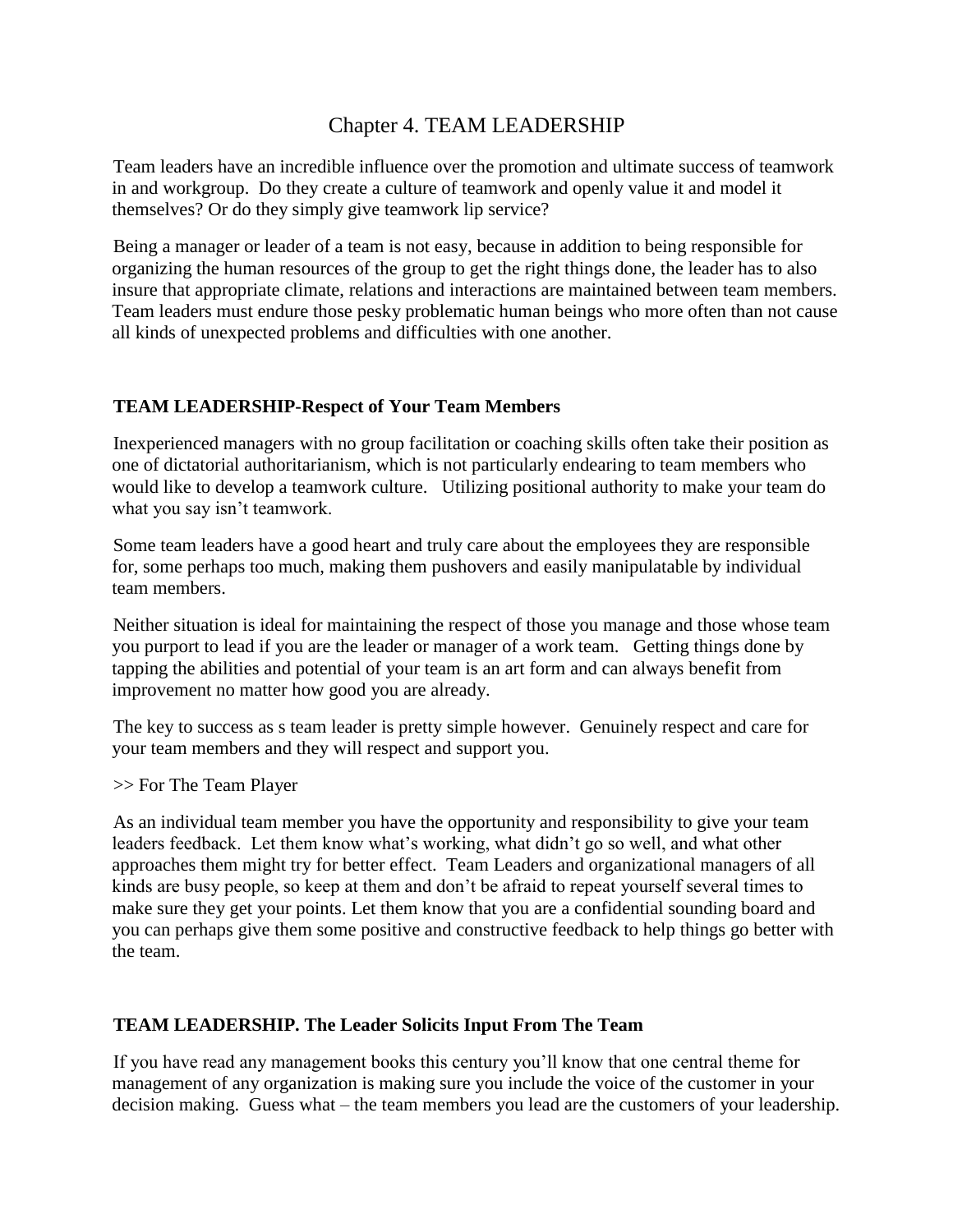Yup. Most of them have opinions and perspectives about your decisions that it might not be easy for you to hear, but listen you must.

Listening is one part of the fine art of inclusion, already discussed earlier. When team members feel that they are consulted and their opinions are listened to, they feel like part of the team. Additionally, listening to team members and soliciting their input works on the principle that none of us (you) is as smart as all of us (the rest of the team). Smart team leaders learn to tap the incredible brain power and creativity of their entire work group every chance they get. This is also a great way to get more team member involvement to take on various initiatives. There are actually people who care and are willing to perform certain tasks and spearhead various initiatives if you only let them.

In our many teamwork training programs with San Diego Corporate training, we have several exercises which are specifically designed to give team leaders an opportunity to practice soliciting ideas from their team. It's fun to watch solutions emerge from carefully contrived challenges where the team leader isn't the one who comes up with the answers, but instead has to get the problem solved through his team.

Sometimes leaders need permission to ask for help, instead of continuously thinking of themselves as the invincible hero who has to solve every problem themselves.

>> For The Team Player

So how can you help your team leader as a lonely individual team player? One method is to continually ask for a vote on certain issues – or a simple show of hands. Pose questions to the group that ask for buy in or reactions. Try to create a culture in which the leader is expected to at least try his ideas on the team for size first, before he presents them as gospel. Sometimes meeting with the leader ahead of time to let him know that you and some of the other team members would be happy to share their reactions if he simply wants to "bounce a few ideas off of you" as he is developing them. Work with him. Most team leaders will learn to appreciate that very much.

## **TEAM LEADERSHIP. The team Leader Keeps The Team Informed**

This section of the book could be a great course in Team Leadership which is very much its own unique skill set. It has already been discussed that not including team members or entire departments in what is happening in the organization is a sure way to build resentment in the workforce. Obviously, Team Leaders need to keep their team members in the loop as to what is going on as much as possible.

Many team leaders are able to create an attitude of solidarity with their work team as they are going up the hill to fight the dragon (advocate for their team and its needs with management).

By keeping the team informed whatever the eventual developments in the organization, the team will tend to support the leader that fights alongside them and for them as opposed to the one who is aloof, removed and seems to put themselves apart from the day to day experience of the work team.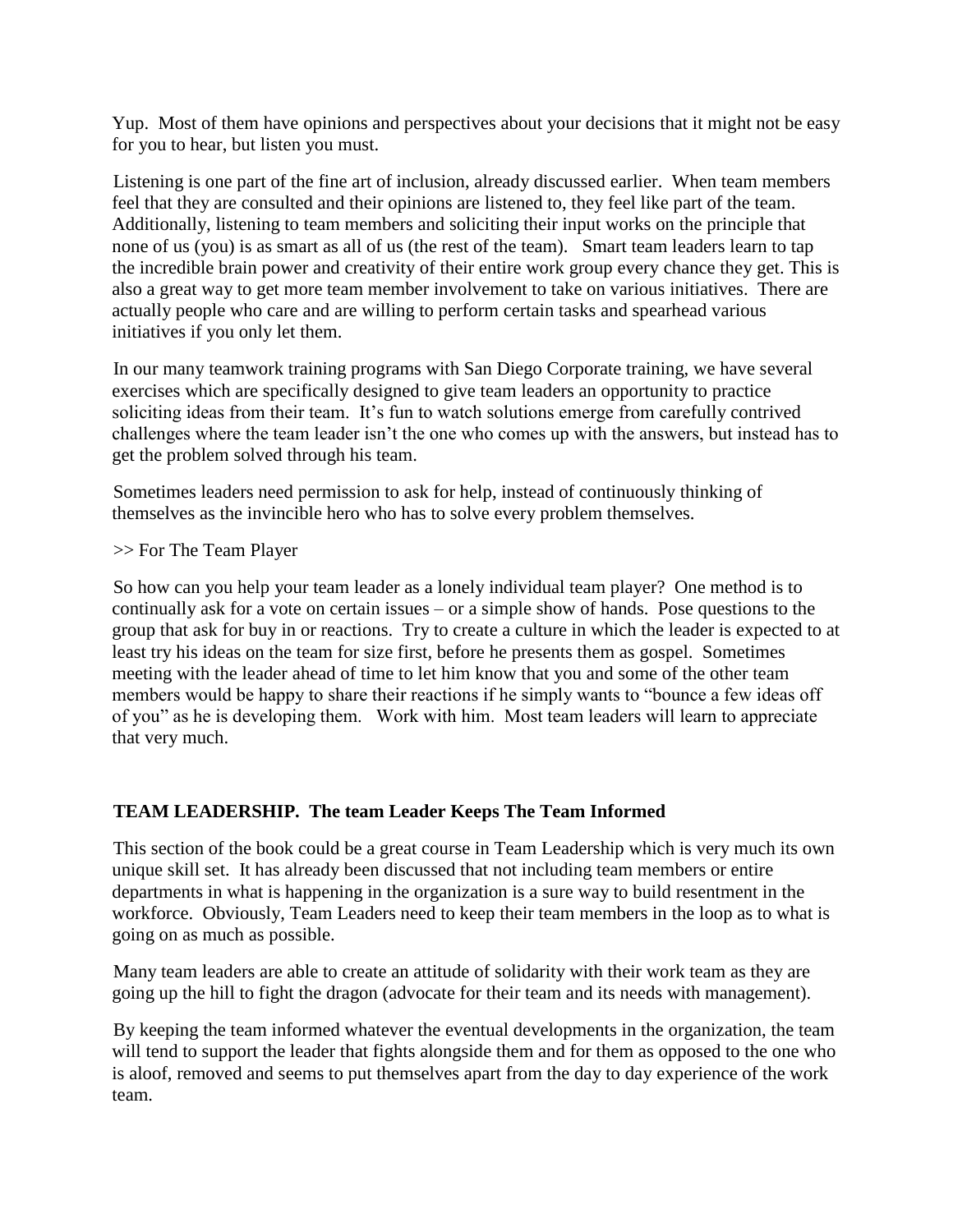#### >> For The Team Player

As an individual team member, acknowledge and appreciate your team leader when they share information and developments with your team. Encourage them to continue to keep you in the loop as much as possible and to include you in the details of their thinking about certain decisions. Let them know that you think they are 'one of the good ones' for doing this.

## **TEAM LEADERSHIP. Keeps The Team Focused.**

A good team leader knows how to prioritize and keeps the focus on what's important. One of the team leader's responsibilities is to provide clarification and let his team know that although there are many small tasks and objectives, a few are the most important and what the team needs to stay focused on now.

Getting lost in the woods for the trees does not engender the respect of the team. When the team leader is confused and unclear this effect roles downhill to the entire team.

When the team leader keeps the team focused on its core goals and objective he is able to harness the real power and potential of the team and guide them to their highest levels of performance. Team members actually appreciate this and will often point to this type of leader later in their careers as one of their most positive influences.

People appreciate and are willing to follow leaders who are clear and unequivocal about what they are doing and why they have chosen a particular course of action.

#### >> For The Team Player

As an individual team member you can support the team leader by expressing your appreciation for clarity and for helping the team concentrate on what's most important. Conversely you can help other team leaders get back on track when they seem to get lost in minutiae and need to make things simpler. Additionally, when things are unclear or when you sense that your work group is confused you can be the one at meetings that presses for clarity and solidifying plans and objectives, roles, and responsibilities.

## **TEAM LEADERSHIP. Keeps The Team Motivated.**

Motivating teams in one part motivation of the group and the other part motivation of each individual team member. It's really hard for a team leader to make a single speech or presentation and expect his troops to rise up and take the hill. Motivating a team is a continual process spread out over time where respect has been developed and the troops are at least willing to listen.

Financial rewards are often constrained by the bureaucracy of the HR department, and even when they can be effectively implemented many studies have shown that financial rewards are just a small part of what motivates employees. Bribing your team to get them to do what needs to be done might have implications with a particular campaign or effort that might lead to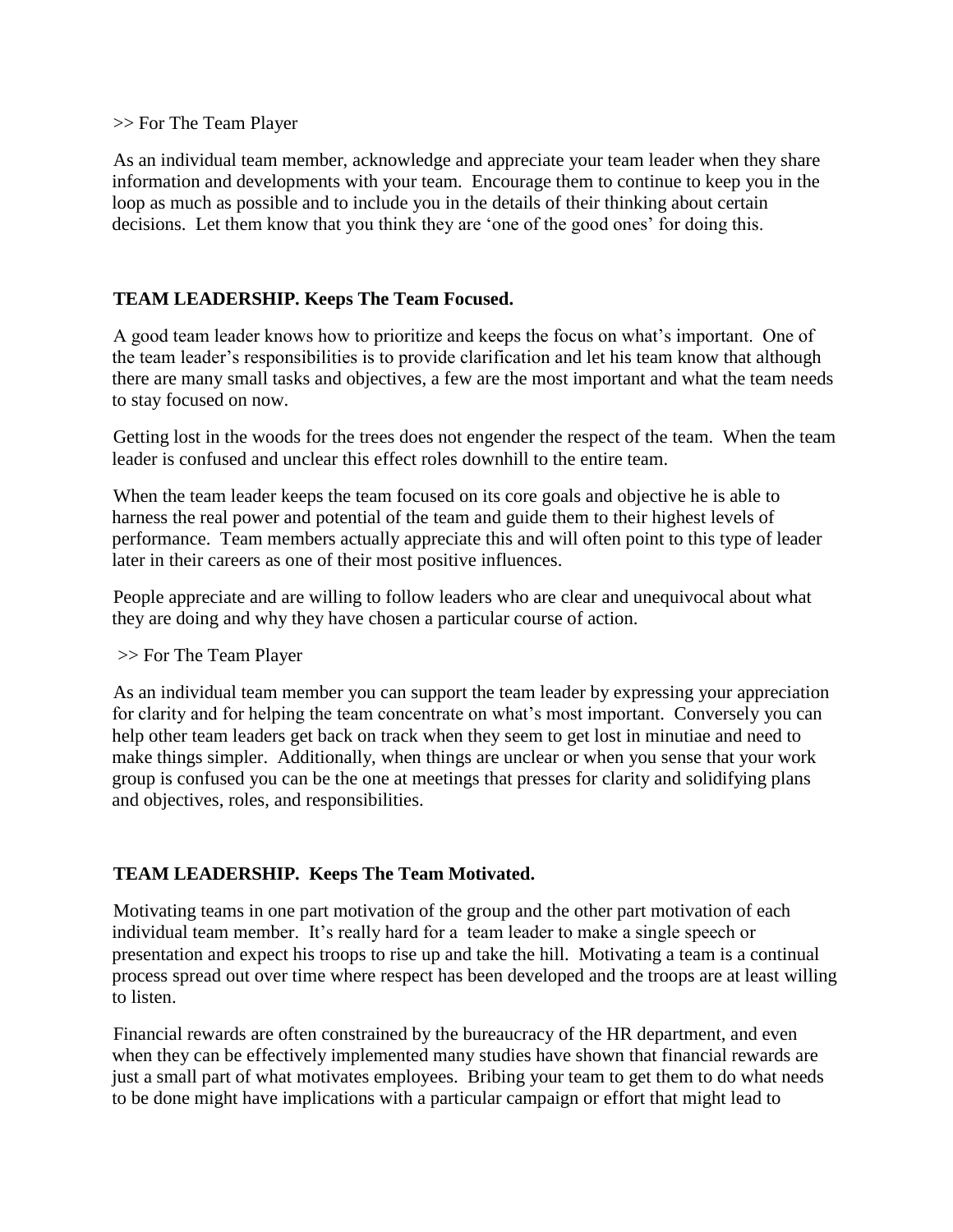additional days off or a bonus of some kind, but generally people respond to different things when it comes to motivation.

Beating the competition can be a great strategy to motivate a work team. Everyone wants to be number one and they believe that they can be the best. Smart leaders throw in a healthy dose of competition because they know that some people are motivated that way.

Exceeding last year's production might not be such a big motivator, especially if the increased expectation is arbitrarily selected out of top management greed rather than being based in the reality of what is possible.

Team members respond better to deeper inclusion and participation, often where they are given more control, authority and responsibility. Smart team leaders continually stretch people into areas where they want to grow and develop and show what they can do with the right opportunities.

In short, team leaders have a much better chance of motivating their troops when they work closely with them and understand the individual nuances of where each employee is at and what they might be looking for. The best motivational strategy for any team is to have inspirational group goals built on a foundation of individual goals.

#### >> For The Team Player

As an individual team member you can support the team leader by letting them know the current motivation level of the team as you have discovered by interviewing other team members. Sharing the hot buttons for fellow employees and letting the team leader know how they are being perceived will help validate their positive attributes and change their not so positive ones when it comes to motivating the team as a whole. You can also provide feedback on group consensus about which motivational strategies, perks or rewards have worked in the past.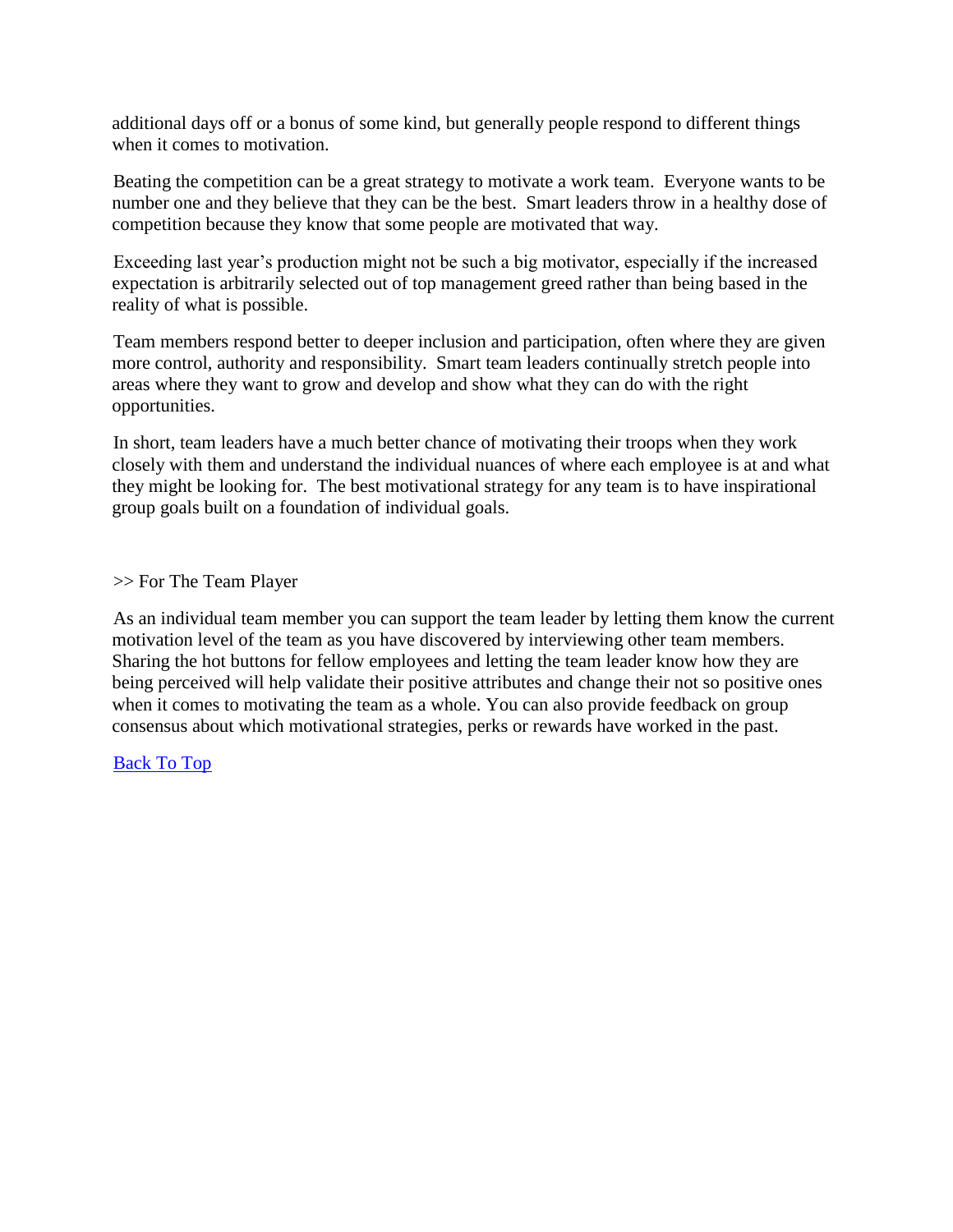## Chapter 5. TEAM SKILLS

<span id="page-23-0"></span>Team skills are learnable. These are techniques utilized for improving teamwork. Most are essential for higher levels of team functioning.

#### **TEAM SKILLS. The Team Communicates Well with One Another.**

Formal and informal communication is the glue in good teamwork. High quality communication as well as a quantity of communication is necessary. If team members aren't communicating with each other it seems unlikely that they will be functioning at more than a mediocre level.

When team members are given the opportunity to have their opinions heard they feel more connected to the team and to the culture and identity of the work group. If they only get the opportunity on rare occasions they will be left feeling like they have an 'US vs Them' relationship with leadership and management. Most team members have a lot to say.

Make no mistake, team members will always be talking with one another. Whether they are griping or generating creative ideas is really the responsibility of team leaders and culture of communication they create.

When team members have conflicts between one another it affects everyone around them who can't function normally and have to tip toe around individuals or issues because certain team members don't get along. Also a leadership issue, conflicts between individuals that hamper communication of the workgroup should be expeditiously eliminated or the individuals propagating the conflict need to be.

#### >> For The Team Player

As a good team player it will be to your advantage to embrace team meetings as an opportunity to communicate when the whole group is (hopefully) present. Bringing up issues and concerns, ideas and feedback are always important. If teams are not given the opportunity to communicate on a regular basis, gripes, conflicts, and frustrations will build up and magnetize an increasing amount of negative energy. Meetings with the entire team should be used for more than simply telling team members what they have to do. Communicate often and a lot. Communicating more is a learned behavior and every team needs to practice.

Without getting into personal conflicts too much, as a good team player you can help mitigate personality differences and be a peacemaker when you see rifts developing that will hurt the climate and communication within the team.

## **TEAM SKILLS. The Team Solves Problems Together**

Having problem solving skills as a team automatically assumes that the team can communicate well together. At San Diego Corporate training we teach many different approaches to team problem solving, utilizing different models. The underlying assumption to utilize these group collaboration type approaches is that the team can function well enough together to attempt them.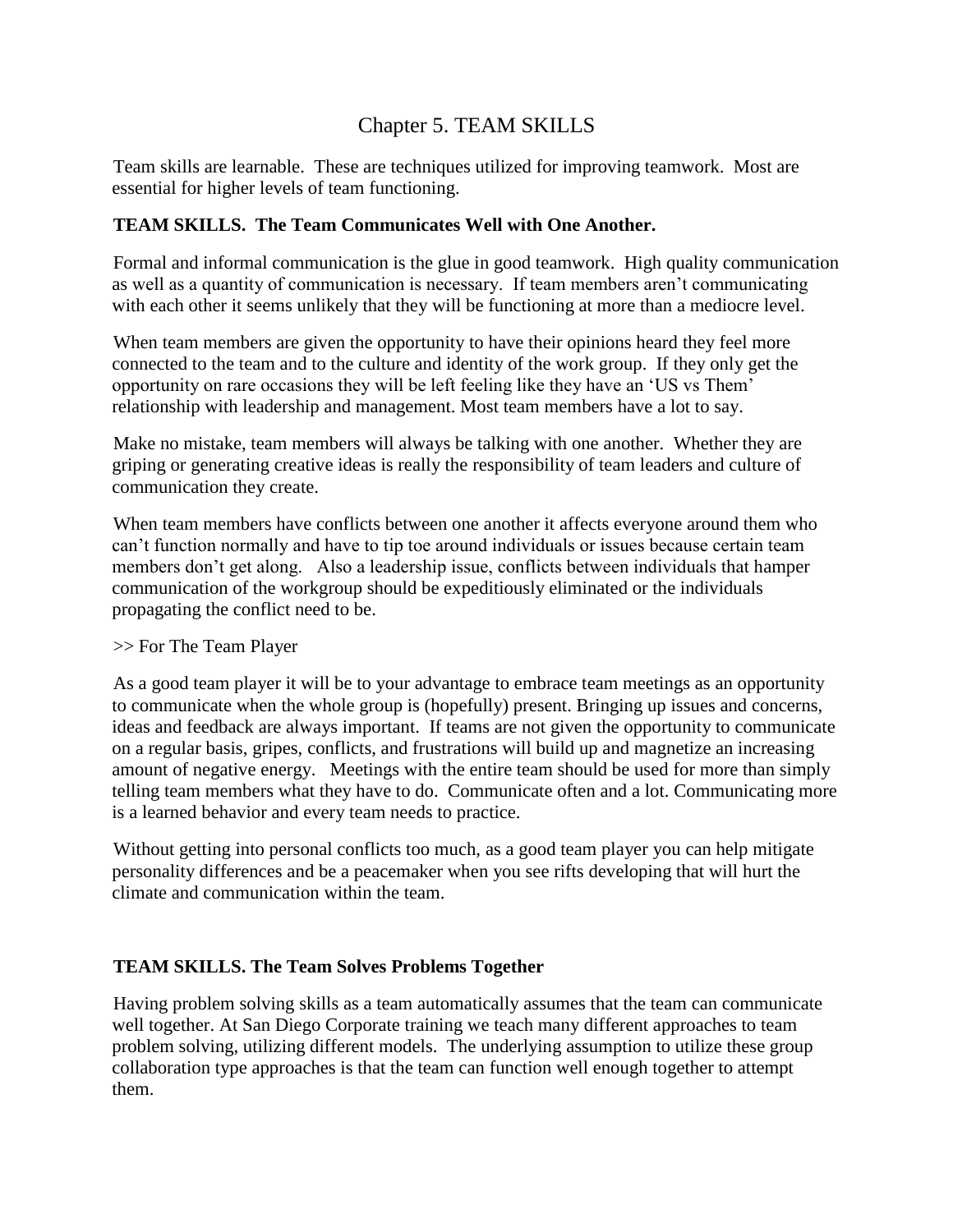Problem Solving Skills include things like continuous improvement models, The 8 Stage Creative Problem Solving Approach, Z-Problem Solving Model, the Data Problem Solving Process, Normative Brainstorming, Quality Function Deployment, Cause-Effect Analysis, Priority Weighting Matrixes and much more.

Practicing with different problem solving models can be fun and interesting and a good way to involve and energize any team. Different problem solving models break the routine of day to day boring meetings that are always run the same way and can lead the group to new perspectives and fresh solutions to any problem or concern.

Enlightened leaders and managers should be building their skills to facilitate group problem solving as it is a great way to get problems solved without having to come up with all the answers themselves. It's also a great way to build ownership for solutions, as the team members who come up with new solutions will more easily agree to be involved with implementing them.

#### >> For The Team Player

As a team player, you can suggest different problem solving tools and approaches and bring these refreshing ways of operating to the smaller groups you might be working with-which will then 'catch on' later with the work team as a whole if it goes well. By continuously bringing new models and skills to the group you will soon be perceived as someone who is fun and innovative to work with. Team problem solving skills and models are easily researched on the internet or are available through our company at the San Diego Corporate Training Website.

You can also suggest new tools and approaches to your team leader or manager. Work on your own facilitation skills and the team leader may increasingly trust you to present these innovative approaches to the team.

## **TEAM SKILLS. The Team Is Creative.**

Creativity means you have the ability to bring something new to the table when needed - as a team. It's easy to be creative as an individual, but unleashing and managing the creativity of a team requires more skill.

To get to the point when you can be genuinely creative together as a team means that you already have a healthy and comfortable team atmosphere and enlightened team leadership that allows and promotes the necessary processes and communication for innovative ideas to emerge.

Without good teamwork and a feeling of safety to begin with, the average team member is not about to risk embarrassment, the derision of fellow employees or the criticism of the boss to advance anything but the most conservative of ideas and solutions.

Team creativity is also a cultural dynamic in many teams. Usually with a few colorful risk taking team members leading the charge, creativity can become a part of every team effort and serve as an example for other work teams and departments. When creativity is applied methodically it can result in entire new approaches, new products and new solutions.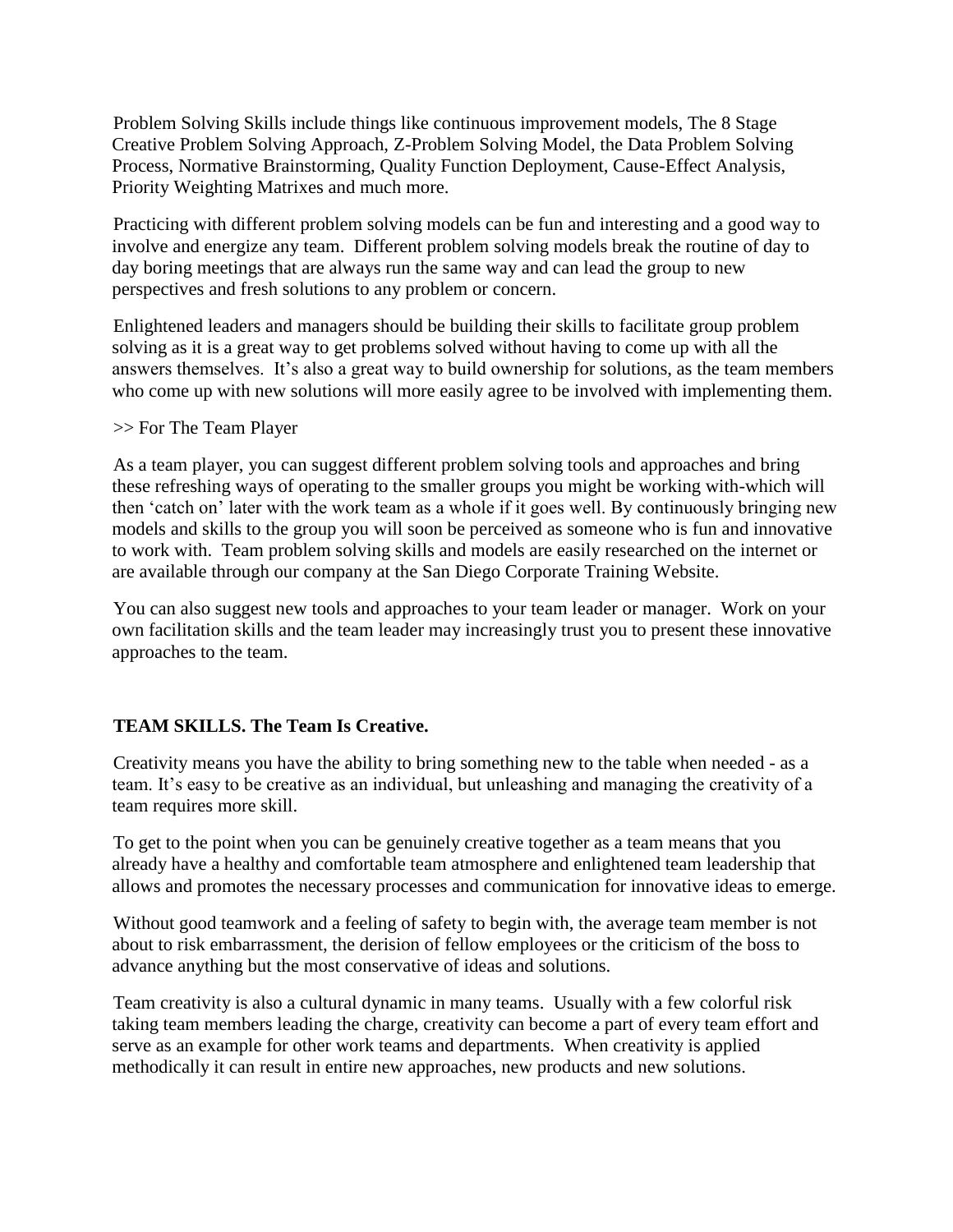Team creativity requires that the group can set aside the time to be creative, have a safe environment where new and untested ideas can be introduced, have permission to think outside the box and even be a little zany in order to test boundaries and norms in order to explore places where new solutions might reside.

Some creativity comes from simply synthesizing all of the available data on a particular subject, examining the benchmarks and drawing conclusions for your own particular situation. Like any creative process- this requires the time and energy set aside to do it – and teams need to give themselves permission to make the time for things that don't necessarily fall into the important and urgent quadrant.

Great ideas and innovations aren't located in the places where you normally look. The trick is to set aside time on a regular basis to look in those other places and approach problems ad challenges from a different angle.

#### >> For The Team Player

As a team player you can do a few things to promote and develop team creativity. Continually challenge you team as to how to make things fresh, new and better. Bring creativity tools and processes (much like problems solving tools) to group meetings to get team members to think differently. Support the more abstract ideas and creative members of your team when they suggest fresh approaches. Run herd on the critical and judgmental ones who shoot down others ideas before they have been given a chance for further development.

## **TEAM SKILLS. The Team Makes Good Decisions.**

Decisions can only be evaluated as good or bad, successful or unsuccessful after they have taken effect to see if indeed, the intended outcomes have been achieved as planned. Implicit in the dynamic of effective decision making is the post mortem evaluation – "How did the decision we made (as a team) actually work out?"

Few teams ever go back and examine the decisions they have made in the past that have brought them to the circumstances they are experiencing today. Post mortem evaluations and examining of yourselves as a case study are great proactive steps but examination of the root causes of bad decisions should go deeper.

Work Teams should not only be examining the quality of their decisions (as evidenced by the results they get) but they should be examining HOW decisions were made by the team. This is more times than not – the real reason why bad decisions happen. Let's look at the main causes for bad decisions as they relate to teamwork:

The team leader makes the decision without consulting the team

Not all team members are present to give input

The team jumps on the first idea and launches into action

The team has lousy ad-hoc decision making processes or doesn't utilize methodical approaches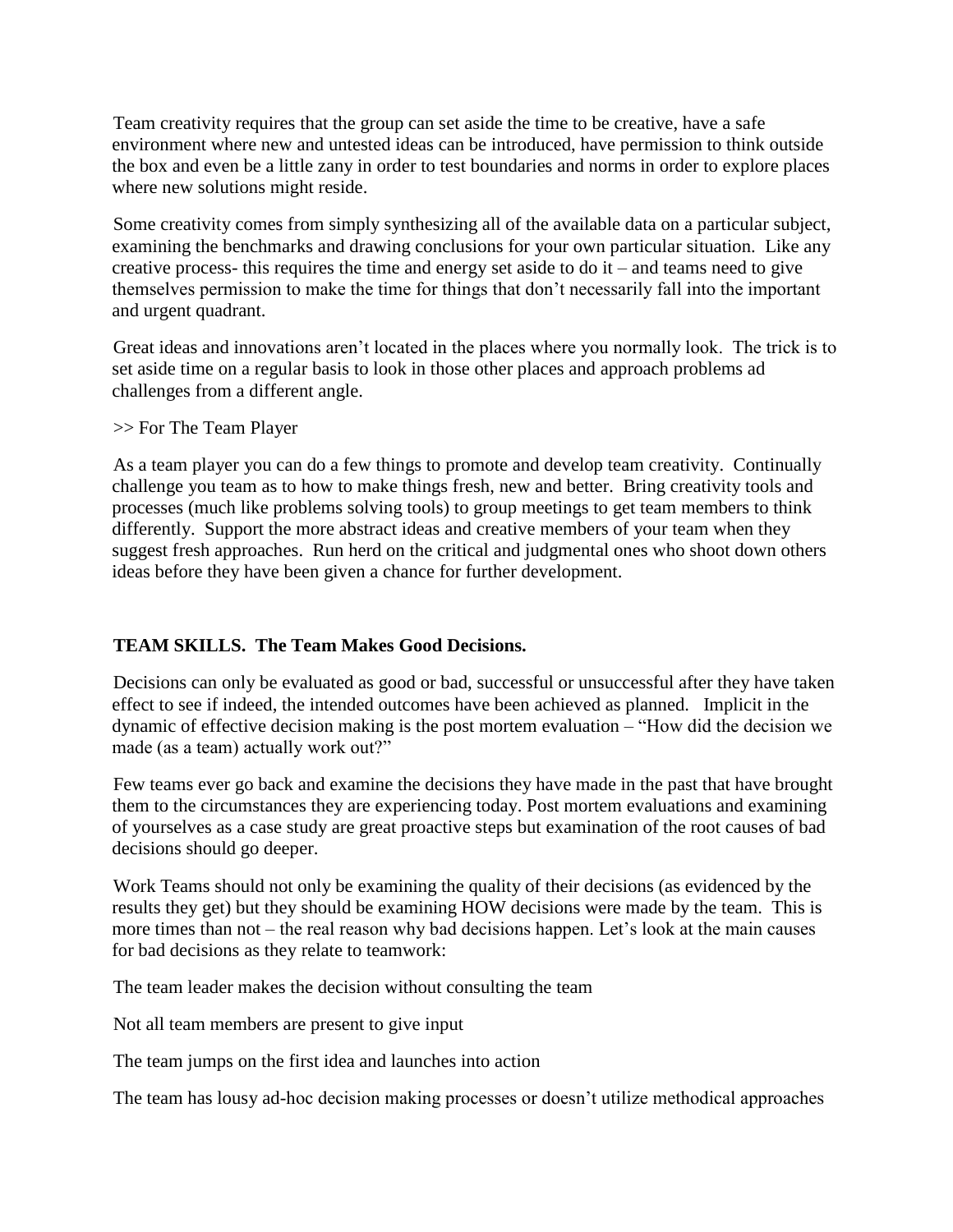Team members have no confidence in leadership and don't believe their input will make any difference anyway so they don't contribute.

Team meetings are dominated by one or two more vocal (not necessarily the smartest) team members

Team doesn't have adequate time to examine the decision effectively

There are certainly many other reasons why bad decisions are made, but the key here is to understand that good decision making is a habit that teams can adopt. Smart leaders involve their team members at every opportunity so they can feel more included, informed and involved. Individual team members will feel 'pride of ownership' when their decisions work out well. Utilizing all perspectives of the team is good insurance for making sure you aren't forgetting anything as the team goes forward.

#### >> For The Team Player

As an effective team player, you can promote the idea of methodical decision making, use of post mortems, examination of root causes, formation of key performance metrics to track whether or not decision are on track and promote more open discussion of decision making and how the team does it. When you see your team leader or others on the team jumping to a decision too fast – put the brakes on and make sure you have considered alternatives effectively and scientifically , evaluated your constraints, options and outcomes.

As a team player it might feel risky to try to stop the fast moving train of quick decision making, but others on your team will likely appreciate it as well. When decisions seem to be happening too fast and look like they are in danger of being low quality – try techniques like:

1)Restate the decision for the group. "So we are saying that we are going to spend the money on the new inventory system and this will take at least three weeks to implements while we are under pressure next month with our biggest order of the year..... etc." Sometimes hearing the decision summarized will cause others to re-examine the implications.

2)Take a few moments to get everyone's reactions. Go around the group and allow time for everyone to comment.

3)Ask the group if we are making a decision too fast and being 'reactive' with a ready fire aim approach rather than stepping back and being more proactive.

4)Ask the 5 whys. (Basically a process where you keep asking why and drilling deeper into the reason for the decision – testing assumptions and unveiling hidden root causes which might have other solutions).

5)Ask your team to plan for decision making. As part of a quarterly strategic plan- decide that you are going to make adequate time to address the decisions that you see you need to make in the future. When decision making time comes you have already prepared and educated yourselves making the logical decision much easier.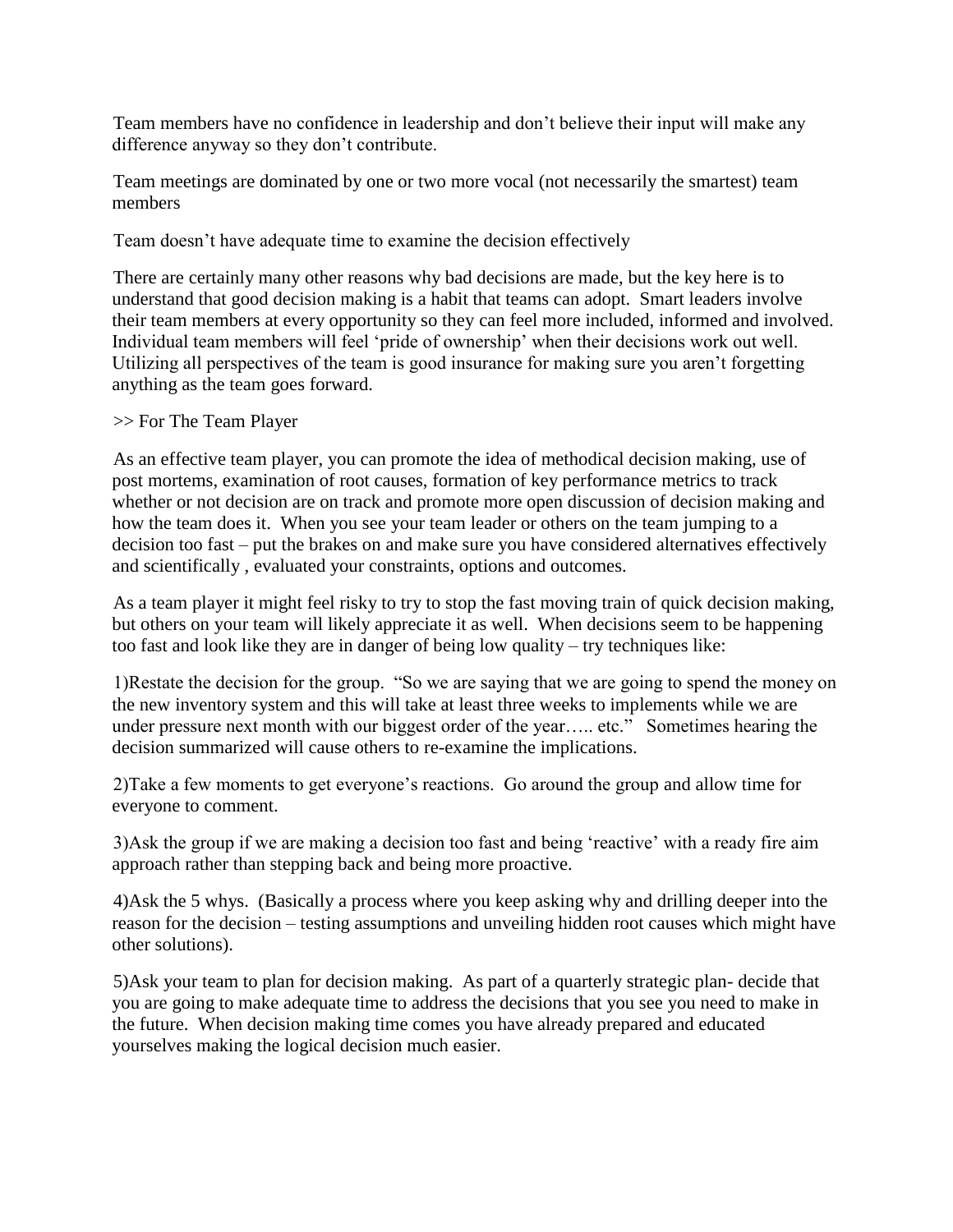While these are just a few ideas about improving your decision making as a team, the point is for you to become an advocate for better decision making by the team as a whole. The team will appreciate you for it in the long run.

## **TEAM SKILLS. The Team Continuously Improves Itself.**

Continuous Improvement has been a popular term that mostly applies to manufacturing processes that are repeatable and measureable so that small percentage improvements lead to faster processes, higher quality and lower costs. Continuous improvement can also be applied to teamwork where measures for improvement might include things like higher satisfaction, stronger identity, better results in their core deliverables, easier interdepartmental workings, more pen communication and certainly higher productivity together.

The challenge is what to work on and how to measure whether your team is getting any better. The book you are reading now is actually mirroring the Teamwork Survey For Workgroups and is a measureable tool for identifying your strengths and weaknesses as a team (what to work on being the lower scoring areas) and how you score on each of 50 different teamwork factors (giving you the baseline measurements and allowing you to establish improvement targets). This survey is included with the book in a printable version you can utilize with your own work team.

Working on all 50 aspects of teamwork at once is impractical, especially since most work teams have very little time to focus on teamwork as it is. Utilizing the survey included in this book with your workgroup will allow you to identify a few issues impacting you r team the most that you can target for improvement first.

Continuous improvement means growth as a team. To go through a year or two of working together, most teams are likely to fall into a rut and a regular way of doing things. The more interesting teams will be meaningfully engaged together in growing and developing themselves into something better and more satisfying. People like to keep it fresh.

#### >> For The Team Player

As an effective Team Player you can advocate for measurement of teamwork using the Teamwork Survey For Work Groups provided here. This self-guided instrument will allow you to share it as an objective survey administrator and not someone with a particular agenda that might come across as threatening. The Teamwork Survey is anonymous and guidelines for administration, interpretation, analysis and findings are all included to make it easy for you. If you can't get agreement to administer the full survey you can always share it with individual team members to get their feedback and develop an esprit de corp amongst them, or perhaps you can break up individual sections of 5 questions in each category of the Teamwork Survey and share them at team meetings for informal discussion to help stimulate discussion and improvement.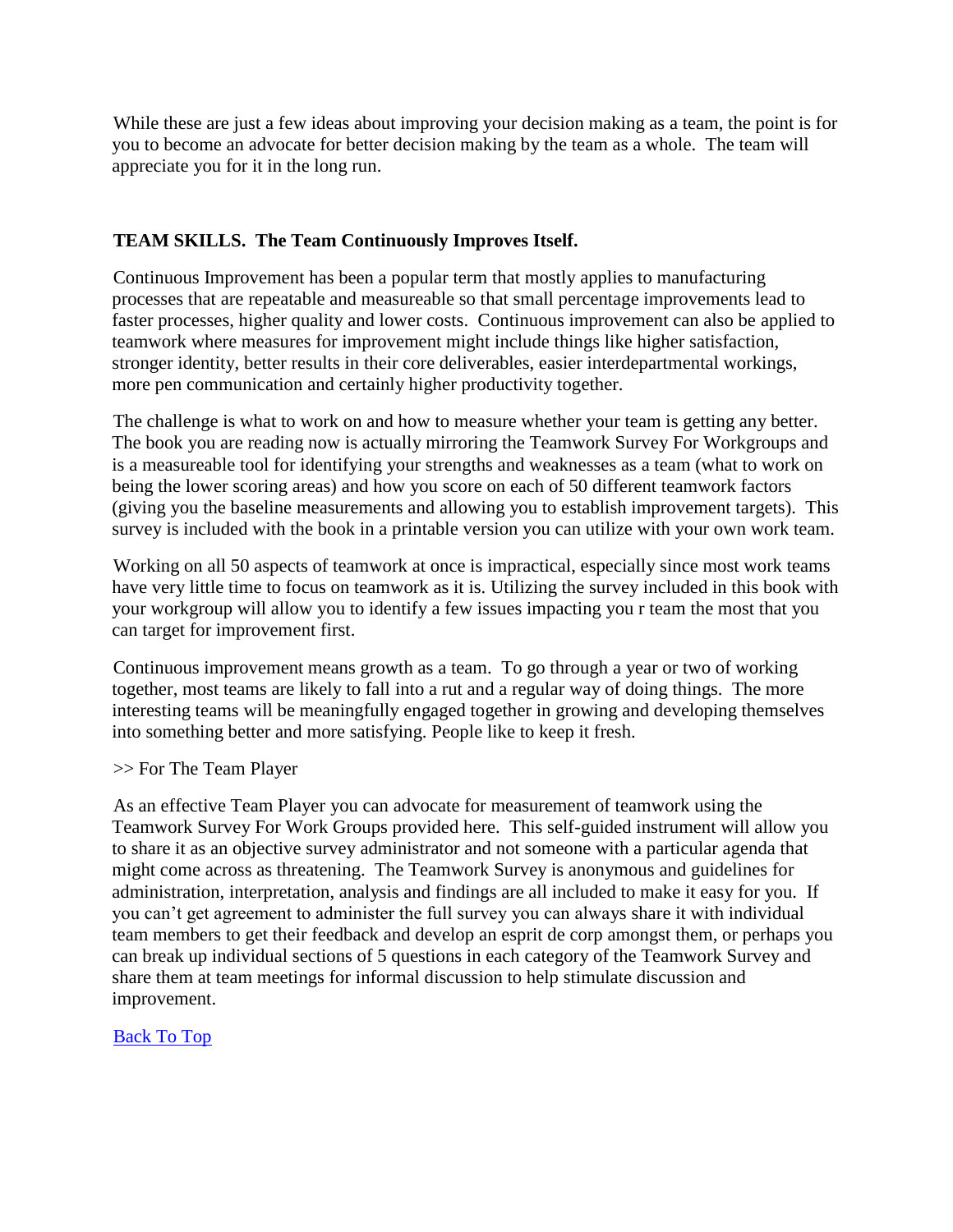## Chapter 6. TEAM COORDINATION

<span id="page-28-0"></span>Team Coordination refers to the mechanics of how you are actually working together. Without good mechanics one cannot expect a high level of functioning.

TEAM COORDINATION. Team members cooperate with one another.

Whether they like each other or not, whatever the political or personal friction behind the scenes might be, team members need to understand that their job is to provide a quality work product to others within the organization. Few organizations can function when one individual resists working with one another.

The details of organization, scheduling, roles and responsibilities, quality measures, due dates and thousands of other details are necessary to keep a complex machine rolling along. This can only happen when fellow employees give each other what they need to do their jobs ad have a workable level of give and take.

This is arguably one of the most important aspects of team leadership- to model and champion cooperation in the workplace. Team leaders need to acknowledge it when they see it, punish it when it's absent and continually strive to grease the wheels between team members and their work relationships so cooperation continues to happen well.

#### >> For The Team Player

As an effective team player you should be a model of cooperation with others, always objective, always willing to go the extra mile to give others what they request or anticipate their needs. You can do a lot by not becoming part of a culture of non-cooperation whatever your personal feelings may be.

## **TEAM COORDINATION. The Team Works Well With Other Departments.**

Many organizations have natural adversarial relationships that come with the structure of the organization. Engineering and marketing, sales and accounting, implementation and compliance, labor and management are a few common examples. The very definition of the work that one department does often seems to contradict the priorities of another department. Over the normal course of time plans are sometimes frustrated and seemingly difficult accommodations must be made - often causing conflict between individuals and departments.

Operating a work team in a larger organization means that your group or department may become more isolated and not necessarily interact directly or very often with the other work departments you need to coordinate with. This can cause all sorts of inaccurate assumptions about who you are, who they are, what each other's departments want, how they operate etc. This propagates the 'Us and Them' mythology in an organization.

It is important to be proactive about developing good relationships with your most important internal customers and all of those who are in your 'supply chain'. Working with other departments is a requirement so why not have it run as smoothly as possible. Even though it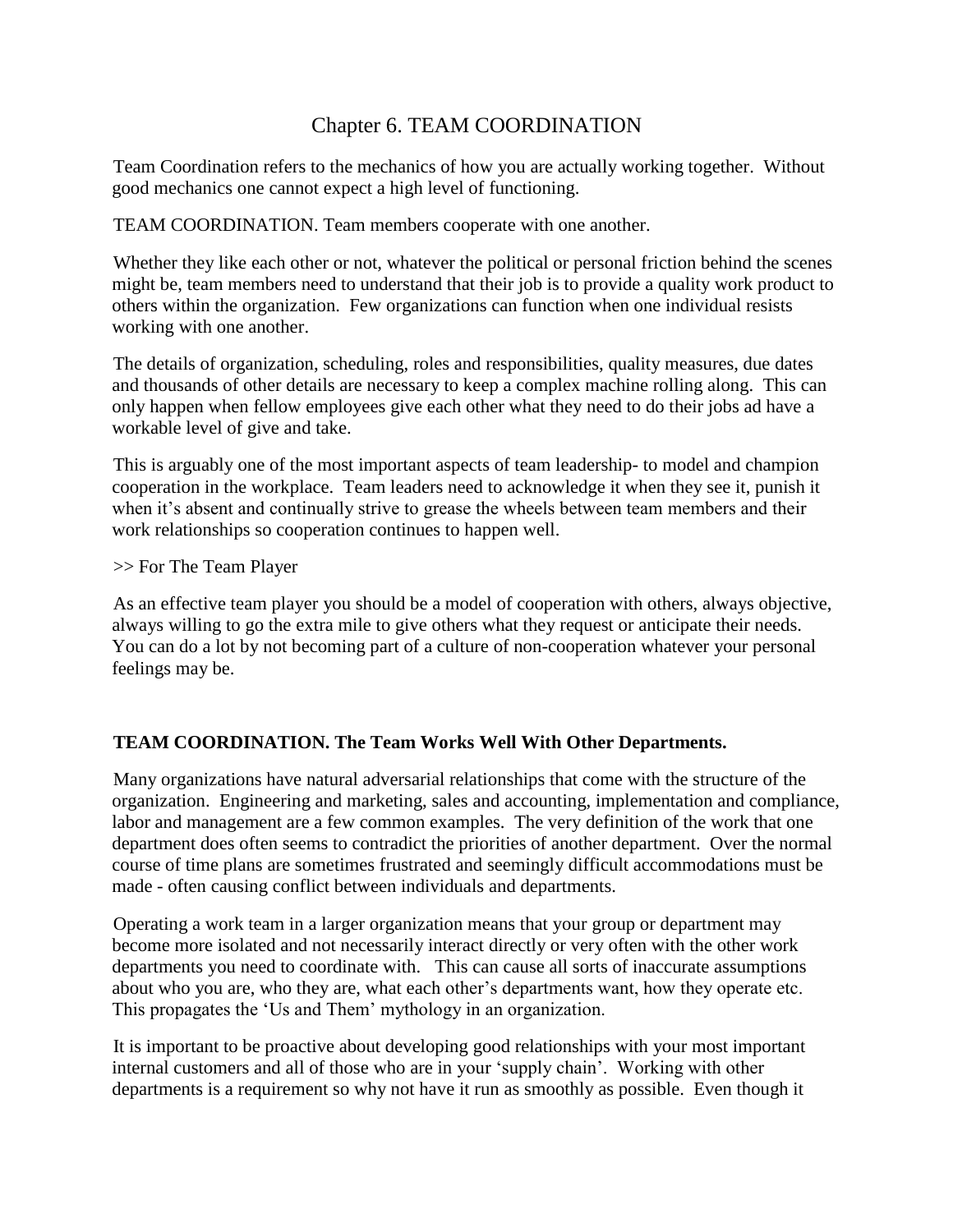may seem at times like you are working at cross purposes there will certainly come a time when their cooperation with you is critical and you might even need them to do something out of the ordinary or go the extra mile for you. Better that you have built good inter-departmental relations ahead of time.

If relations between departments are rocky you may have to go to extraordinary lengths or kick your problem upstairs – needing a referee from upper management to perhaps sort out the squabbles between departments who are supposed to be cooperating together. Most upper level managers have little patience for having their own routines interrupted with employees and departments who can't seem to get along. If problems get out of hand it might be easier for them to let some people go or re-organize work processes entirely.

#### >> For The Team Player

As an individual team member you can talk with fellow team members about the need to improve relations between departments. Reach out to individuals in other departments and get some dialogue going if things are sour. Talk to your managers or team leaders about ideas for improving relations. Perhaps a interdepartmental team building program?

## **TEAM COORDINATION. The Team Fulfills Its Commitments On Schedule.**

The essence of good management is to determine appropriate and realistic objectives, organize and coordinate the resources necessary to accomplish the goals and provide the completed work product at the agreed upon time. Good management of any team means coordinating the individuals and their work so as to fulfill these common objectives together – and on schedule.

Fulfilling commitments can mean orders delivered that create revenue for the organization, on time delivery to maintain relationships with customers, or critical pieces of a much larger project that other parts of the organization need before they can move forward themselves.

On time delivery might be analyzed through use of a simple cause-effect analysis. Where was the problem? Process? Materials? Environment? Manpower? More times than not though, it's actually teamwork.

Delivering on time and keeping the focus on timeliness is often an uncomfortable constraint for many teams, narrowing the time available for other pursuits or perhaps keeping team members so busy that they don't feel like they can pick their heads up to give anything else their attention.

This is really one of the quandaries of leadership. How can you get more out of the same people, do more, grow more etc. with limited time and limited resources – especially time.

Ultimately the leader of any team, if he is not already the president or business owner themselves will feel the implications of missing deadlines. After all, they have signed off on the commitment to provide the work product and agreed to coordinate the resources of his team to deliver. So what is a challenged leader to do about this?

The real answer is to not let missed deadlines become a sudden problem to begin with. Good planning and inclusion of the team way ahead of critical deadlines will help keep the focus on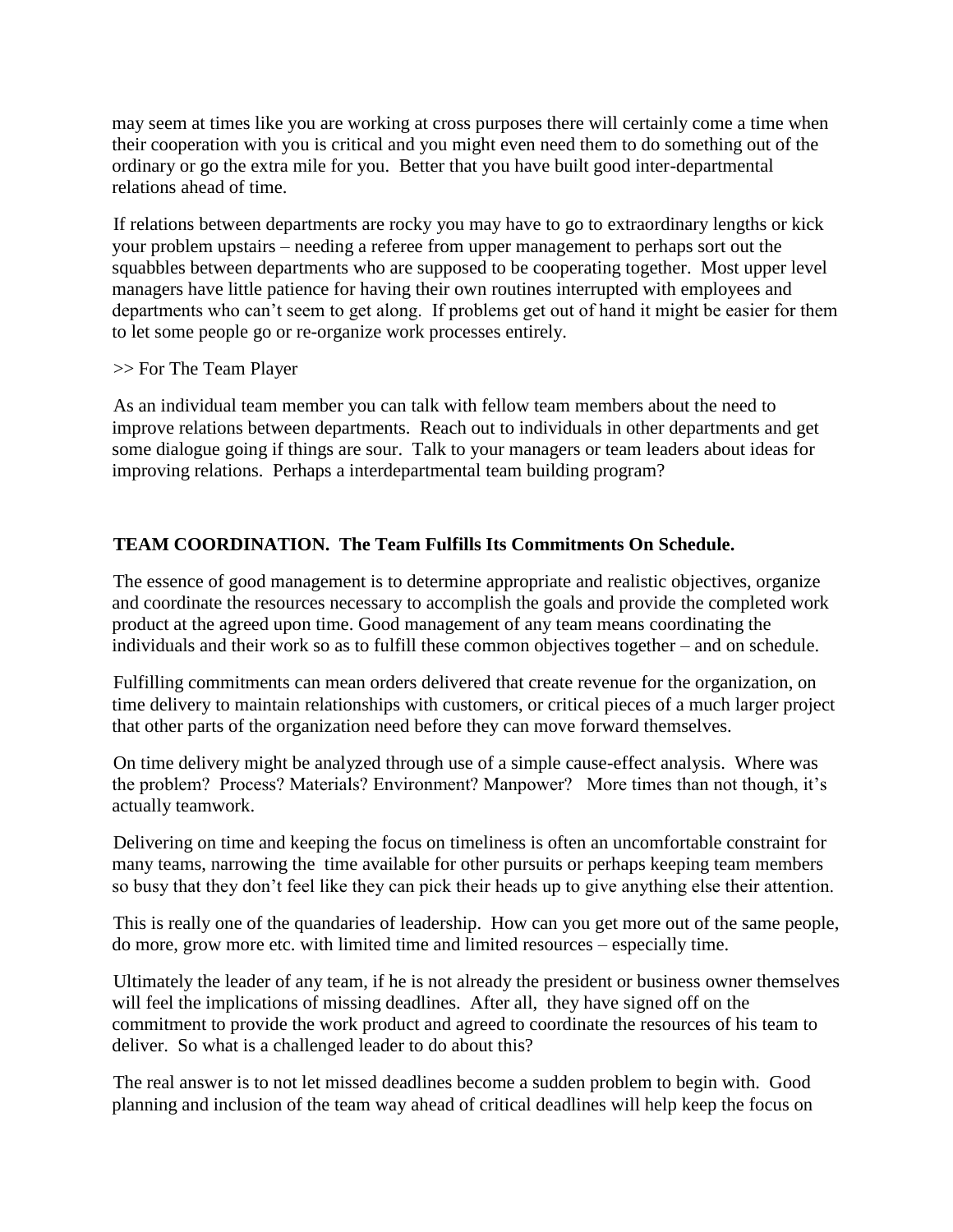not only the importance of meeting the schedule, but on how it might be done. When the entire team is involved in understanding the plans in more depth, individuals can see how their individual work product is critical to the outcome.

Teams can be more effective when they set their own performance milestones together with team leaders so in effect, they are committing to what they see as realistic to achieve themselves and these constraints can be figured into planning on the front end. Regular meetings and lots of communications will help keep small changes in projections in check along the way, rather than waiting to be surprised when the deadline arrives that the work product is not ready.

On time delivery is a leadership responsibility but it can be managed better with the deeper involvement of the team.

>> For The Team Player

As an effective team member you can work both sides of the fence on this teamwork topic. On the one hand you want to advocate for efficiency and timeliness as a healthy team value. On the other hand you want to challenge leadership to have good planning processes in place so crushing work flows and unrealistic deadlines aren't put in place that will make working tough for everyone.

You can also be an advocate for accountability and fairness within the team so that those who are carrying very heavy burdens are acknowledged as a barometer for what really hard work looks like and how you would like it not to become the norm because of chronic demanding deadlines. On a one on one basis with fellow team members, slackers might benefit from knowing that other team members are forming opinions about them when they compare workloads.

Those who consistently manage their time badly or let the team down should feel the peer pressure of the group to tow the line. As a fellow team members perhaps you can provide some coaching or lead them towards more learning about effective time management.

## **TEAM COORDINATION. The Team Handles Complex Projects And Initiatives Well.**

Measurement of this factor reflects more of a symptom than a cause. When one asks why a team does not handle complex projects well the causes are often obvious when it comes to teamwork.

Not enough time in meetings to execute well

Poor project leadership

Poor participation level of individual team members

Lack of clear focus, roles and responsibilities

Poor planning process

Lack of Inclusion in decision making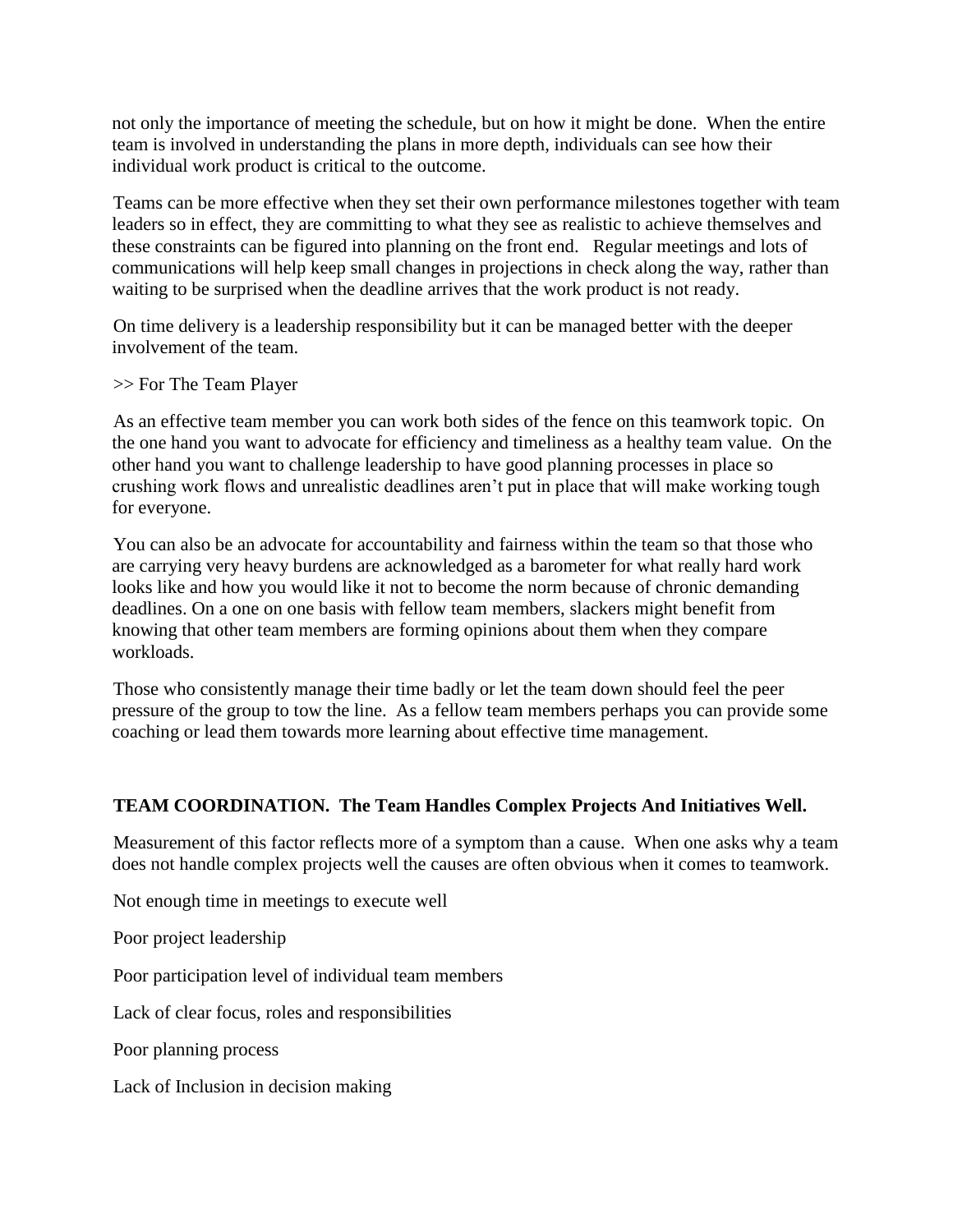#### Necessary team members not included

Etc.

Managing a large scale complex initiative requires great facilitation, communication and much of the teamwork skills set included in this book. It also helps if the group running the project actually enjoys working together and the team atmosphere is conducive for cooperation.

Teams who work very well together are the most trusted with high level initiatives and large responsibility. It is no surprise that teams who don't work as well together day to day won't be trusted with more important responsibilities.

#### >> For The Team Player

As an individual team member, hopefully you can have some influence when the actual decision is made whether or not your team takes on a large complex project. Push for the right team members, adequate time and resources, and as much 'preparation of the project team' as possible on the front end (maybe a teambuilding workshop) to build in additional insurance that the team is going to work well under heavy demands, pressure and complexity. If your team has recently failed at a major complex initiative you can be a vocal proponent of the need for a team development effort before the next major initiative is undertaken.

## **TEAM COORDINATION. The Team Responds Well To Unforeseen Changes Or Surprises.**

This is another symptom rather than a cause. A work team with a strong identity will have the confidence in themselves to be able to handle unforeseen challenges as they come up. A weak, vulnerable and pessimistic team won't have the resilience to react as well when things get tough.

Keeping your chin up in the face of challenges is easier when team members support one another, self-reinforce their belief in themselves and their identity and are able to have a say in how they will mitigate for unforeseen developments. A committed team will often do the extra work without question, rally together to change directions or reallocate resources and effort quickly and get onto the new track with a minimum of fuss.

Weak teams will resist, whine and complain, offer passive resistance and blame everyone within range for their ineptitude and problems that were caused outside of their control. (Not helpful).

In some firms an entire workforce can be infected with a resistant attitude which can cause untold problems with the organization's health.

## >> For The Team Player

As an individual team member you can be an example of virtue in tough times by staying positive. You'll be seen as mature, responsible and a dedicated employee. Keep in mind that the hours in your work day will more or less stay the same and you still get to come and go at the same time each day. Your company is paying you for your time and effort after all – there are no guarantees that it will always be the most pleasant or that the work will be designed for you on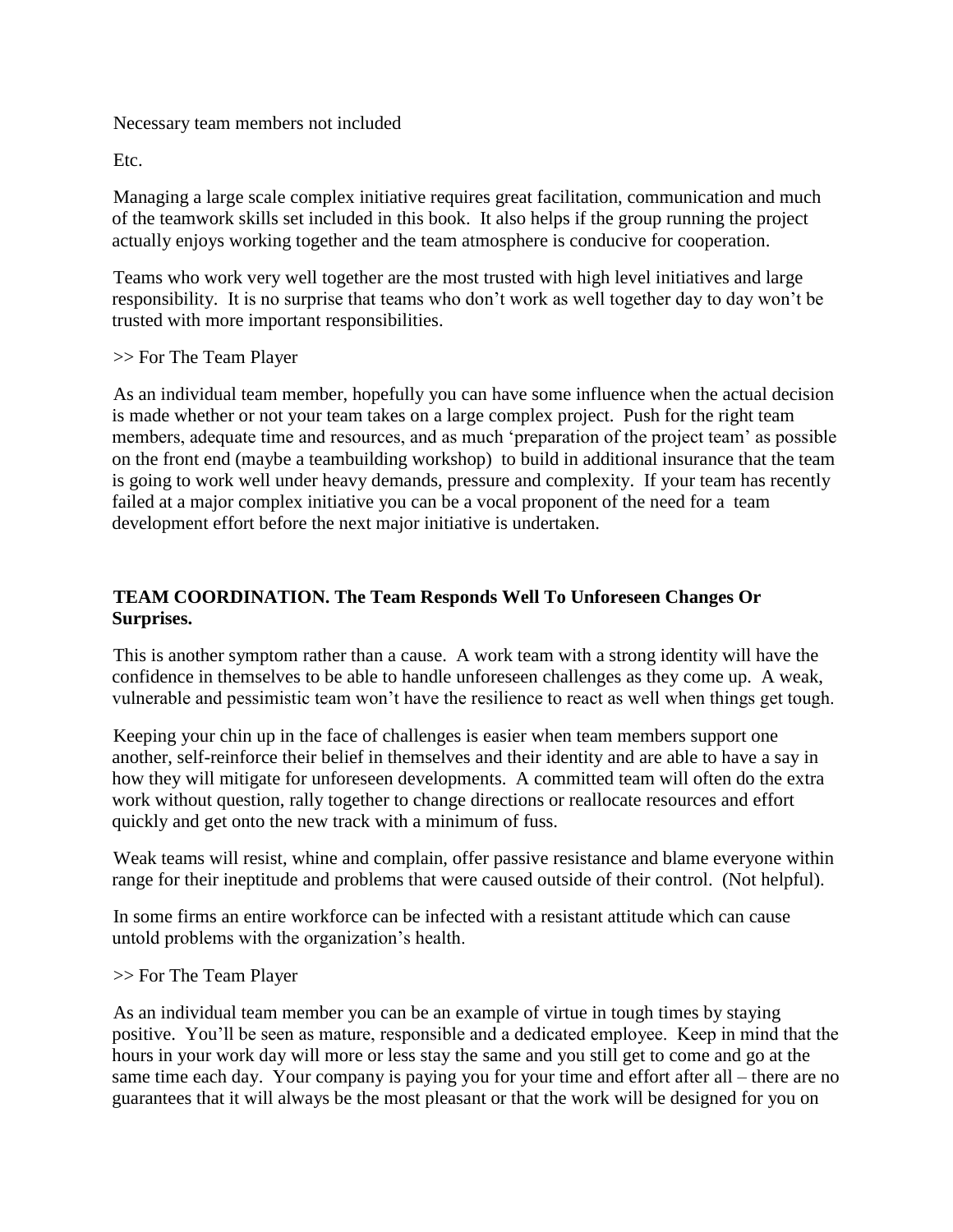your terms. Welcome to the realities of work life. You can however, as a step toward continuous improvement advocate for some analysis as to why changes were unforeseen and how to avoid these kinds of surprises in the future.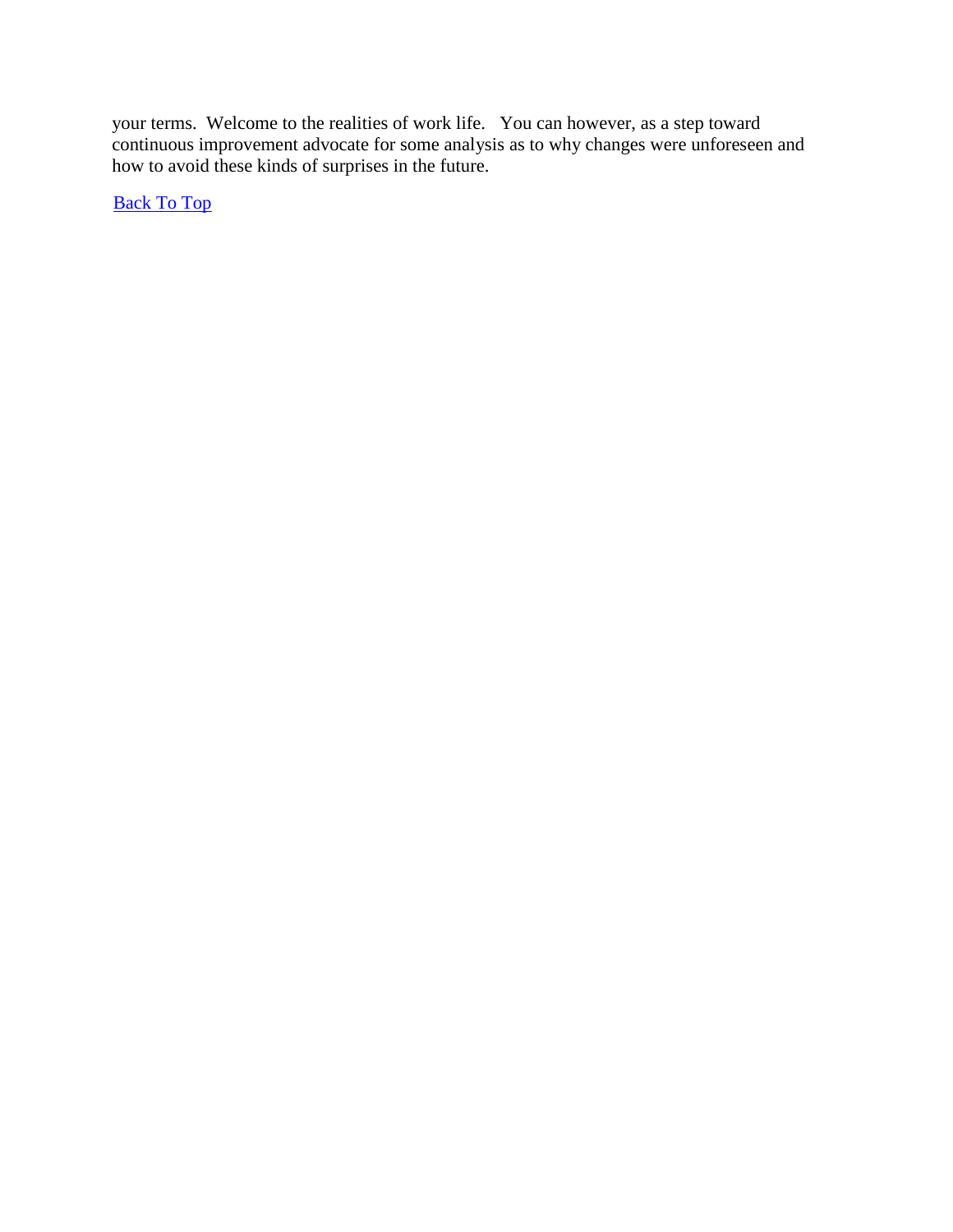## Chapter 7. TEAM SYNERGY

<span id="page-33-0"></span>The elements of teamwork in Team Synergy are highly interrelated. Most are causes as well as symptoms. Synergy is really an ultimate description of a team who is admirable to look at in terms of how well they work together and what they look like when they are doing it. The Team Synergy category is a great set of measures for any intact work team to look reality straight in the eye and ask themselves: "Does this describe our team?"

## **TEAM SYNERGY. The Team Regularly Comes Up With Good Ideas.**

Once, a couple times, on a few occasions are different descriptors than 'regularly'. Regularly coming up with good ideas means that this phenomenon is expected to repeat itself.

Coming up with good ideas as a team means there is communication happening, deep problems solving and analysis, open idea sharing, and a culture of innovation in place. Team members who are comfortable with one another can more easily bounce off and leverage one another's ideas so that the group is smarter collectively that they would be as an individual.

Groups that can't seem to get it together and generate some new ideas are dull and generally perceived as mediocre performers.

>> For The Team Player

This is an easy area to make a difference as a team player. Group meetings , one on one conversations with the boss, speaking with coworkers etc. are all good opportunities to suggest that maybe some new ideas could be considered – whatever the subject. When you find yourself falling into the trap of saying "This is the way we have always done it around here" a red flag should go up in your brain to tell you it's time to consider some new ways of doing things.

## **TEAM SYNERGY. The Team Enjoys Working Together.**

If you are on a team that truly enjoys working together, consider yourself lucky. With all of the complexity and pressures of today's work environment, whether your organization is large or small, its increasingly rare to actually like the people you work with, enjoy seeing them every day and have a way of working together that is better than 'just tolerable'.

Only you know the answer to the question of whether or not you enjoy working with your team members, but the question is really – why not? And what will the team as a whole say about how they score themselves on this?

>> For The Team Player

When you find that you don't like working on a team with your fellow team members you can either change your attitude and relationships or change your team. If you'd like to change your own attitude and you know that your team members would like to change their attitudes as well – you probably need some sort of teamwork intervention from a professional firm. What your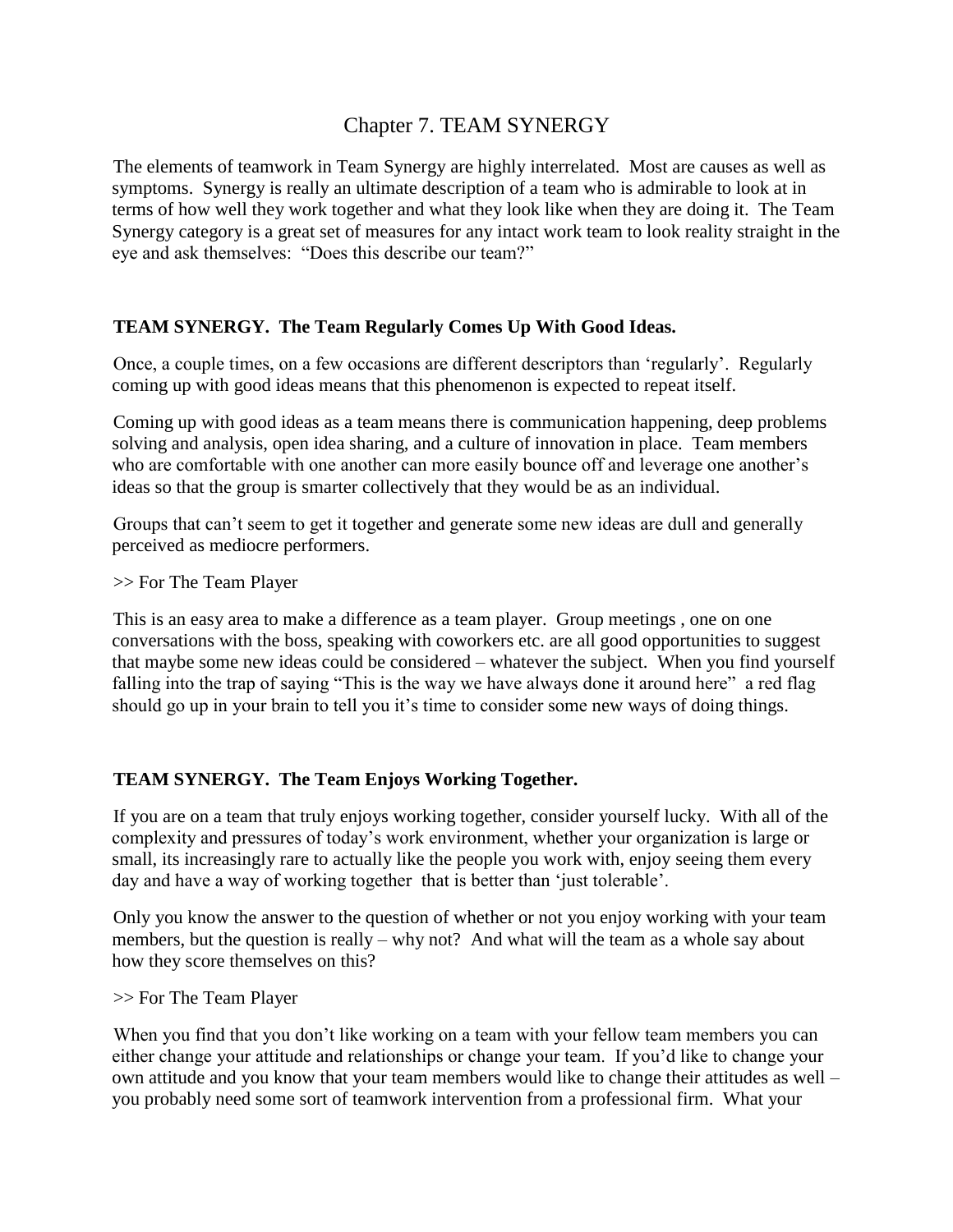team really needs is an interventional teambuilding process that will help you recalibrate your relationships with one another. The team leader probably needs some work as well so he can lead from a different perspective in order to help the team relate to one another more effectively.

There are probably one or two team members you have that you are especially uncomfortable with. There are steps you can take responsibility for to improve those individual relationships to at least get them to a neutral state where they might not necessarily thrill you, but they don't make you upset or anxious either.

## **TEAM SYNERGY. Team Members Are Cross Trained With One Another**

The give and take of a busy working team often sees individual employees out of town or giant workloads that require a team member to step into a different role to provide coverage. Teams with a lot of history together seem to be able to do this easier, but the really smart teams intentionally train one another to be able to perform vital functions or at least some of the work of others on the team when needed.

Cross-training is a popular policy in Asian companies like Samsung where executives are purposely assigned to different departments and locations to learn complimentary aspects of their jobs, often for several months at a time. This comes in very handy when someone is out unexpectedly, or a particularly heavy work load is encountered. It's also a great professional development step in the careers of many who learn how to be more effective by understanding and learning to appreciate their role from a new perspective.

Unhealthy, suspicious, competitive work cultures protect their unique job knowledge and sphere of influence fiercely, often stifling potential cooperation and the development of a more integrated team out of the fear that someone will take their job.

>> For The Team Player

As a team player it's valuable to keep in mind that you don't really own anything at work and by giving things away like knowledge, access and skills you will be empowering others that you might delegate to in the future when you want to develop in other areas. No one wants to keep doing the same things year after year anyway and helping others grow might also keep it interesting for you. Be seen as the one who is willing to share and give away knowledge rather than the paranoid one who is continually suspicious and protecting their turf. Learning others jobs and skills will also make you more valuable and able to help others out when they need it.

## **TEAM SYNERGY. Team Members Trust And Rely Upon Each Other.**

How will you and your team members respond to this dimension of teamwork? Do you in fact, really trust your team members to have your back? To rely and depend on them to follow through? Do your team members defend you and the team to others?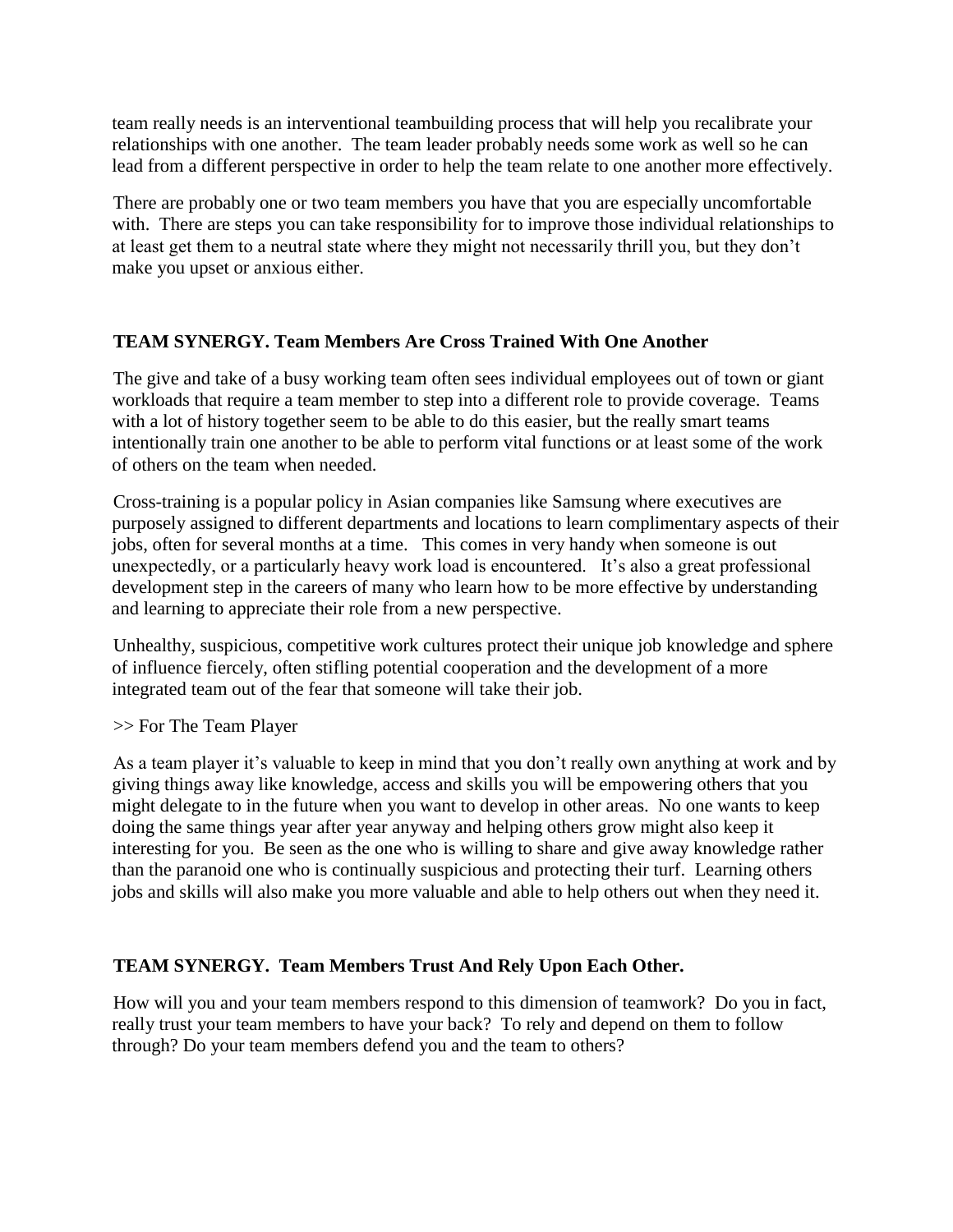It is gratifying to see individuals that back their team members and their decisions first before considering someone else's perspectives. "If that's what Suzy told you then I back her decision. I know she has good reasons for what she does and I would never second guess her".

Or knowing that team members will fulfill their commitments to do what they said they were going to do and hold up their end. It's called trusting them.

When fellow team members are found to have made a mistake or be wrong about something, team members back them anyway in front of others. "Hey everyone is entitled to make a few mistakes. John is an upstanding guy overall and he more than carries his weight with our team. We are very glad to have him".

Team Synergy is often described as a tight family or clique that sticks together. This is what we are talking about here – a very close knit group of people. Having a great work team who is this close will be a rare and special privilege to be part of during your career.

>> For The Team Player

As an effective team member, try trusting your team members implicitly. This might be refreshing for them as well as perhaps it's not something they are used to. Be an example of how trust can work and others will begin to trust you as well creating the kind of teamwork culture that feels good to be part of.

#### **TEAM SYNERGY. Other Teams And Departments Are Impressed With This Team.**

This dimension of teamwork is nothing more than the evidence procedure for determining that this team is working well together. When was the last time someone at work told you that you had a great team or that they really admired the way you worked together.

On the flip side, you might ask yourself and your team why others aren't saying that every day.

>> For The Team Player

Become an advocate for the image of your work team in the organization and with external customers. Find out how others see your team and what you can do to improve your team's reputation.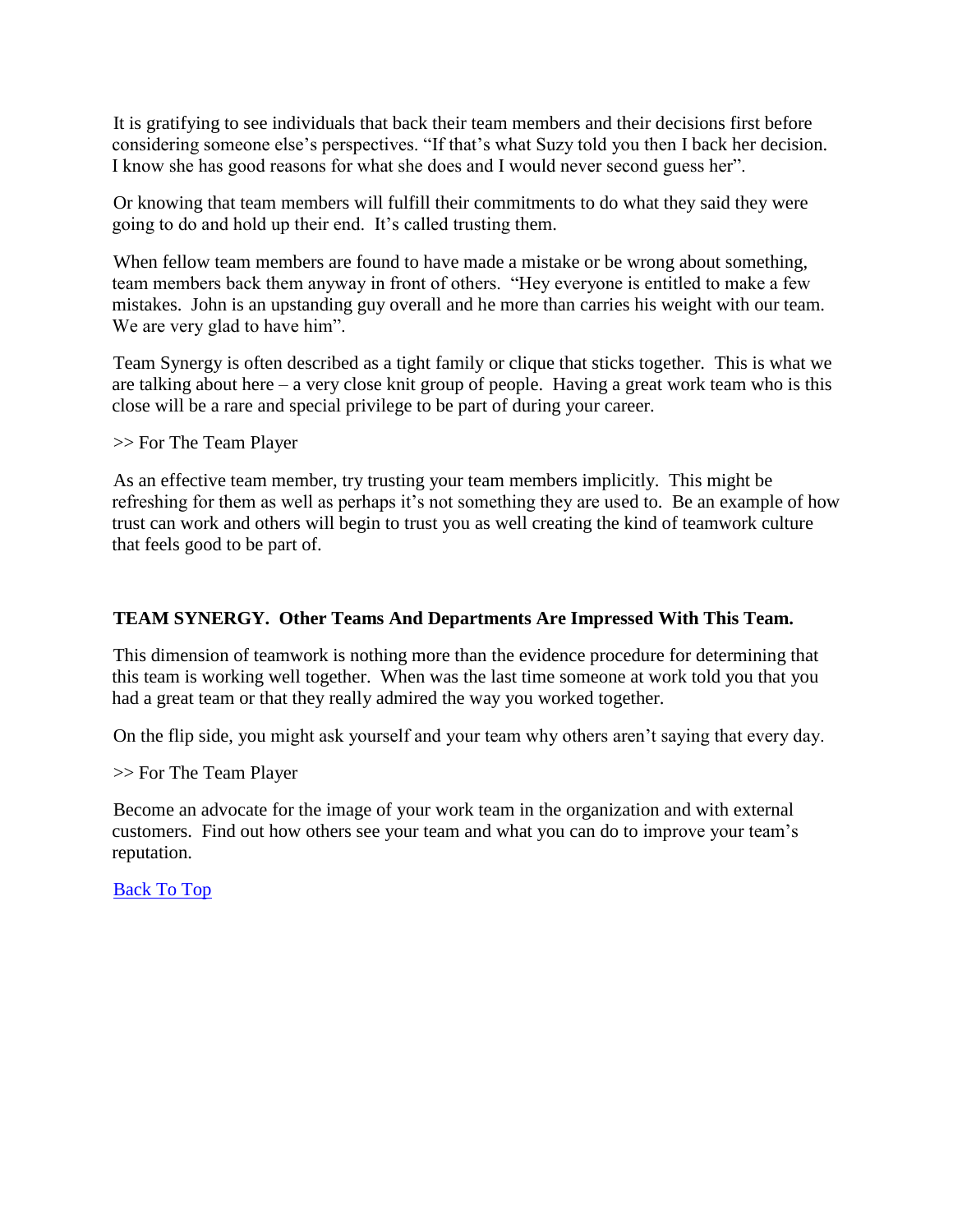## Chapter 8. TEAM EXCELLENCE

<span id="page-36-0"></span>Teams often don't understand that excellence is a measureable destination. It is possible to determine what excellence looks like, where you are today and where you need to improve to get there.

Achieving excellence as a team is a decision, it's an intention and it's a methodology. Achieving excellence does not happen in an ad hoc fashion all by itself. It is a commitment.

Excellence for the most part, is defined by customers. Quality, Timeliness, Value etc. are often defined by others compared with the best they have ever experienced. Your team and its work products are continually being compared with the current benchmark of excellence for what it is that you do. Your team should have a picture of what the benchmark looks like and stay focused on it.

The first step for teams is to have accurate measures of how you are doing now. The second step is to have a plan and process for working on the areas of excellence that need the most help. The third step is to become the benchmark of excellence in what your team does.

The unfortunate thing is that many work teams never even have the 'excellence' conversation with themselves.

## **TEAM EXCELLENCE. The team Meets Or Exceeds Requirements.**

This is a simple definition of performance. Teams who stay focused on 'the right stuff' will focus on their deliverables to their customers first – whether they be internal or external. When the team fulfills their commitments and obligations and can deliver what is required they earn loyalty and see increased return and recommend rates.

Teams that exceed requirements receive even more preference and can become known as the best or even be described as 'world class'.

>> For The Team Player

As an effective team member you can push for high standards and not just getting the job done, but doing it beyond the expectations of your customers. If you want job security this is one sure way to have it.

## **TEAM EXCELLENCE. The Team Produces Error Free Quality**

Getting it right the first time with no mistakes or re-work is the earmark of a team that works very well together, knows what's important and covers all of the details. Although a strict quality control policy should be a part of every work team's makeup, it is often sidestepped when heavy workloads or challenging delivery times are allowed as excuses to let errors creep in.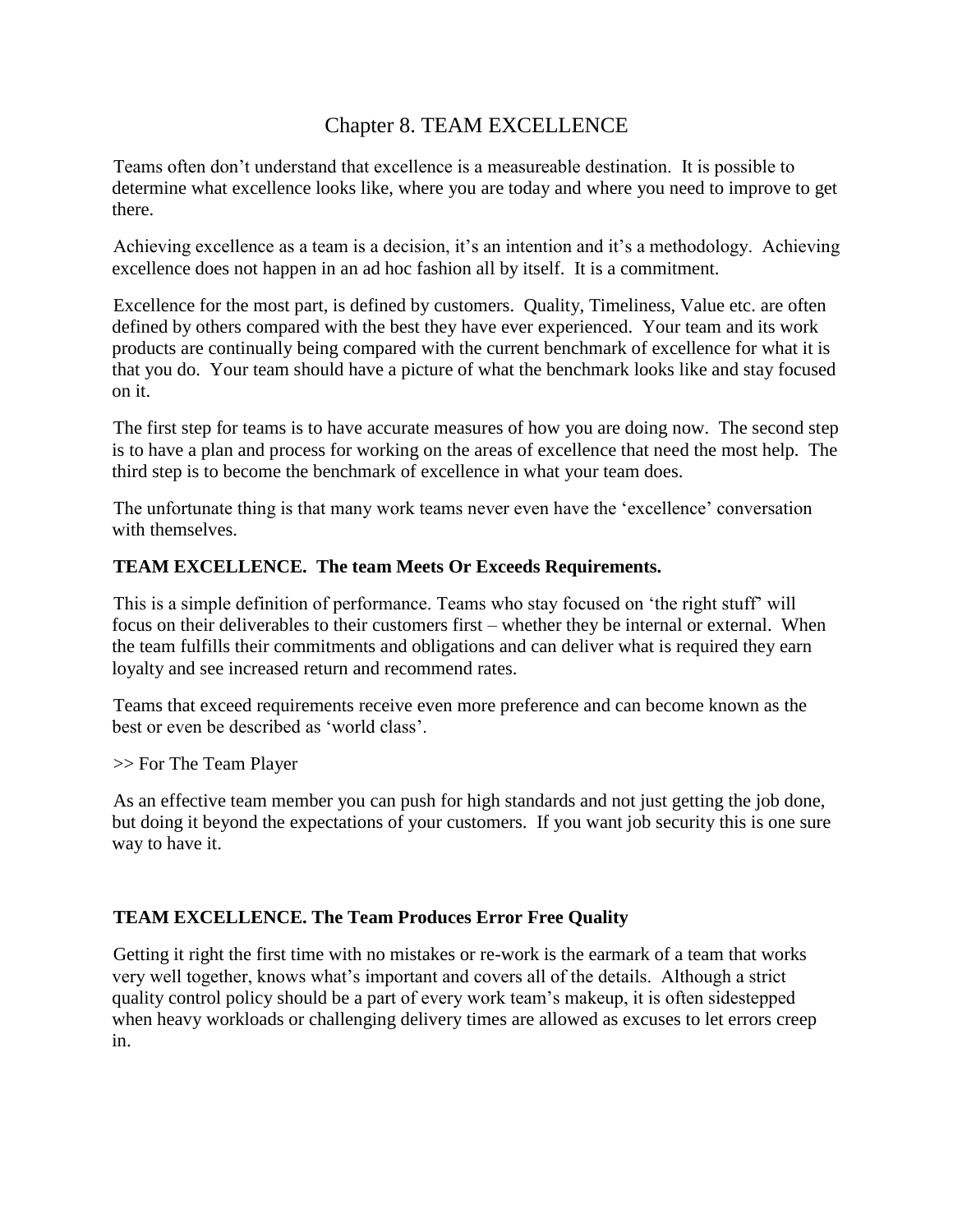Consistent mistake free work from a team is hard to argue with. Teams with great records for quality and accuracy have more influence in an organization because they are known to be dependable and represent the organization and its product line well.

>> For The Team Player

Team members with integrity won't tolerate mistakes and errors. Be an advocate for quality and condemn the concepts of 'minor errors' and a few inaccuracies as acceptable in your team's work product.

## **TEAM EXCELLENCE. The Team Delivers On Time.**

Work teams who want to be respected need to have high standards for timeliness. To be effective and consistent with delivering on time, teams need to have an accurate idea of how long their work takes and be continually measuring to eliminate their own waste and rework – giving themselves more elbow room when time deadlines are tight.

Being late is not an attribute of excellence, whether it's for a phone call, a meeting or a product delivery. Value your own time, and the team's time. Protect your team's timeliness reputation within the organization.

>> For The Team Player

As an effective team member be on time and let others see your example. Don't wait for the chronically late and they will get the message.

## **TEAM EXCELLENCE. The Team Is Proactive**.

If you keep doing the same things the same way, year in and year out you have no right to complain when you hit the same bumps in the road you have experienced before. Being proactive as a work team means that you are looking ahead and trying to mitigate for the difficulties you know you will experience in the future. Some teams never get beyond the day to day urgency or consider that there could be an improved way of doing things available.

Proactive work teams think differently. They make the choices and decisions that will not only make their lives easier in the days to come, but work to increase their capabilities, skills and the quality of their work without being asked.

Obviously, being self-directed to do more than is required is an advanced state of functioning for any team, but this is what every organization would like to have. To operate as a proactive work team there must be high levels of trust and involvement, commitment and communication with a healthy dose of self-awareness and objectivity. Teams need to be willing to see where they really are today, accept that they need to be better and make a concerted decision to developing themselves further.

>> For The Team Player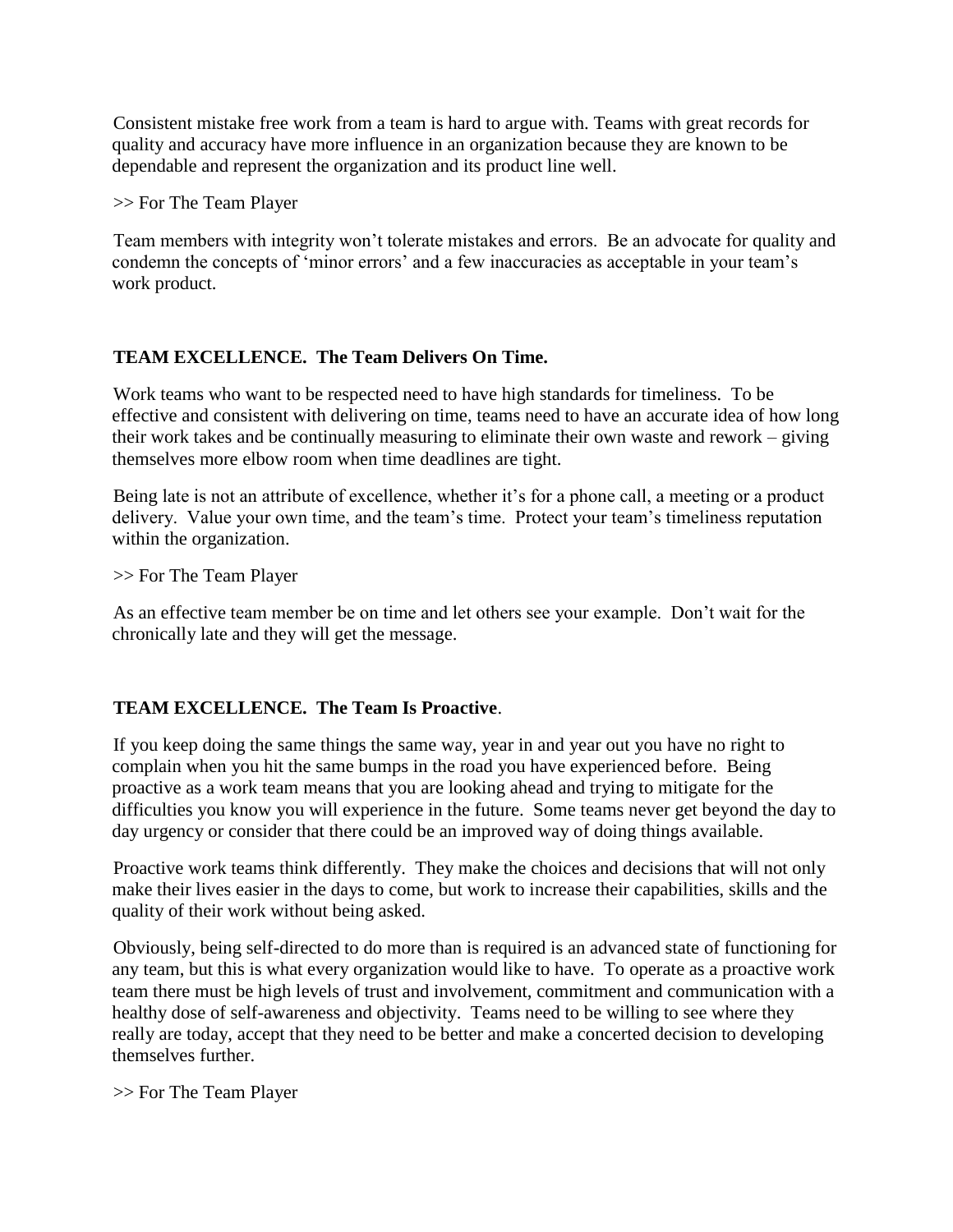As an effective team member you can advocate for thinking ahead, fixing the processes that cause the problems today so they won't occur tomorrow and continually looking for ways to get ahead of the need and the demand. Support and embrace being proactive about every area that needs improvement and advocate for being proactive with the team's leadership.

## **TEAM EXCELLENCE. The Team Takes Responsibility When Things Go Wrong.**

Mistakes, hiccups, shortfalls and errors will be made by everyone. No one is perfect. The difference between an excellent team and a mediocre one is that the excellent team will step up and take responsibility when mistakes are made while taking corrective action to restore confidence in the relationship – with other departments, with supervisors and with customers.

Excellent teams let others know up front about expected disappointments and are completely honest about the current situation, whereas mediocre teams hide from blame and responsibility, hoping to avoid negative fallout. Excellent teams get busy fixing things while mediocre ones sit around hoping the axe won't fall or look for ways to blame others or outside circumstances for their failures.

>> For The Team Player

Excellent team members help their team mates face up to their mistakes and encourage them to own up and take corrective actions while also making sure to correct the factors that will avoid similar mistakes in the future. Be one who helps to create a scientific data driven analysis perspective that respects the integrity of the individual rather than focusing on fault and blame. Let customers know you feel their pain and have pre-planned mistake recovery strategies to preserve customer relationships.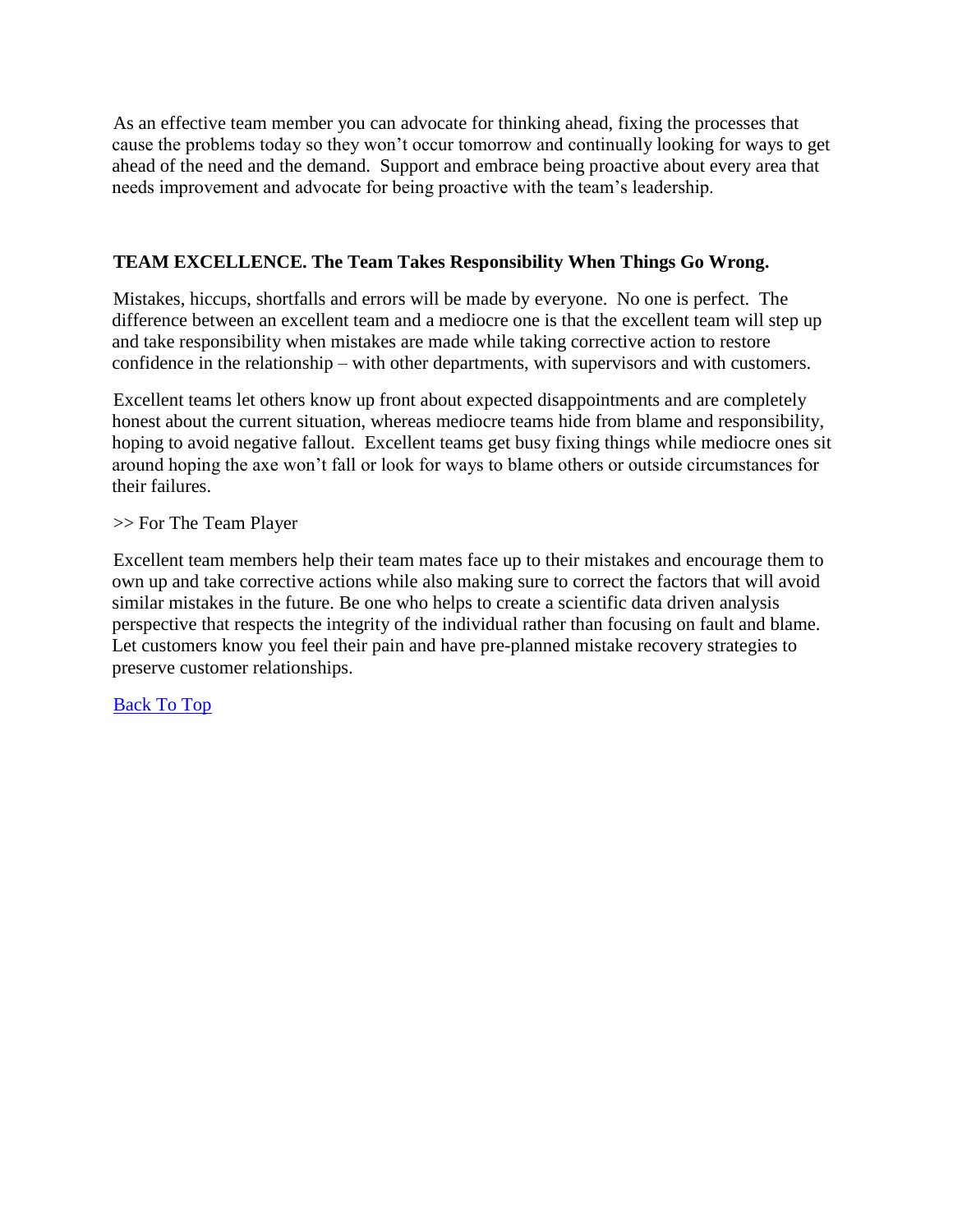## Chapter 9. TEAM GROWTH

<span id="page-39-0"></span>Growing as a team presupposes that the team will continue as a unit for the foreseeable future. This means that a team has the opportunity to learn from its experiences, to develop its ways of operating and possibly look down the road to how they might prepare for the future. Some teams grow by virtue of the situations and circumstances which happen to them. Other teams are more intentional and have a good idea of what will help them improve and perform better and are more comfortable driving their own development and growth.

## **TEAM GROWTH. The Team's Work Is Important/Vital.**

This teamwork descriptor refers to the extent that a work team is competent enough to be trusted with responsibilities vital to the organization. Work teams who know they are working on the 'Manhattan Project' feel differently that the attendants who monitor the employee parking lot. How the organization as a whole treats an individual work team is often in direct relationship to how important their work is perceived to be. This can lead to feelings of low self-esteem on particular work teams and the establishment of employee and work group hierarchies that might leave team members feeling like what they do doesn't really matter that much.

When team members become jaded or resentful because of feelings of separation from other departments or those they perceive to be on 'the inside' they will have a tendency to develop more of an 'Us vs Them' attitude and perhaps feel justified in shirking work, taking advantage of every perk and benefit and offering other types of passive resistance and non-cooperation.

When a work team is made to feel that what they do is vital and necessary to the ongoing operation of the organization they will naturally have higher self-esteem and pride in their work and develop a stronger identity as a team. When teams have natural pride and a strong identity they are more likely to look for ways to learn, improve and do even better as a work team.

One of the key things team leaders can do for any intact work group is to show the direct relationship between what individual worker and their team does that connects with the overall mission of the organization. This should be an important part of establishing a mission for the work team and continually reinforcing the importance of what each team member does.

There was a janitor mopping the floor in a hospital lobby and someone asked him about what he did there. "I provide the necessary sanitized and clean environment that is critical for all of these doctors and nurses to provide high quality healthcare in this hospital. Without me, they can't do anything."

>> For The Team Player

As an effective team member you can help reinforce connections between your team's work and the organization as a whole. Encourage fellow team members to see their work as important and to look for new ways to impress their customers and to improve how they perform.

## **TEAM GROWTH. The Team Regularly Integrates New Approaches Or Technology**.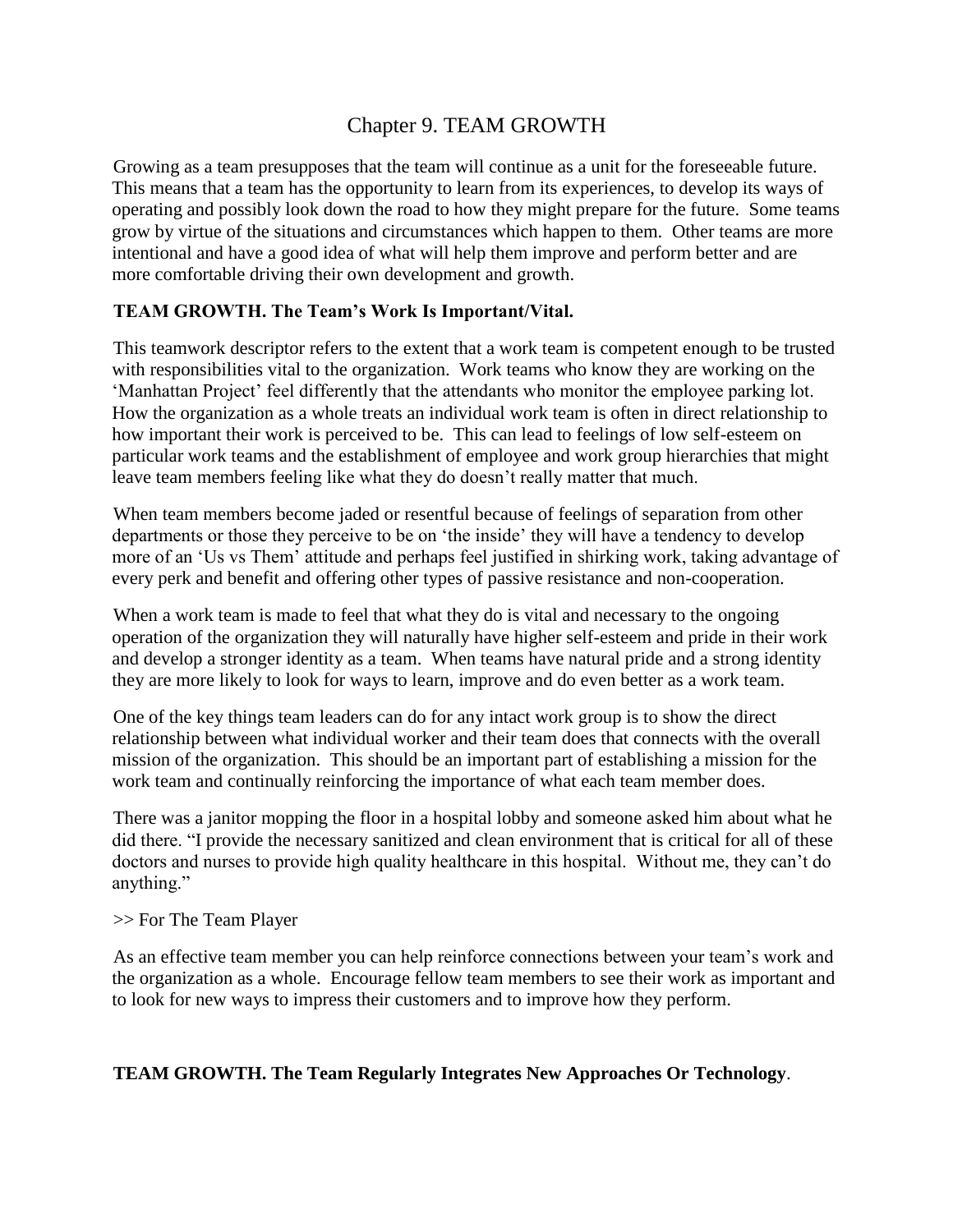No one wants to do things the same old way, day in and day out, especially when new methods and technology are available to make work more efficient, higher quality or better for customers. Life is more interesting for work teams when they upgrade, retool and come to their jobs using the latest technology available. Growing as a team by upgrading how you work is a decision every team faces.

Teams who use the old methodologies, old equipment and repeat the same processes and procedures without exception find little excitement and fulfillment every day at work.

Team members feel like their organization understands them and takes them seriously when they are equipped with new tools and technology and supported and enabled to do their work better.

In most cases team members will be haranguing their leaders and mangers for tool updates and new technology, as they have seen what their peers in others organizations are doing and they want to keep up, or their own technology and equipment is so worn out it is getting in the way of doing their job effectively.

Team members want to be able to utilize the best methods, technology and tools and strong teams will be continuously upgrading their tool sets. Hopefully your organization will budget for the latest innovations to allow your team to work more effectively.

#### >> For The Team Player

As an effective team member you can help the team understand and clarify the benefits to new technology or tool investment or simply help them continue to review operating procedures to see if there is a better way to get things done. Rather than resting on a particular tool or technology upgrade decision, it is perhaps more effective to help develop a culture of continuing to look for new approaches, tools and technology as a team.

## **TEAM GROWTH. Individual Team Members Are Growing Professionally.**

Each team member should have a professional development plan and meet with their team leaders regularly to contract for additional courses and training, new job responsibilities and preparation for each employee to move up the career ladder wherever possible. Individual team members need professional growth opportunities or they are at risk of becoming bored or feel that their career has reached an inevitable plateau. When they feel this way employees will cease to demonstrate commitment and initiative in their jobs and will increasingly be looking for better opportunities elsewhere.

Team members who are given new responsibilities where they must learn new ways of operating or are trusted with matters of higher importance will be much more meaningfully engaged. When an entire work team feels that they are in the most fulfilling positions the energy level of the group will be higher and distinctly more positive. Keeping a work team vital means working with the professional development needs of each individual.

>> For The Team Player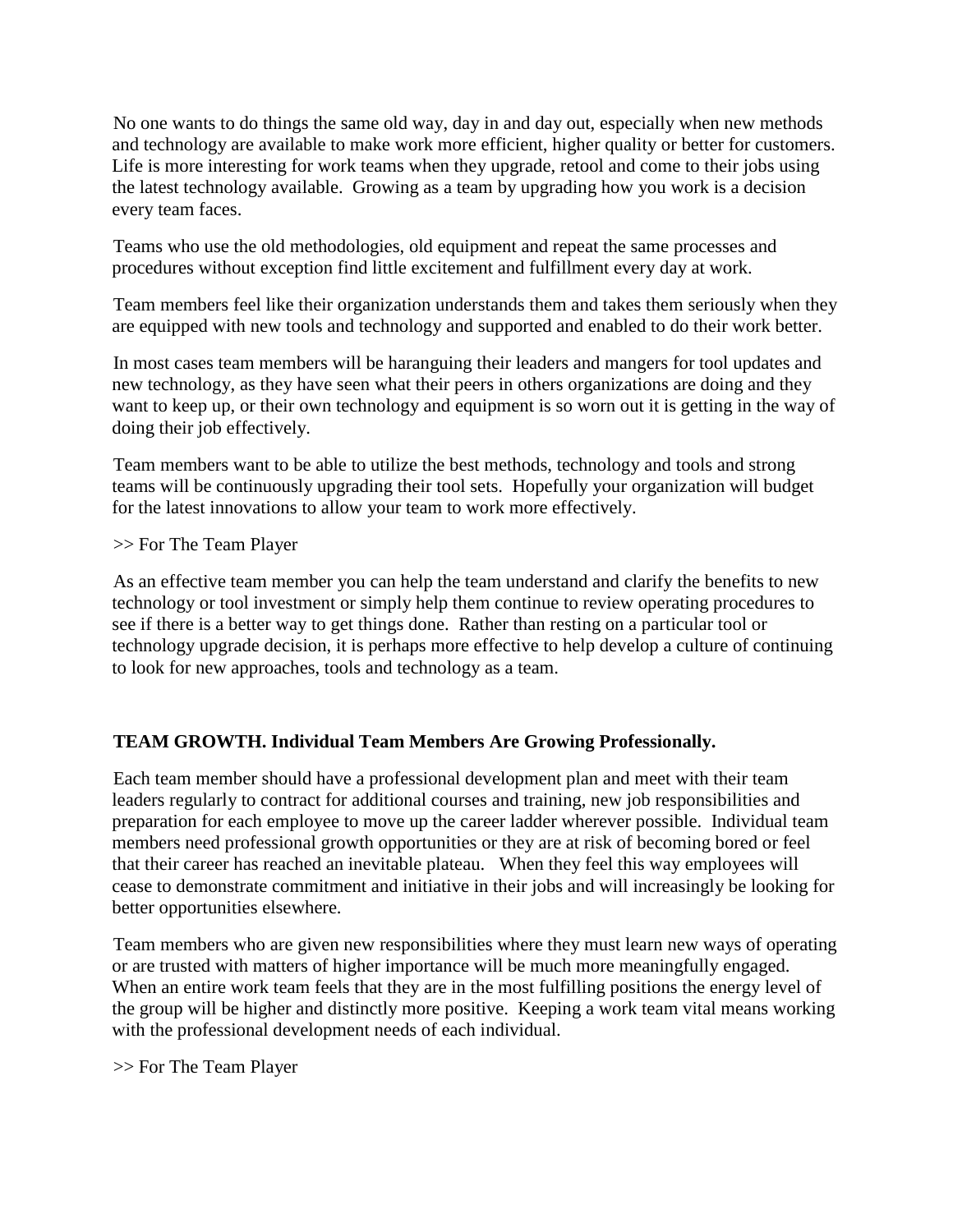As an effective team member you can model professional development coaching with your boss or team leader if they don't normally do this as a matter policy- a surprising number of organizations don't. Encourage your fellow team members to look at their careers in terms of their professional development planning. You will be, in effect, encouraging them to help develop a consensus amongst team members that this is the right thing to do, and they will see you as someone who is looking out for their individual interests as well.

## **TEAM GROWTH. The Team Participates In Regular Training & Development**.

Does the team have to wait until there is a crisis in the teamwork dynamic before a team building program is held? Will it take a merger or acquisition as the reason for an organization to work on making their work teams stronger? Technical training, team training, customer satisfaction training and development schemes of all kinds help keep employees fresh by interjecting new concepts and learning into the day to day working reality.

Teams need to be proactive about their own training and take the initiative to be intentional about their learning and development. Some training is specifically related to job functions, new product roll outs etc. and some training is general professional development in areas like presentation skills, or problem solving skills. Teams should be 'keeping it fresh' for their employees and this helps to keep worker spirits high by stimulating learning, and lets every employee feel valued because their organization sees fit to invest more in them.

Many teams are held together with string and glue for long periods of time without any outside help or support with any type of training and development. These teams can become frustrated and feel disconnected and neglected when they see other departments and divisions receiving these benefits when they do not.

>> For The Team Player

As an effective team member you can be the squeaky wheel when it comes to advocating for training and development. There are also many things you can initiate yourself from sharing online free video training to self-lead exercises and training from pre-prepared training products which abound everywhere. Promote conversations with your fellow team members about the types of training you would like to see and feel that would be the most beneficial for everyone.

## **TEAM GROWTH. The Team Plans For The Future.**

It is amazing how many intact work teams do not operate with a strategic plan. Whether your plan looks five years ahead or two months the idea is to have some idea of what is coming in the future so your team can more efficiently prepare for the challenges ahead – and hopefully do things a little differently than last time.

It's frustrating to see the same mistakes and frustrations repeating again and again in organizations when in effect, they know that they are coming. When a customer standing in long lines at the bank after Columbus Day asked the teller why the line was so long and why all of the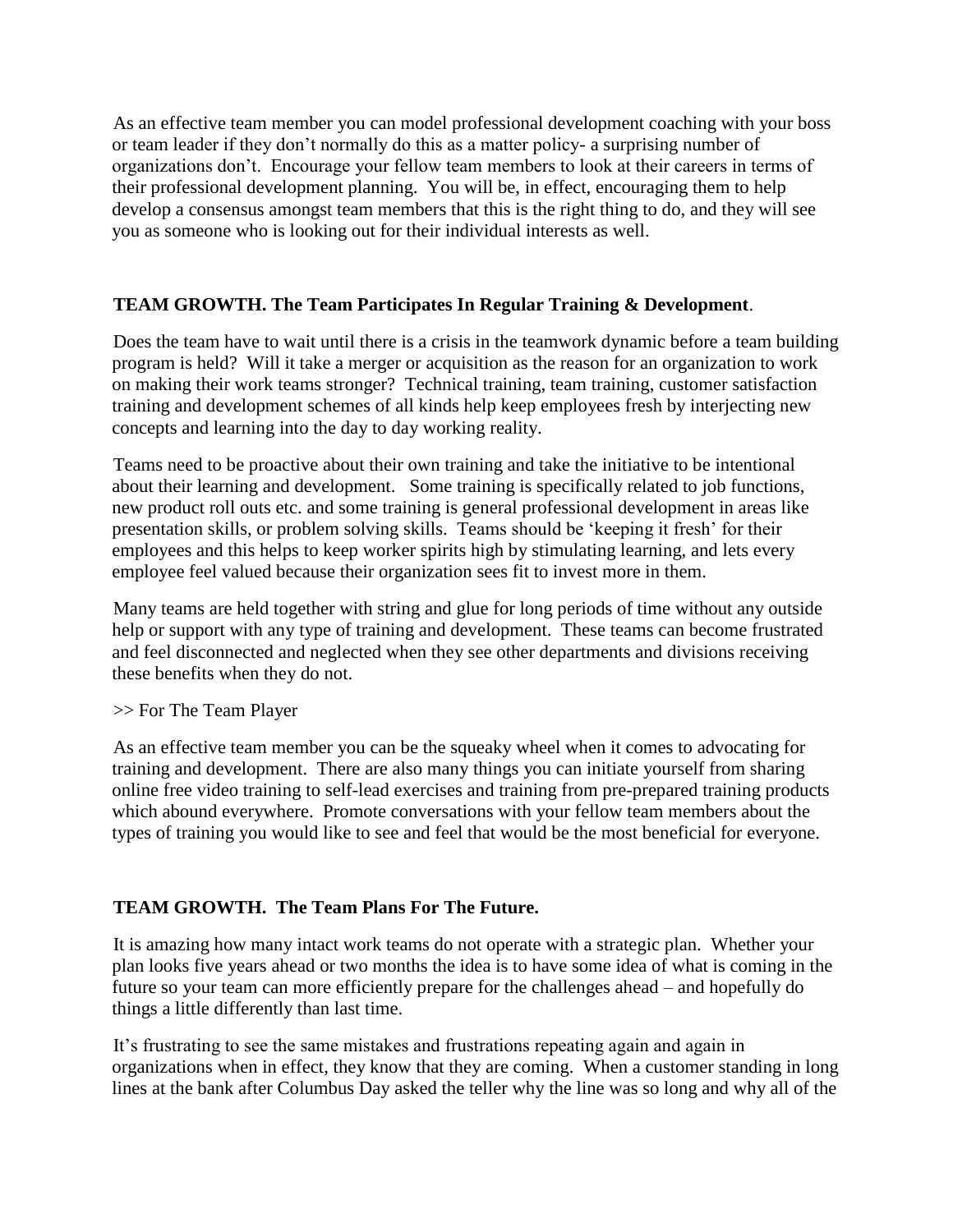teller windows weren't staffed the teller replied " Sorry sir, there are always lots of people in line after a holiday…."

Planning is an activity that takes good communication, participation by those who have the perspective and expertise to lend some perspective, and thorough data analysis from which decisions and commitments can be made.

A team that operates with a planning culture has the assurance that there is a process in place to plug data into where it will be received and considered thoughtfully. A well designed strategic planning system will create at least an annual plan with performance metrics and milestones that can be revisited each quarter so the team can gauge whether or not they are on track.

One of the reasons strategic planning is called 'strategic' is because it takes a wide objective view and is able to analyze data and performance measurements over a long period of time. Planning allows teams the luxury to STOP! And take a good look at what they are doing and how they are doing it. This can be game changing for many work teams who have never planned before and are instead caught up into the reactive day to day world of getting the work done.

Involving team members in planning is also a great way to demonstrate inclusion and also a very smart move on the part of team leaders because their team members will feel included and valued for being part of the process. Team members will also be able to share the true knowledge 'from the front lines' that will help ground decision making in reality.

As it has been said, teams that fail to plan, are planning to fail.

#### >> For The Team Player

As an effective team member, you understand that planning is a vital process where learning from your work experience can be integrated into improvement. Become and advocate for planning, and don't be afraid to suggest project post mortems, development of a library or data repository where past results can be looked up and other tools for continually measuring the performance of the team.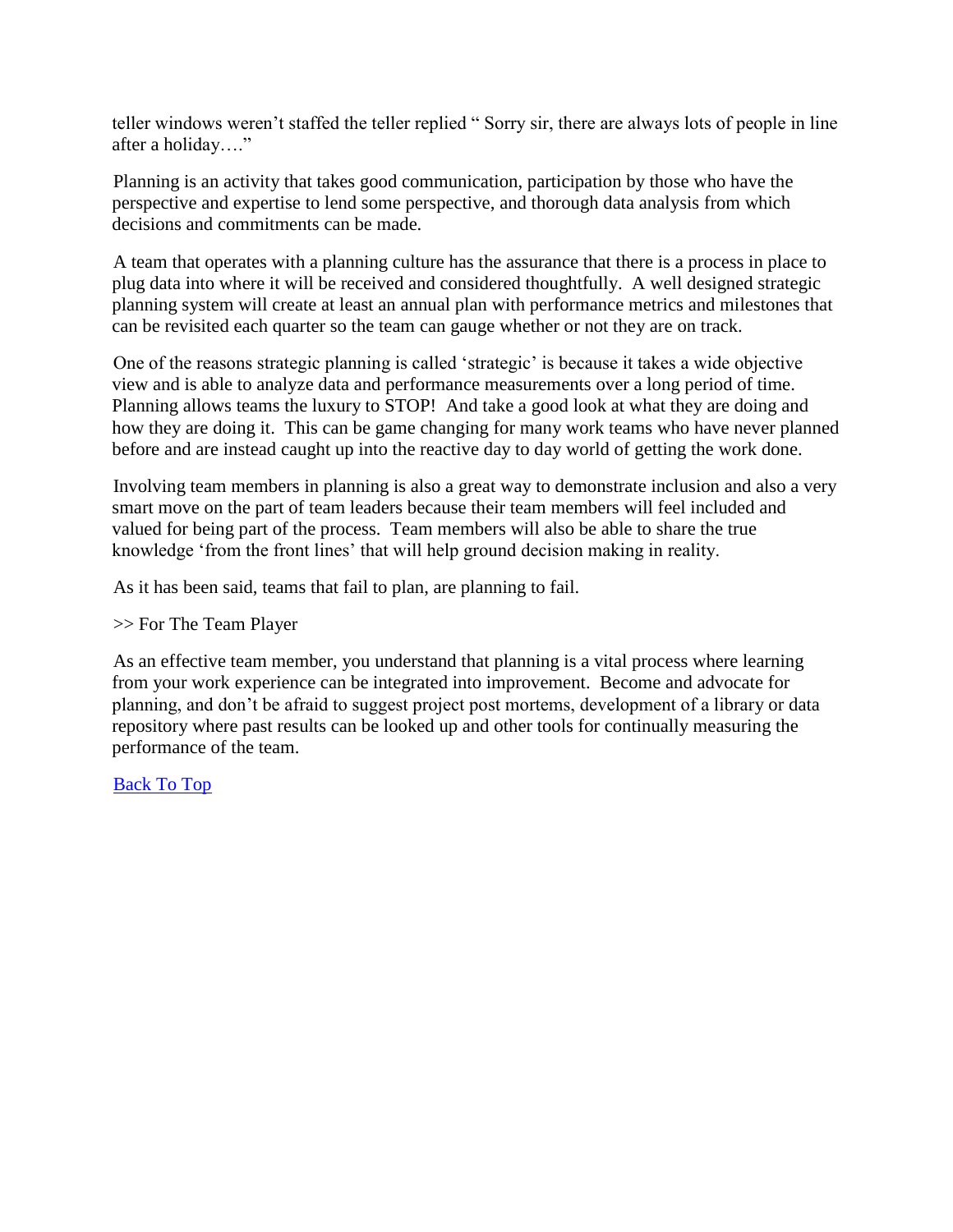## Chapter 10. TEAM MATURITY

<span id="page-43-0"></span>Team maturity is a summary of high performance measures for teams. Teams that score well in these areas are typically those with long histories and groups which have been very intentional about their own development and effectiveness together. Team members on mature teams are typically less Ego driven and competitive, but are rather much more accepting, trusting and comfortable with one another. Mature teams also produce more consistent results and are able to weather change with little interruption in performance. In many ways, the mature team is what every team should be striving towards becoming.

## **TEAM MATURITY. Team Members Are Trained To Perform One Another's Duties.**

A team's overall capacity can continue uninterrupted when team members step in for one another during absences, vacations or other emergencies. Rather than being unprepared for these eventualities and having work processes come to a screeching halt when a key team member is absent, smart teams prepare themselves with cross training in advance. In many cases individual team members have a 'wing man' pre-assigned that they know they can go to when they need help to fill in, or if there is an unexpected workload demand that is more than the individual can handle.

When any process is run at full capacity, a problem anywhere in the line will cause the entire process to stop. Cross training provides work arounds and additional mitigation capacity so that team processes as a whole can continue. This in effect, makes a work team more capable.

There is a natural resistance with many employees to have someone else inside their work environment, privy to their processes, data and relationships but this is precisely what is necessary if cross-training is to be effective. Ego centered fiefdoms and private silos must be broken down so that another can step in and function effectively, if only on a temporary basis.

Asian work environments have long understood the need for cross training and many will organize work environments where employee desks are nearly attached together all in the same room. This makes everyone's work transparent and creates a lot of passive learning where everyone is listening and learning to one another all the time. To be an employee on a work team with this kind of office layout takes a certain frame of mind that's not exactly comfortable with westerners, but the principle forces the elimination of the individual Ego and feelings of ownership that can separate one worker from another.

#### >> For The Team Player

As an effective team member you can offer to support another team member if there is no formal system in place, or perhaps suggest the 'designated wing man' strategy to your entire team. Individual team members will always have unexpected leave and absences, and not be able to perform their duties for a variety of reasons. Your investment in building this capacity now will help avoid crisis and stress later when it's not prepared for.

#### **TEAM MATURITY. The Team Resolves Conflicts Well.**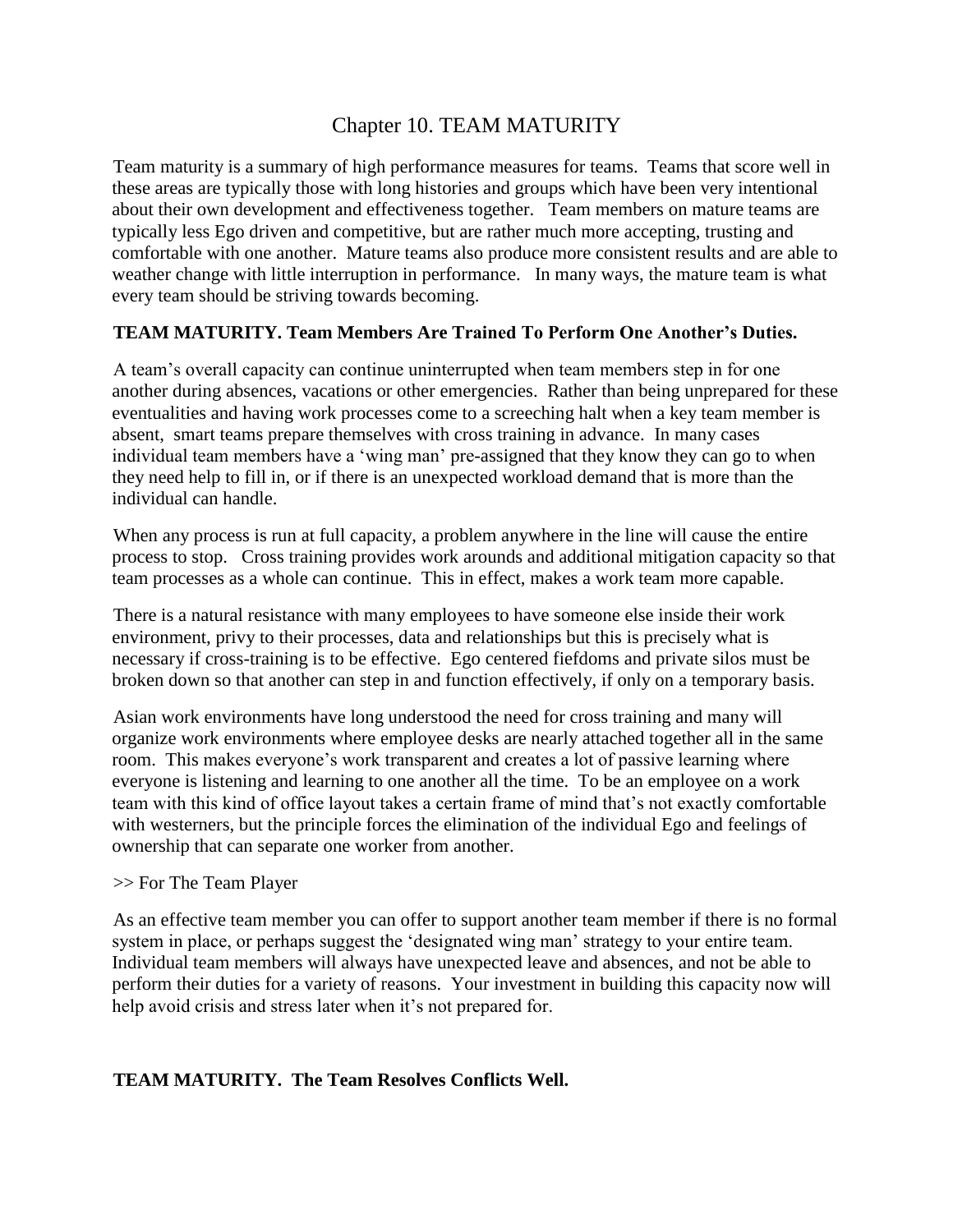Conflict is a part of human interaction and the more team members you have, the more likely it is that you will see a steady stream of conflicts – some small, some not so small. The challenge as a team is how you handle conflict when it occurs.

Does you leader or manager sweep conflicts under the rug?

Is the norm on your team to wait until conflicts explode before you deal with them?

Are conflicts causing interpersonal rifts that are damaging your work effectiveness with one another?

Mature teams know that conflict is a part of working, but they don't let conflict get in the way of their effectiveness as a team. Perhaps it takes many conflicts to get better at handling them, or perhaps mature teams have better conflict resolution strategies.

A few things will help conflict resolution go more smoothly on any team.

A culture of respect of the individual first.

Conflict resolution procedures that report up the ladder in a formal way- established as policy ahead of time.

An effective team leader who has mediation, coaching and facilitation skills.

A commonly agreed upon conflict resolution model that team members can learn, perhaps at a conflict resolution workshop so they have a respectful structure in which to channel their complaints into constructive resolution.

Teams that have ongoing conflict will see all sorts of dysfunctional behaviors between team members that can boil up into real problems for any work team. Mature teams seem to be adept at not letting conflicts and disagreements polarize them and can let go once issues are addressed and decisions are made in whomever's favor.

>> For The Team Player

As an effective team member you can take the temperature of various parties in conflict and offer the olive branch of mediation and conflict resolution if you feel prepared to take this on. Become and advocate for conflict resolution training for your team if regular conflicts are problem for you.

Challenge the team to develop a team culture where conflicts are accepted as a part of doing business, but your team will be mature enough to handle conflict constructively without damage to individual relationships.

## **TEAM MATURITY. The Team Learns From Its Mistakes.**

This dimension of teamwork is a great one to evaluate for your work group. How many times will it take the group to learn? You might be asking yourself this question on a regular basis.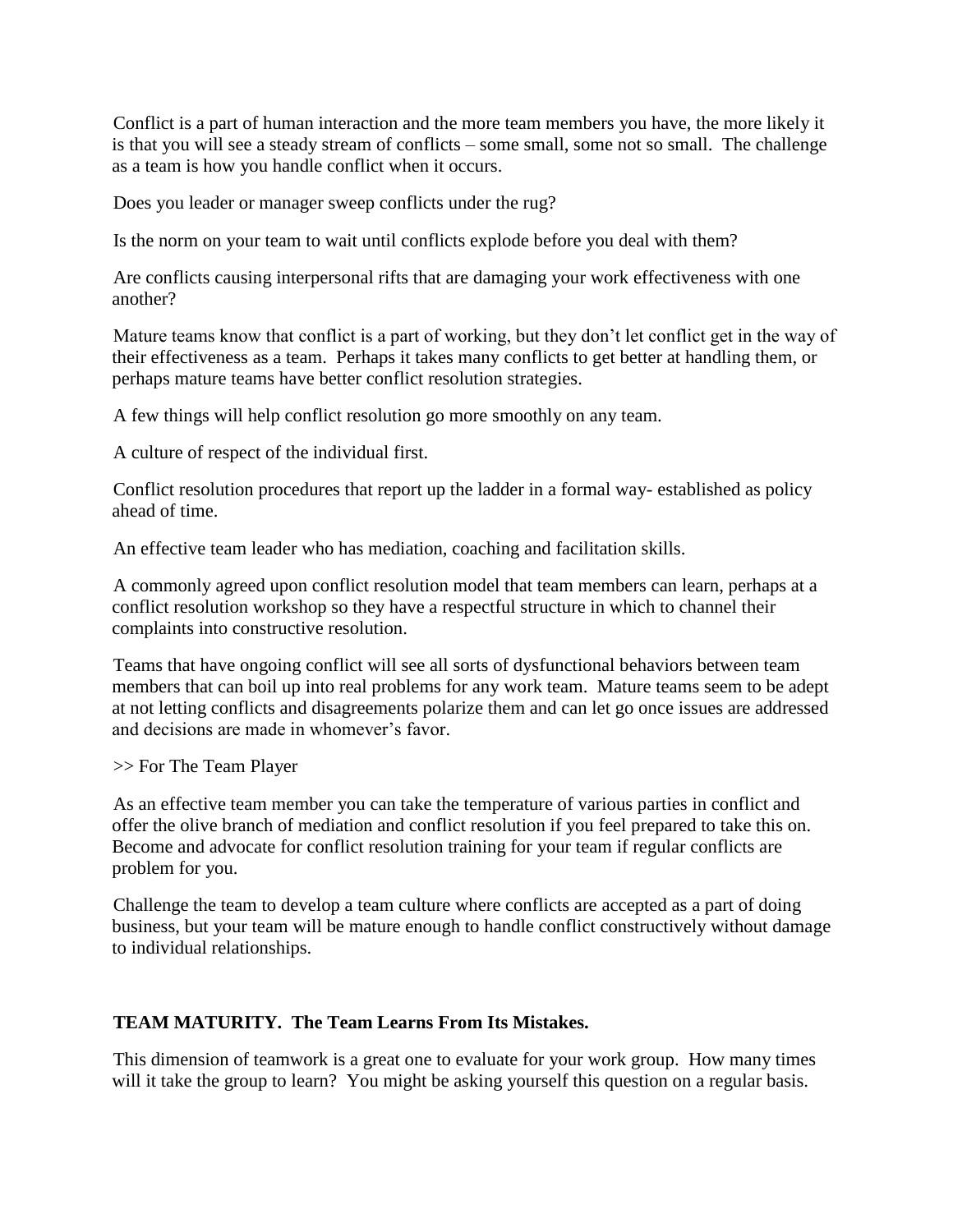Learning as a group takes much longer that the learning of the individual. Just because you know something, doesn't automatically mean that every else does as well. People aren't synthesizing data and information the same way you are, or from your perspective. The hardest learning's are the costly mistakes which could easily have been avoided – because someone had the right answer, but no one asked them.

Sometimes teams need to be repeatedly beat over the head with the same mistakes before they will take the time to evaluate what's going on. Typically, mistakes happen because of bad decision making. Bad decision making happens because of inadequate group processes. Inadequate group processes happen because the team is not communicating together well enough. Teamwork, you see is the answer to many things.

When a work team is mature there will be less blame of the individual and more examination of the process that lead to the mistake or bad decision. Rather than deriding the individual, mature teams are interested in how they can operate so mistakes won't repeat themselves.

Every team member and every team will make mistakes. We're all human. When mistakes happen, the key for teams is to look at the processes they are utilizing as a team that are either not happening at all or need to be changed to be more effective. Fixing, rather than blaming.

>> For The Team Player

As an effective team member you can influence the culture of the team by helping to evaluate the process, rather than the individual when mistakes are made. It is more comfortable and more constructive for the individual who made the mistake to work alongside you to evaluate it and help generate solutions. Try in every case to keep the focus on the process and your fellow team members will appreciate it when they get called on the carpet. You just might be modeling the process you wish they would use when you make mistakes yourself.

## **TEAM MATURITY. Team Remains Positive Regardless Of Circumstances.**

Mature teams will have seen events come and go and will not be easily phased by the latest crisis or development. Unless it's a case of a layoff of the team themselves, they know they will need to pull together and work in new or alternative ways to get things done. Sometimes this means more challenging goals, less resources or tighter time constraints. Mature teams know that human potential is on their side and with ingenuity and commitment difficult challenges can nearly always be overcome.

Mature teams don't get to this way of thinking without a few necessary team dynamics in place already however. Namely confidence and trust in their fellow team members, great communications, planning and inclusion where they know they will have the opportunity to help 'tune the machine' to help overcome new challenges, and an esprit de corp where they are supporting one another with a sense of solidarity about being able to handle whatever comes next.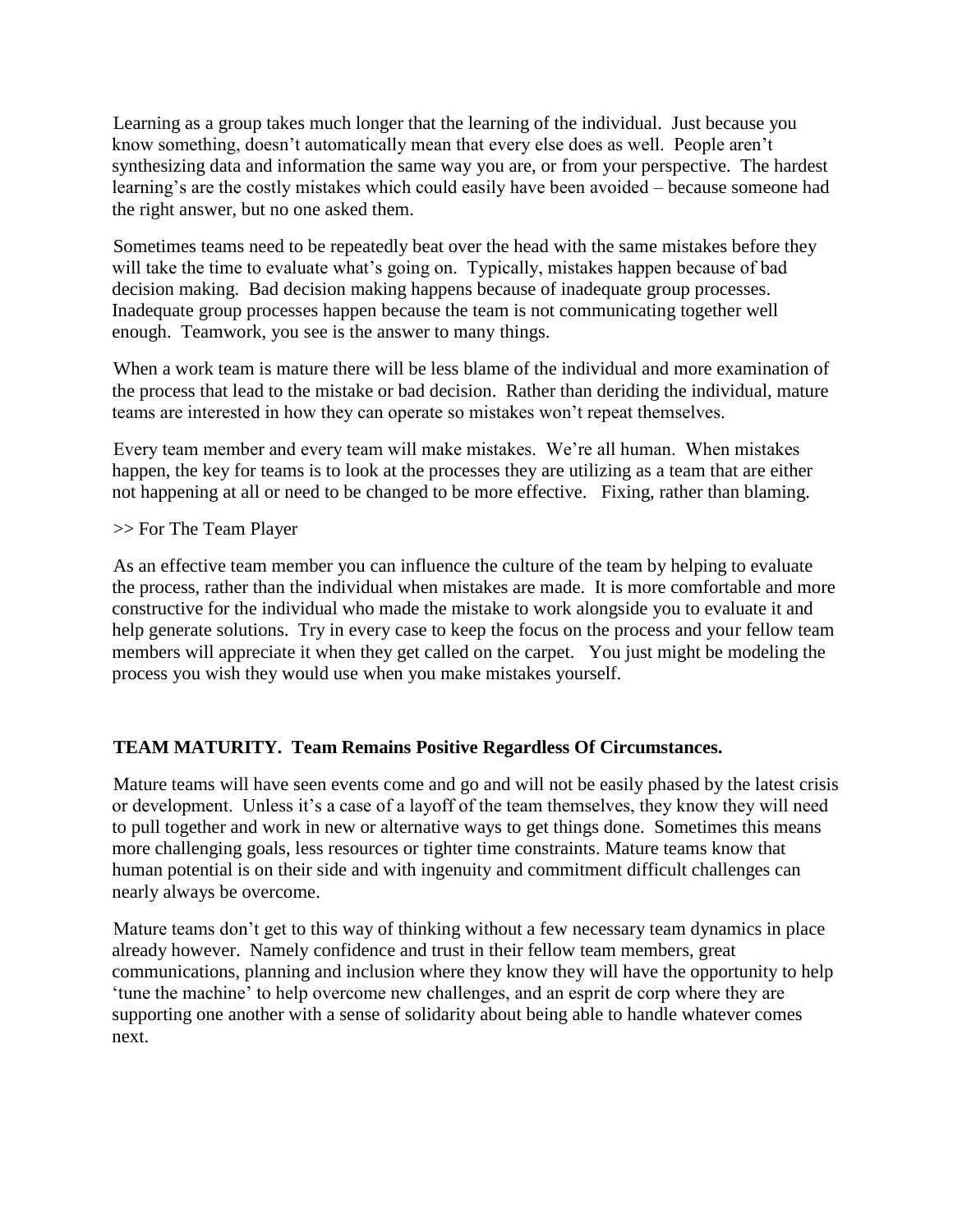Having a bulletproof attitude comes from doing a lot of things right as a team over the long term where deposits and investments in good teamwork in the past can be drawn upon in times of need.

>> For The Team Player

As an effective team member your attitude is everything. It can influence others, it can affect your own experience and it will be mixed into the team's collective attitude. Make sure to be one of the sweet ingredients in the mix, not a sour one.

## **TEAM MATURITY. The Team Has Positive Expectations For The Future**

This teamwork factor is a cause as well as a symptom. One might argue that by continuing to hold positive expectations for you work team you are having a positive influence on others by 'keeping the faith' and insisting that your better days are ahead.

More reassuring however, is when the team has generated a healthy positive expectation for its own future grounded in real experience, investments in teamwork, effective planning and execution and objective analysis on how they are working together as a team overall.

When teams are dissatisfied, discouraged and dysfunctional they will tend to rate their expectations for the future much lower. When things are not seen to be improving, current realities or issues are being ignored and leaders don't appear to have a team's best interests in mind, teams will have a less confident outlook.

Teamwork can be resurrected from the ashes with the right approaches and insightful intervention but positive benefits are short lived when structural realities don't change along with individual team member commitments.

>> For The Team Player

As an effective team member recognize that the positive or negative expectations of your fellow team members are a valid measures of what is going on in the team. This should signal the need for some type of turnaround, help or training when expectations are low, but can also be a cause for celebration and identity building when they are high. Having an exciting future to look forward to as a team is one of the better things about coming to work.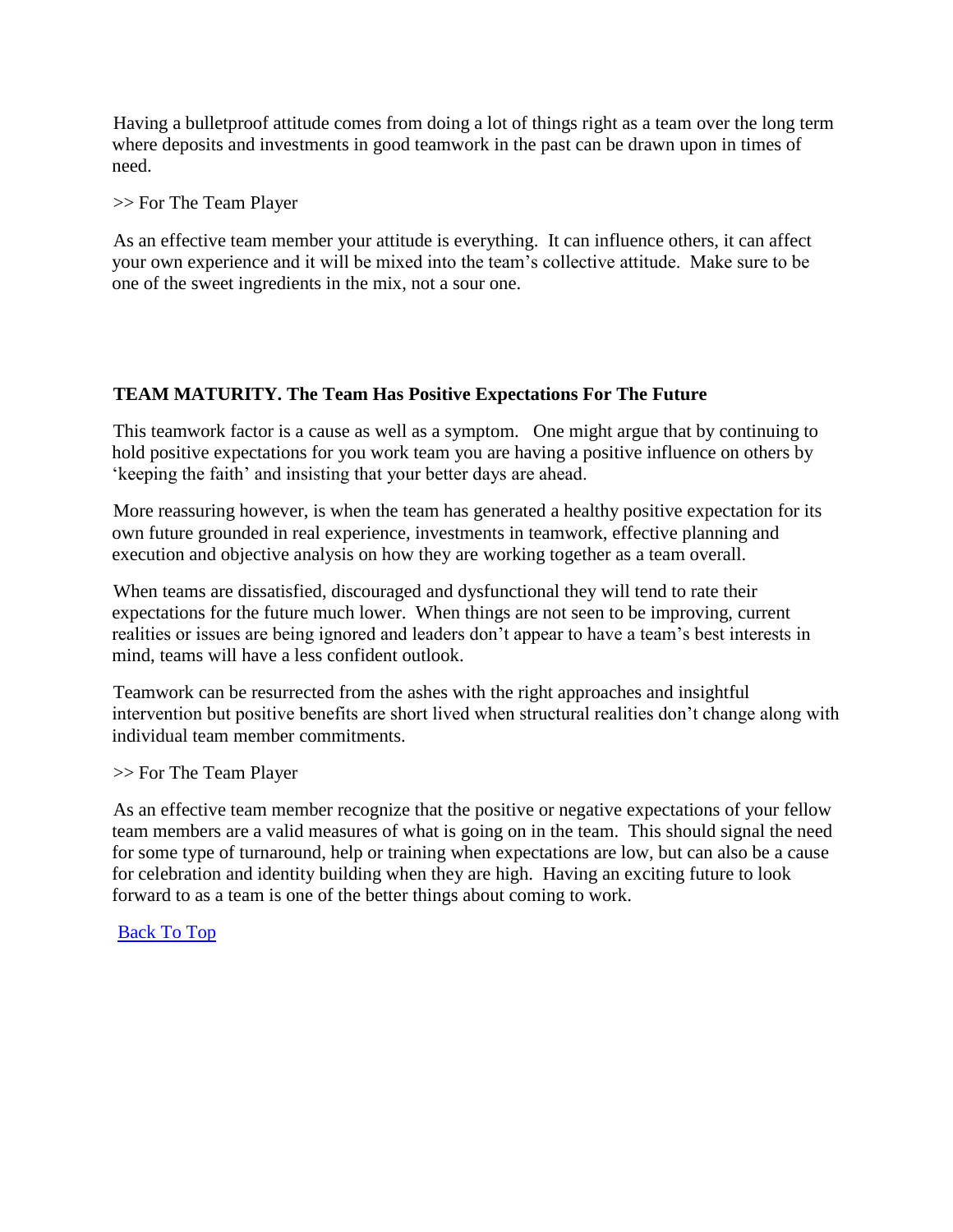## Chapter 11. Summarizing Your Role In Observing Team Dynamics

<span id="page-47-0"></span>As you have read through the last ten chapters, many of the dynamics and interactions described may sound a lot like your own work team. These sound familiar because they are all too common in every workplace. But maybe you're wondering about what your role in helping your team can be, especially if you an employee on a lower hierarchy. We know what you are feeling.

The message here is that anyone can be a facilitator of better teamwork, despite their formal job description or position. In fact many workers naturally perform in the ways we're suggesting here to help their team and fellow team member to work better together. When you help, assist, facilitate, suggest, advocate, or influence on behalf of better teamwork you are on safe ground. Everyone's input is valid when it comes to these subjects – because we are all team members and are entitled to have something to say about how your own team works together.

You'll be increasingly perceived as a leader for doing this. Just don't be a pain in the butt. Sure you will encounter resistance from those tough cases who have little patience for team processes but you can pick your opportunities and your delivery to minimize resistance of those with little sensitivity or patience for teamwork. You can keep your awareness about the team dynamics in your work group tuned in at all times – so you'll know where the most important areas are to address when the opportunity arises.

It's important to recognize that you are not supposed to turn into some kind of radical labor organizer here, rebelling against the oppression management. Instead see yourself as a seasoned professional who is advocating for a more efficient, effective, productive and satisfying work group based upon what is known about how high performance happens in work groups. What you will be doing is in everyone's interest.

Many work teams don't have anyone on them to perform a role of being more proactive about better teamwork. If they are lucky most work teams might attend one team building event a year which will commonly be more of a recreational party than a focus on real improvement in teamwork skills.

Keep the focus on teamwork over time and you will have an influence. Many people really want better teamwork but they just don't know how to articulate that need or know how to implement better teamwork. You'll be helping everyone by implementing any of the suggestions here.

Is this a risky career move for me? Don't be worried that you will pigeon holed or labeled as some kind of touchy-feeling worker over concerned with workers feelings. By varying your presentations and suggestions across a range of teamwork factors (and especially if you are able to implement the Teamwork Survey For Work Groups\* included in this book) , you will impress many with best practice knowledge and perspectives about teams. Plus it's the right thing to do.

•See the appendix for The Teamwork Survey For Work Groups, complete survey and improvement guide, ready for administration.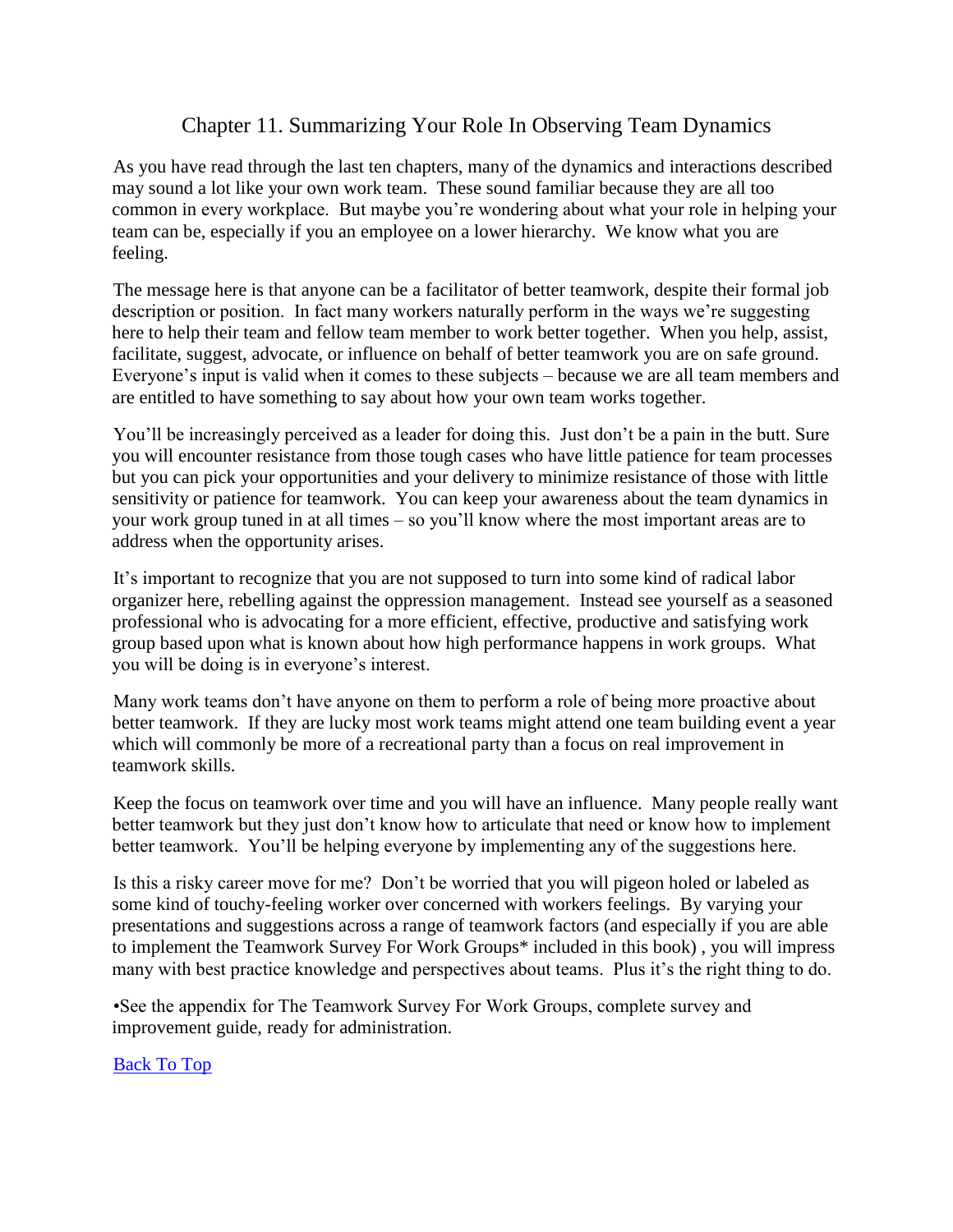## Chapter 12.ARE YOU PART OF THE PROBLEM?

## <span id="page-48-0"></span>TEAMWORK BEHAVIOR SELF ASSESSMENT

In the introduction we said that there were two aspects to being a better team player. One is to tune into the group dynamics of your work team as we've reviewed in the previous chapters. The second is to take stock of your own teamwork behavior with an honest and objective selfanalysis in five areas.

The following instrument is a great 'self-assessment check in' for any team member in terms of the behavior they bring to the team. Integrating well with other team members requires a realistic self-awareness about where your own team player behavioral tendencies reside.

Score yourself on each of the questions on a scale of one to ten and calculate your average score for each of the categories.

## TEAMWORK BEHAVIOR INVENTORY SELF ASSESSMENT

#### **Sensitivity to Others** –

- 1. I appreciate the individual strengths each team member has to offer.\_\_\_\_\_
- 2. I work well with the diverse styles of my team members.\_\_\_\_\_
- 3. I make my team members feel comfortable.\_\_\_\_\_
- 4. I make sure everyone gets the opportunity to contribute.\_\_\_\_\_
- 5. I am sensitive to the consensus of the team.\_\_\_\_\_

TOTAL\_\_\_\_\_\_\_\_\_\_\_\_\_\_\_\_\_\_

#### **Contribution**

- 6.I consistently perform my roles and responsibilities on the team.\_\_\_\_\_
- 7. I support my team members.\_\_\_\_\_
- 8. I work as hard as anyone on this team. \_\_\_\_\_
- 9. I speak up when I have something to contribute\_\_\_\_\_
- 10. I have a synergistic influence on the team.\_\_\_\_\_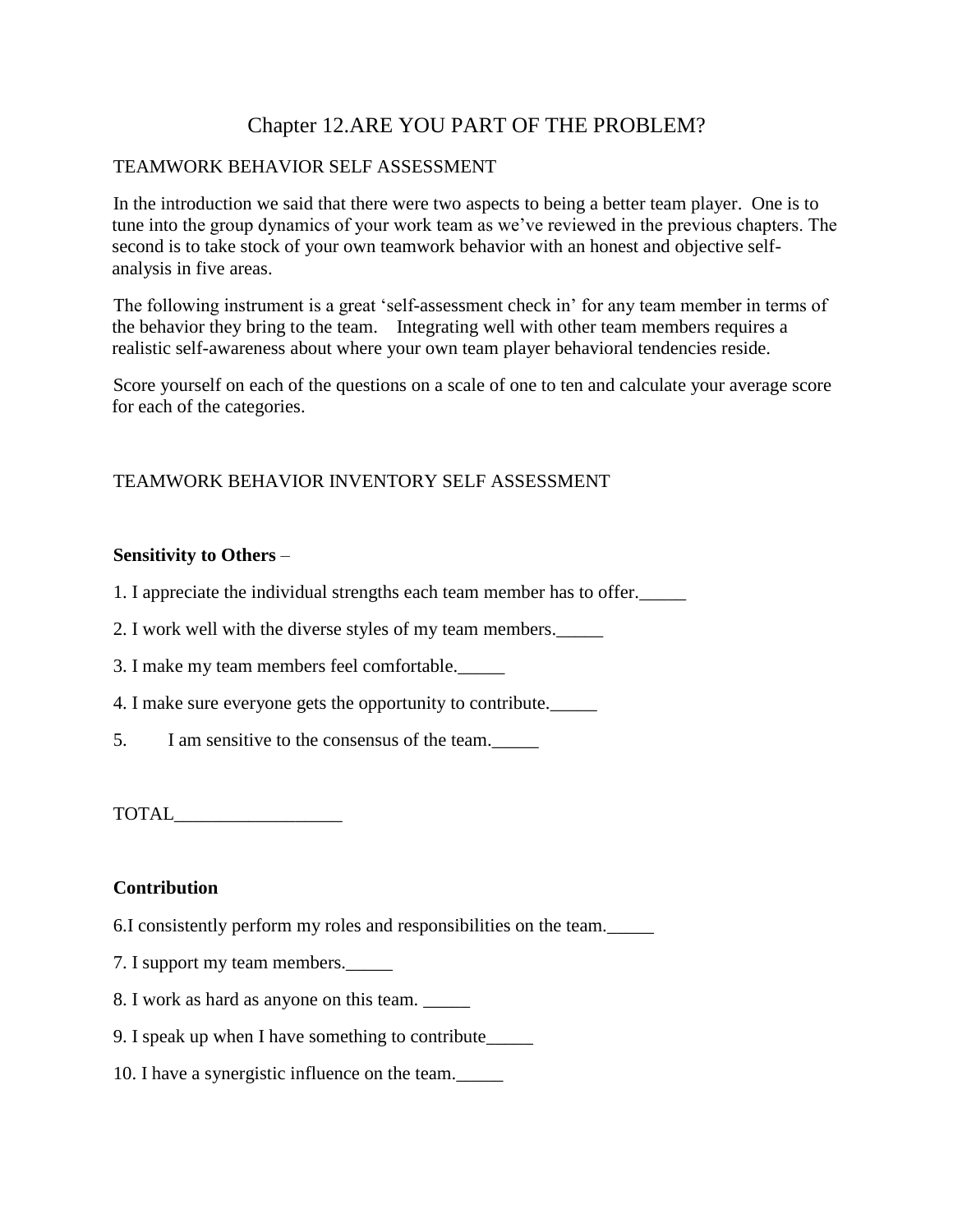| <b>TOTAL</b> |
|--------------|
|--------------|

#### **Efficiency**

- 11. I help the team find better ways to function together.\_\_\_\_\_
- 12. I help the team prioritize. \_\_\_\_\_
- 13. I help the team stay focused on its goals.\_\_\_\_\_
- 14. I help the team to solve problems.
- 15. I maintain a commitment to timeliness and efficiency.\_\_\_\_\_

TOTAL\_\_\_\_\_\_\_\_\_\_\_\_\_\_

#### **Commitment**

16. I am committed to the goals of this team.\_\_\_\_\_

17.I maintain a positive attitude. \_\_\_\_\_

- 18.I put my personal opinions aside to work with the goals of the team.\_\_\_\_\_
- 19. I see myself working with this team long term.\_\_\_\_\_

20. I am committed to helping others achieve excellence.\_\_\_\_\_

TOTAL\_\_\_\_\_\_\_\_\_\_\_\_\_\_\_\_\_\_

Personal Style

- 21. I am easy to work with.\_\_\_\_\_
- 22. I don't always have to be in charge.\_\_\_\_\_
- 23. I don't always dominate discussions.\_\_\_\_\_
- 24. I bring organizational skills to the team.\_\_\_\_\_
- 25. I trust my team members.\_\_\_\_\_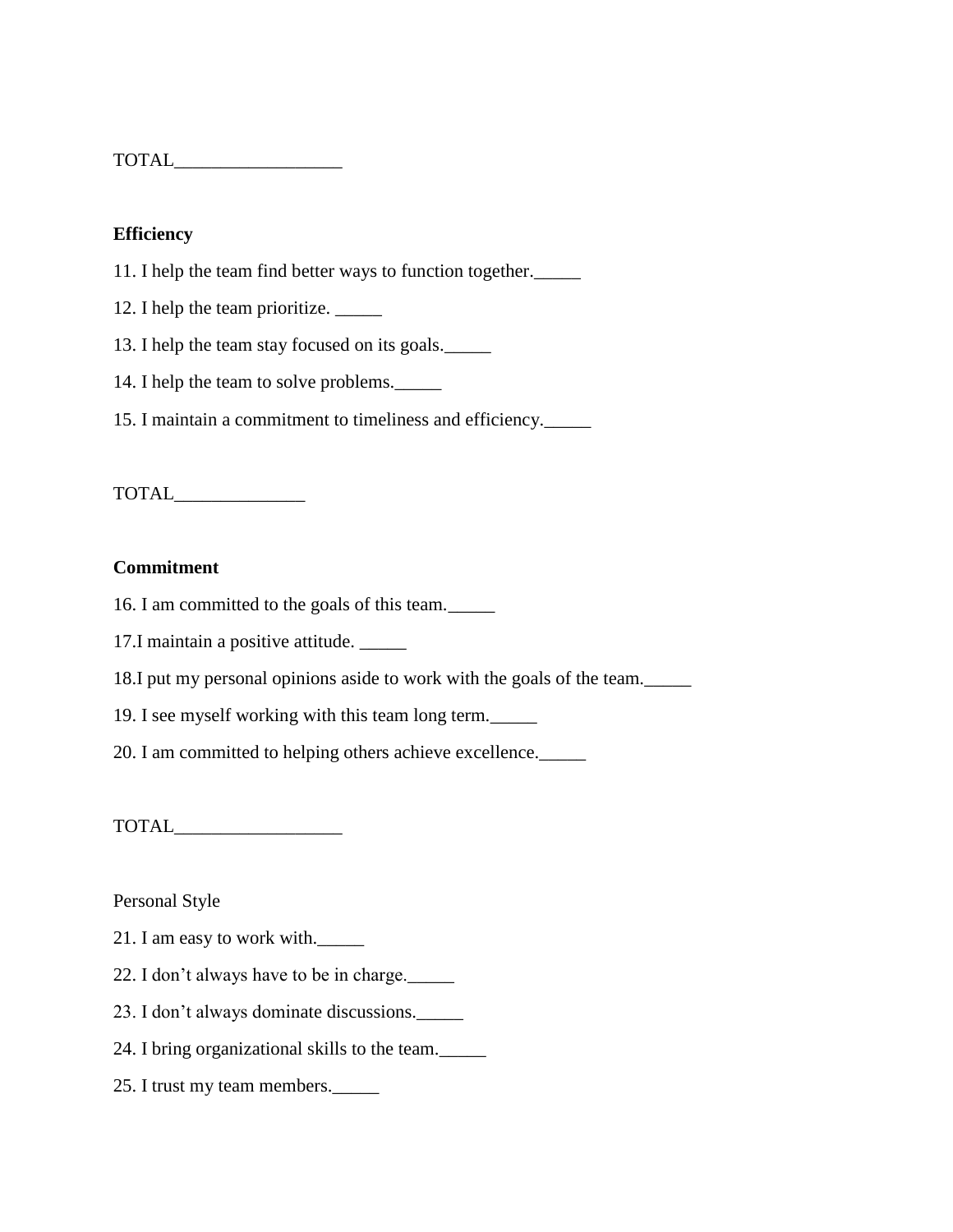TOTAL\_\_\_\_\_\_\_\_\_\_\_\_\_\_\_\_\_\_

List Your Averages For Each Category

Sensitivity To Others\_\_\_\_\_\_\_\_\_

Contribution

Efficiency\_\_\_\_\_\_\_\_\_

Commitment\_\_\_\_\_\_\_

Personal Style\_\_\_\_\_\_\_

Overall Team Player Behavior Score (Add all scores and divide by 5)\_\_\_\_\_\_\_\_\_\_\_\_\_

ANALYSIS

1.See if there is any identifiable pattern in your behavior by category. Which questions strengthen the category? Which questions weaken it?

2.Identify your top five highest scoring questions and single strongest question answers. These are your teamwork behavior strengths you have identified by this assessment. What ideas do you have for making these even stronger?

3.Identify your lowest five question scores and lowest category. You have self-identified these areas most in need of improvement. What ideas do you have for strengthening these areas?

Develop an improvement plan for your team work behaviors and you team members will appreciate it. Consider confiding your results with someone you trust. Consider having peers or co-workers fill out this assessment on you to see if it agrees with your own perceptions. Take the Teamwork Behavior Inventory again in a few months to gauge your improvement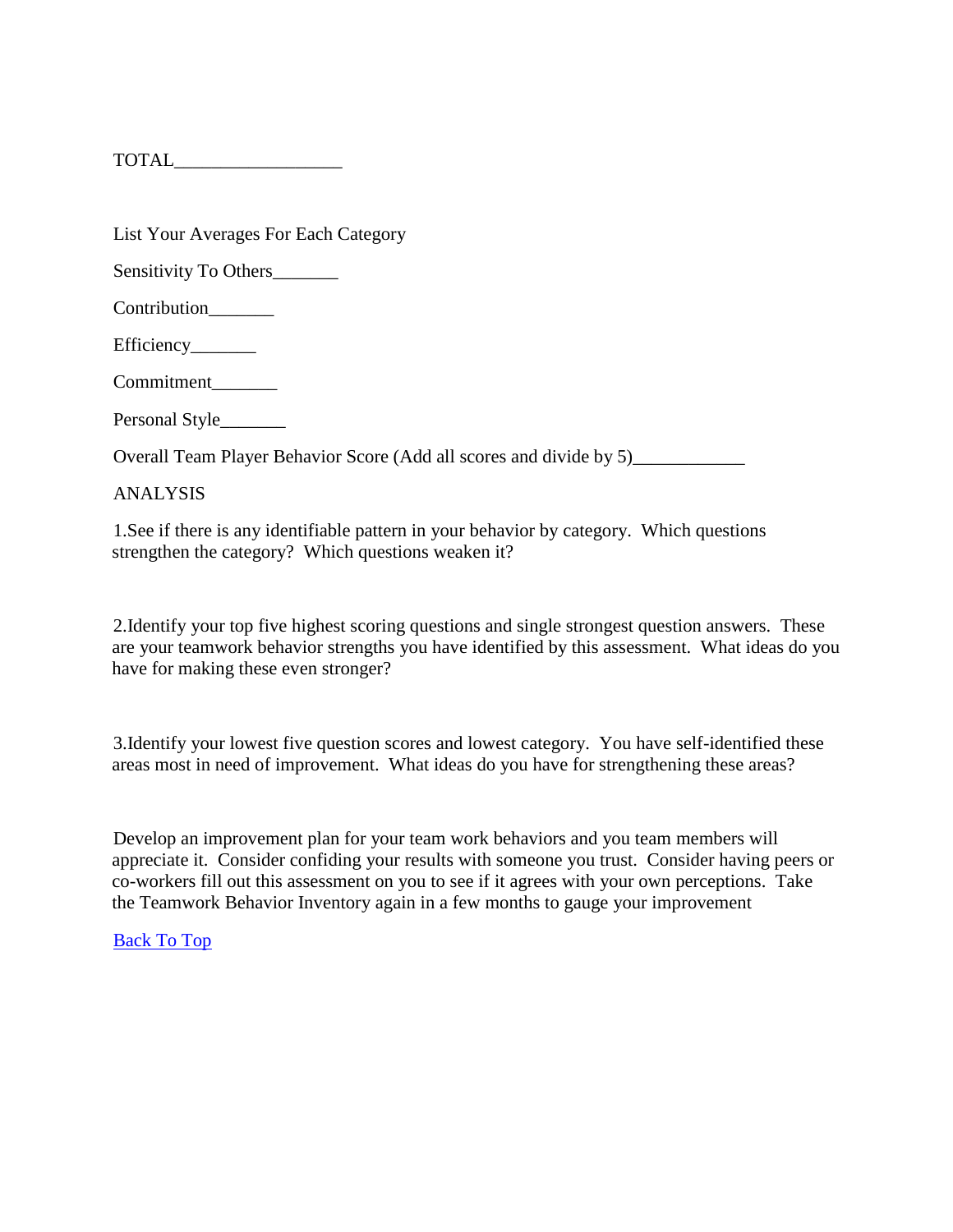## 13.CONCLUSIONS: FEELINGS ARE IMPORTANT

<span id="page-51-0"></span>Teamwork is created by the dynamic interaction of individuals and must be worked at to realize its benefits. Teamwork can be taught and there are best practices which every team should consider putting into place.

Deciding that you want to be a better team player means that you are willing to become an advocate for better teamwork. This will expand your role as one who brings team concepts to the table, who raises standards of inclusion, participation and involvement and one who either directly or by other means, facilitates and supports the journey towards better teamwork and the creation of a more productive and effective work group.

Human interactions are largely driven by feelings and people will commit to working better as a team when it feels better to do so. Teamwork is largely about making people feel more accepted, comfortable and valued so that they really want to work better together. As a better team player you will be perceived as a more valuable asset to the team.

The fundamental assumption is that better teamwork makes teams perform better and achieve higher levels of productivity. Better teamwork makes good business sense for everyone, ad makes for a much more healthy, rewarding and satisfying work environment.

####

Be sure to try out The Teamwork Survey For Workgroups included in the appendix. As mentioned earlier this corresponds to the topics in each of the first ten chapters. Print out a copy and complete it as a single data point or as a team. Our company administers this survey online for large groups of employees so feel free to contact me if you need help with this at [http://www.BartAllenBerry.com](http://www.bartallenberry.com/)

Thank you for reading my book. I wish you all the best with helping your work team to become their very best. If you enjoyed this book, won't you please take a moment to leave me a review at your favorite retailer?

Thanks!

*Bart Allen Berry*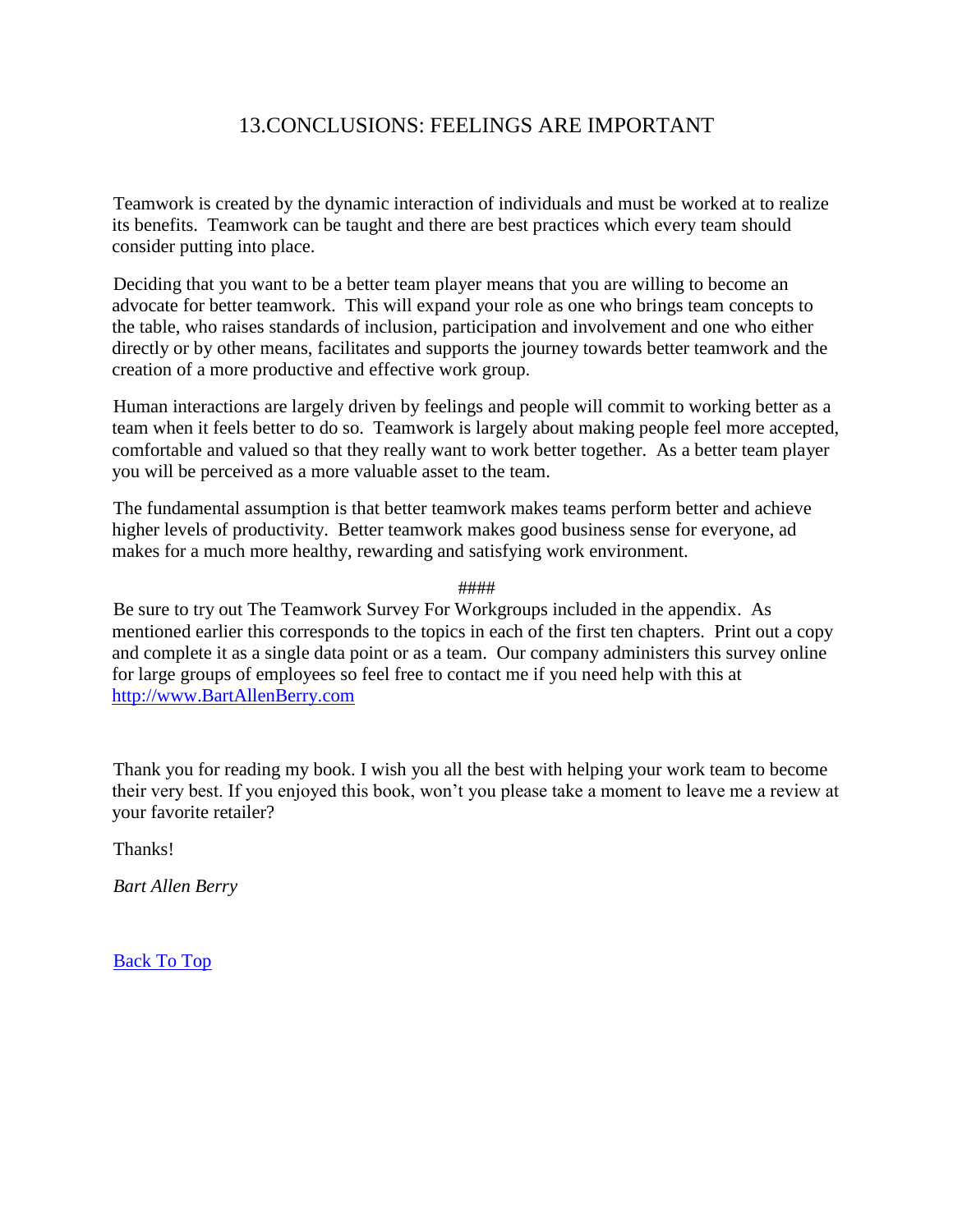## APPENDIX

## <span id="page-52-0"></span>**Functional Work Group Teamwork Survey**

This instrument is used to quantify the strengths and opportunities for improvement of any intact functional work group. Team members anonymously rate each question on a scale of 1 (lowest) to 10 (highest) for each question. A score for each category is calculated, as well as an overall self-assessment score.

Add together Individual team member assessment scores for a combined assessment of the team as a whole.

Name of Work Group \_\_\_\_\_\_\_\_\_\_\_\_\_\_\_\_\_\_\_\_\_\_\_\_\_\_\_\_\_\_\_\_\_\_\_\_\_

Please respond to each statement from 1 (lowest) to 10 (highest). Answer every question.

## **Team Atmosphere**

- 1. Team is satisfied with themselves\_\_\_\_\_
- 2. Team treats all members with respect\_\_\_\_\_
- 3. Team exhibits humor\_\_\_\_\_
- 4. Team has a strong identity\_\_\_\_\_
- 5. Team is easy to work with\_\_\_\_\_

Add together all scores for category\_\_\_\_\_\_\_

#### **Team Commitment**

- 6. Team is clear about their purpose\_\_\_\_\_
- 7. Team works hard together\_\_\_\_\_
- 8. Team members give extra effort\_\_\_\_\_
- 9. Team members take initiative\_\_\_\_\_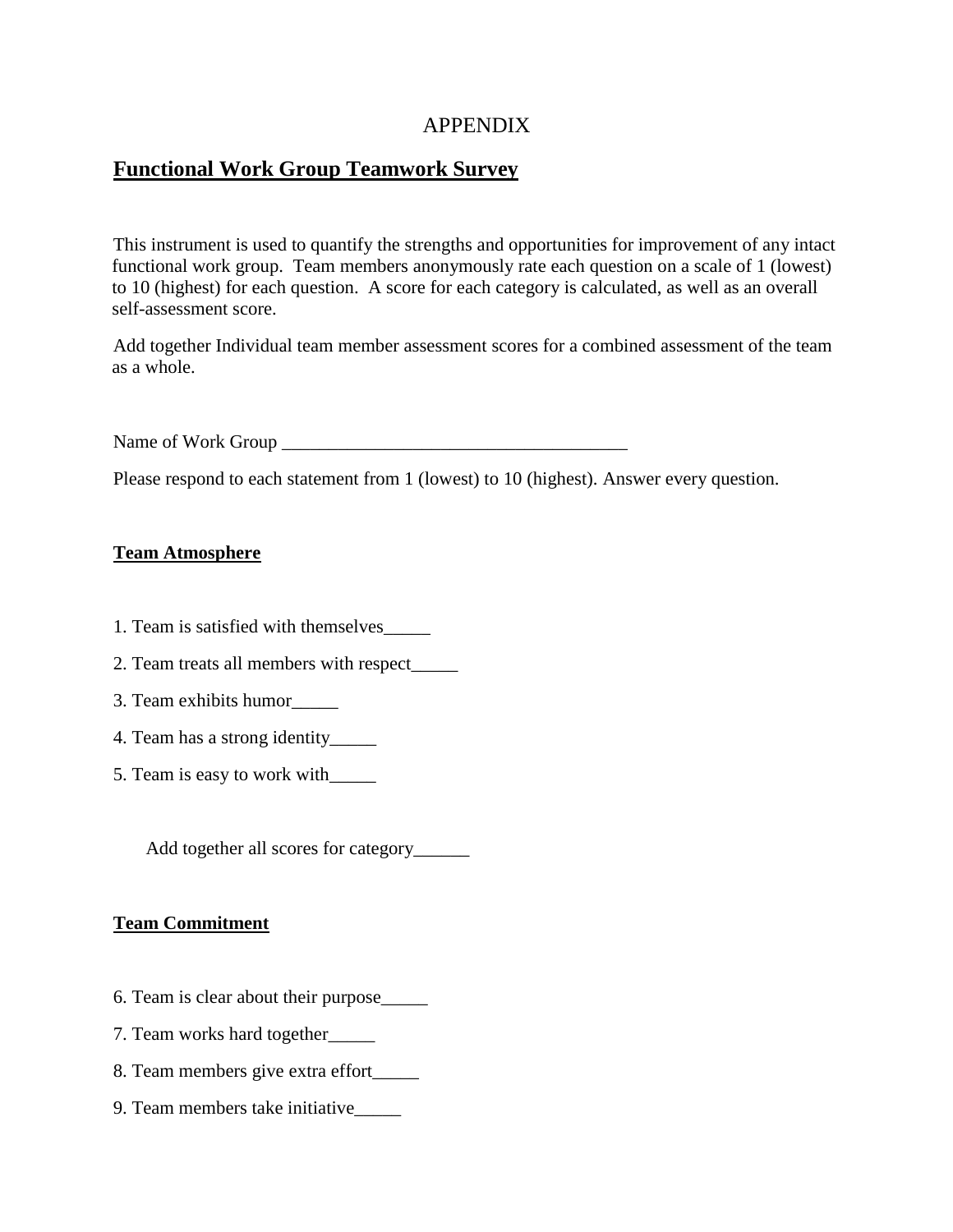10. Team is willing to do whatever it takes to get the job done\_\_\_\_\_

Add together all scores for category\_\_\_\_\_\_\_\_\_

#### **Team Inclusion**

- 11. Participation by everyone on the team is promoted\_\_\_\_\_
- 12. All team members and their perspectives are valued\_\_\_\_\_
- 13. All team members are treated fairly\_\_\_\_\_
- 14. Information is easily shared between team members\_\_\_\_\_
- 15. The team is kept informed and up to date\_\_\_\_\_

Add together all scores for category\_\_\_\_\_\_\_

## **Team Leadership**

- 16. Team Leaders maintain the respect of all team members\_\_\_\_\_
- 17. Team Leaders solicits input from the team\_\_\_\_\_
- 18. Team Leaders keep team informed\_\_\_\_\_
- 19. Team Leaders keep the team focused\_\_\_\_\_
- 20. Team Leaders help keep the team motivated\_\_\_\_\_

Add together all scores for category\_\_\_\_\_\_

#### **Team Skills**

- 21. Team communicates well with one another\_\_\_\_\_
- 22. Team solves problems well together\_\_\_\_\_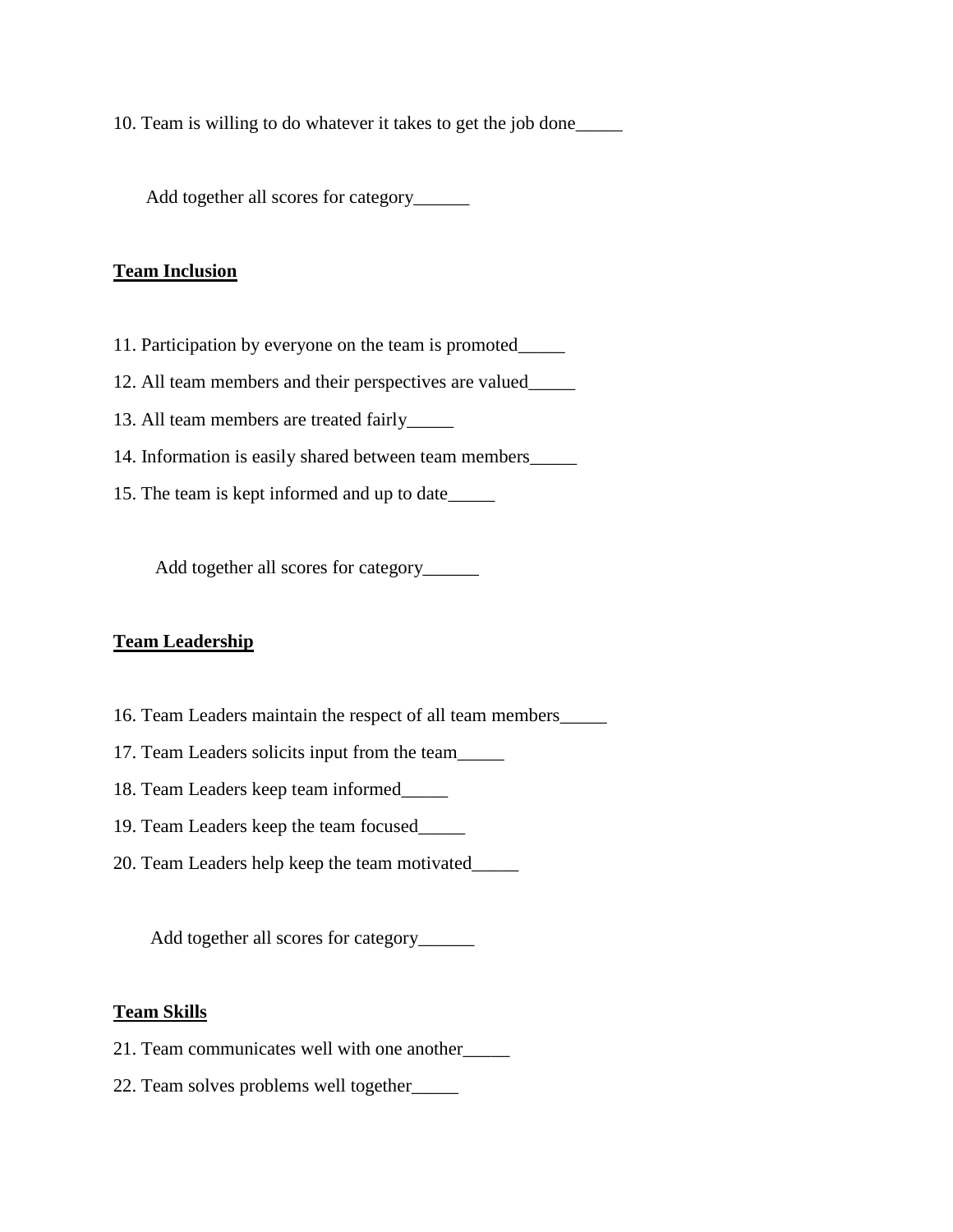- 23. Team is creative\_\_\_\_\_
- 24. Team makes good decisions\_\_\_\_\_
- 25. Team continuously improves itself\_\_\_\_\_

Add together all scores for category\_\_\_\_\_\_

#### **Team Coordination**

- 26. Team members cooperate with one another\_\_\_\_\_
- 27. The team works well with other departments\_\_\_\_\_
- 28. The team fulfills its commitments on schedule\_\_\_\_\_
- 29. The team handles complex projects and initiatives well\_\_\_\_\_
- 30. The team responds well to unforeseen changes or surprises\_\_\_\_\_

Add together all scores for category\_\_\_\_\_\_\_\_\_

#### **Team Synergy**

- 31. Team regularly comes up with good ideas \_\_\_\_\_
- 32. Team enjoys working together\_\_\_\_\_
- 33. Team members are cross-trained with one another\_\_\_\_\_
- 34. Team members trust and rely upon one another\_\_\_\_\_
- 35. Other teams and departments are impressed with this team\_\_\_\_\_

Add together all scores for category\_\_\_\_\_\_\_

#### **Team Excellence**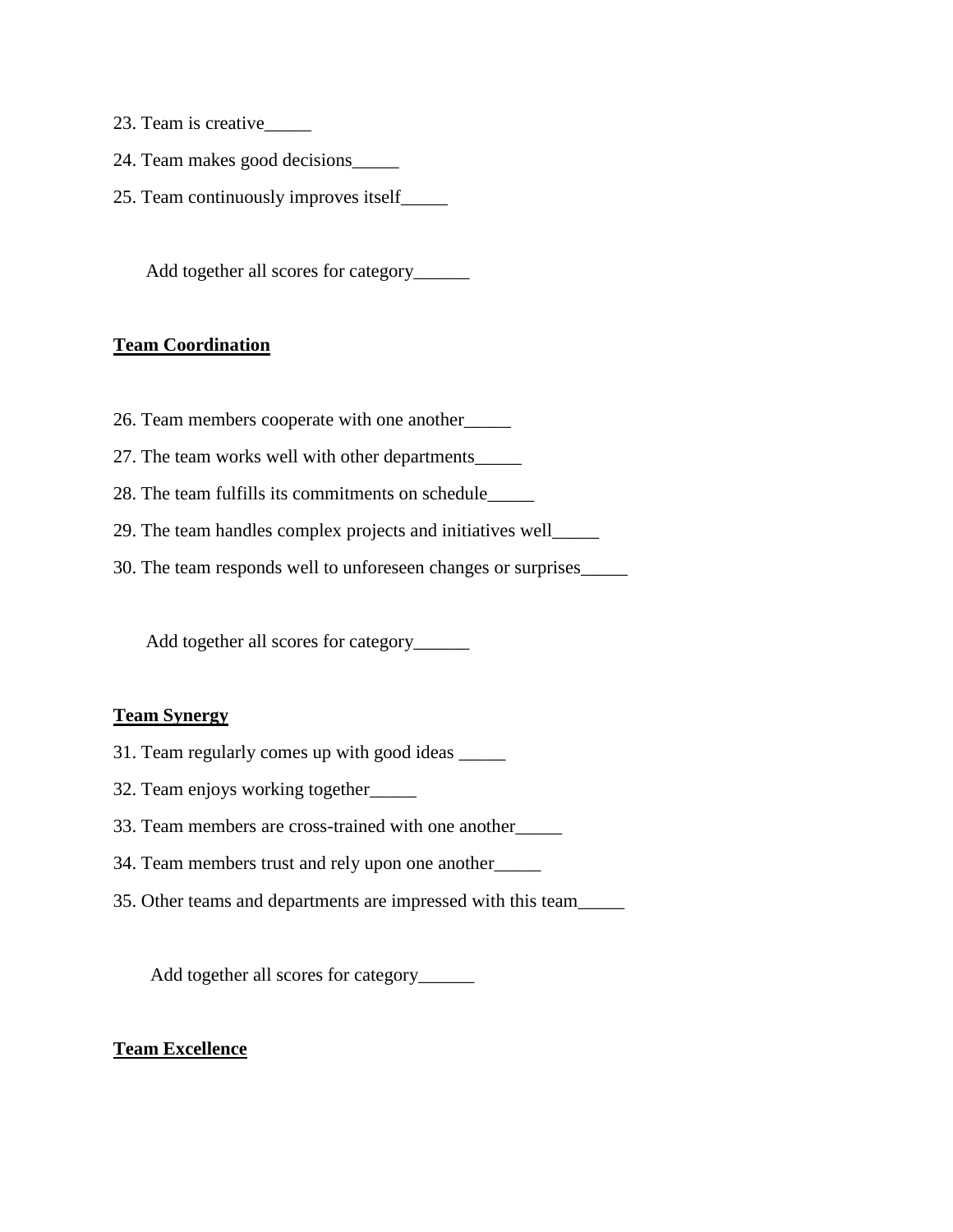- 36. Team meets or exceeds requirements\_\_\_\_\_
- 37. Team produces error free quality \_\_\_\_\_
- 38. Team delivers on time\_\_\_\_\_
- 39. Team is proactive\_\_\_\_\_
- 40. Team takes responsibility when things go wrong\_\_\_\_\_

Add together all scores for category\_\_\_\_\_\_\_\_\_

#### **Team Growth**

- 41. Team's work is important/vital\_\_\_\_\_
- 42. Team regularly integrates new approaches or technology\_\_\_\_\_
- 43. Individual team members are growing professionally\_\_\_\_\_
- 44. Team participates in regular training and development\_\_\_\_\_
- 45. Team plans for the future\_\_\_\_\_

Add together all scores for category\_\_\_\_\_\_\_

#### **Team Maturity**

- 46. Team members are trained to perform one another's duties\_\_\_\_\_
- 47. The team resolves conflicts well\_\_\_\_\_
- 48. The team learns from its mistakes\_\_\_\_\_
- 49. Team on remains positive regardless of circumstances\_\_\_\_\_
- 50. Team has a positive expectation of the future\_\_\_\_\_

Add together all scores for category\_\_\_\_\_\_\_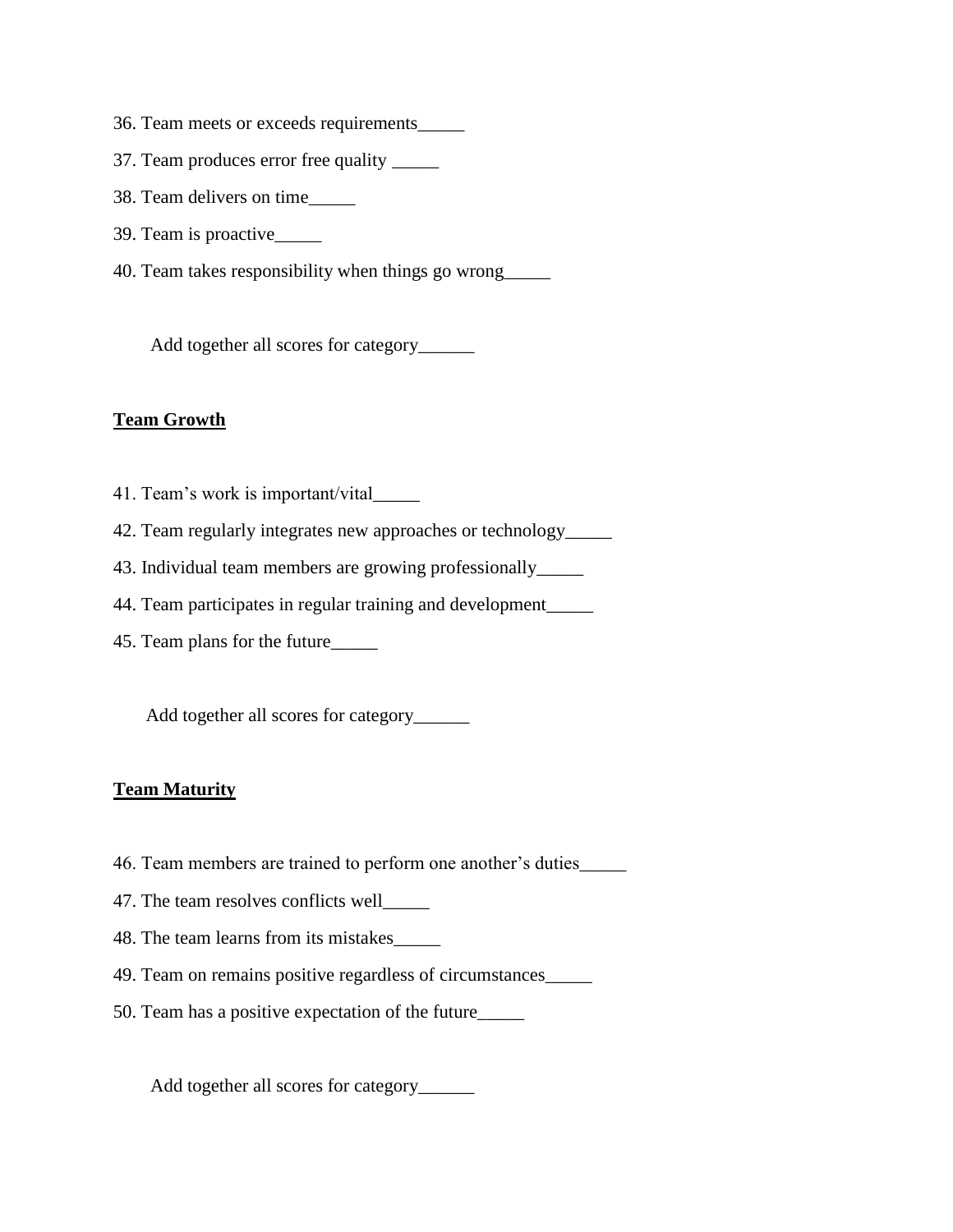>For work groups surveying themselves, add together all question scores and average each for a Total Teamwork Survey report.

Analysis- Circle the number corresponding with your category mean totals for each category (when calculated for a group- otherwise plot your individual score category totals)

**Atmosphere**1 2 3 4 5 6 7 8 9 10 11 12 13 14 15 16 17 18 19 20 21 22 23 24 25 26 27 28 29 30 31 32 33 34 35 36 37 38 39 40 41 42 43 44 45 46 47 48 49 50

**Commitment**1 2 3 4 5 6 7 8 9 10 11 12 13 14 15 16 17 18 19 20 21 22 23 24 25 26 27 28 29 30 31 32 33 34 35 36 37 38 39 40 41 42 43 44 45 46 47 48 49 50

**Inclusion**1 2 3 4 5 6 7 8 9 10 11 12 13 14 15 16 17 18 19 20 21 22 23 24 25 26 27 28 29 30 31 32 33 34 35 36 37 38 39 40 41 42 43 44 45 46 47 48 49 50

**Leadership**1 2 3 4 5 6 7 8 9 10 11 12 13 14 15 16 17 18 19 20 21 22 23 24 25 26 27 28 29 30 31 32 33 34 35 36 37 38 39 40 41 42 43 44 45 46 47 48 49 50

**Skills**1 2 3 4 5 6 7 8 9 10 11 12 13 14 15 16 17 18 19 20 21 22 23 24 25 26 27 28 29 30 31 32 33 34 35 36 37 38 39 40 41 42 43 44 45 46 47 48 49 50

**Coordination**1 2 3 4 5 6 7 8 9 10 11 12 13 14 15 16 17 18 19 20 21 22 23 24 25 26 27 28 29 30 31 32 33 34 35 36 37 38 39 40 41 42 43 44 45 46 47 48 49 50

**Synergy**1 2 3 4 5 6 7 8 9 10 11 12 13 14 15 16 17 18 19 20 21 22 23 24 25 26 27 28 29 30 31 32 33 34 35 36 37 38 39 40 41 42 43 44 45 46 47 48 49 50

**Excellence**1 2 3 4 5 6 7 8 9 10 11 12 13 14 15 16 17 18 19 20 21 22 23 24 25 26 27 28 29 30 31 32 33 34 35 36 37 38 39 40 41 42 43 44 45 46 47 48 49 50

**Growth**1 2 3 4 5 6 7 8 9 10 11 12 13 14 15 16 17 18 19 20 21 22 23 24 25 26 27 28 29 30 31 32 33 34 35 36 37 38 39 40 41 42 43 44 45 46 47 48 49 50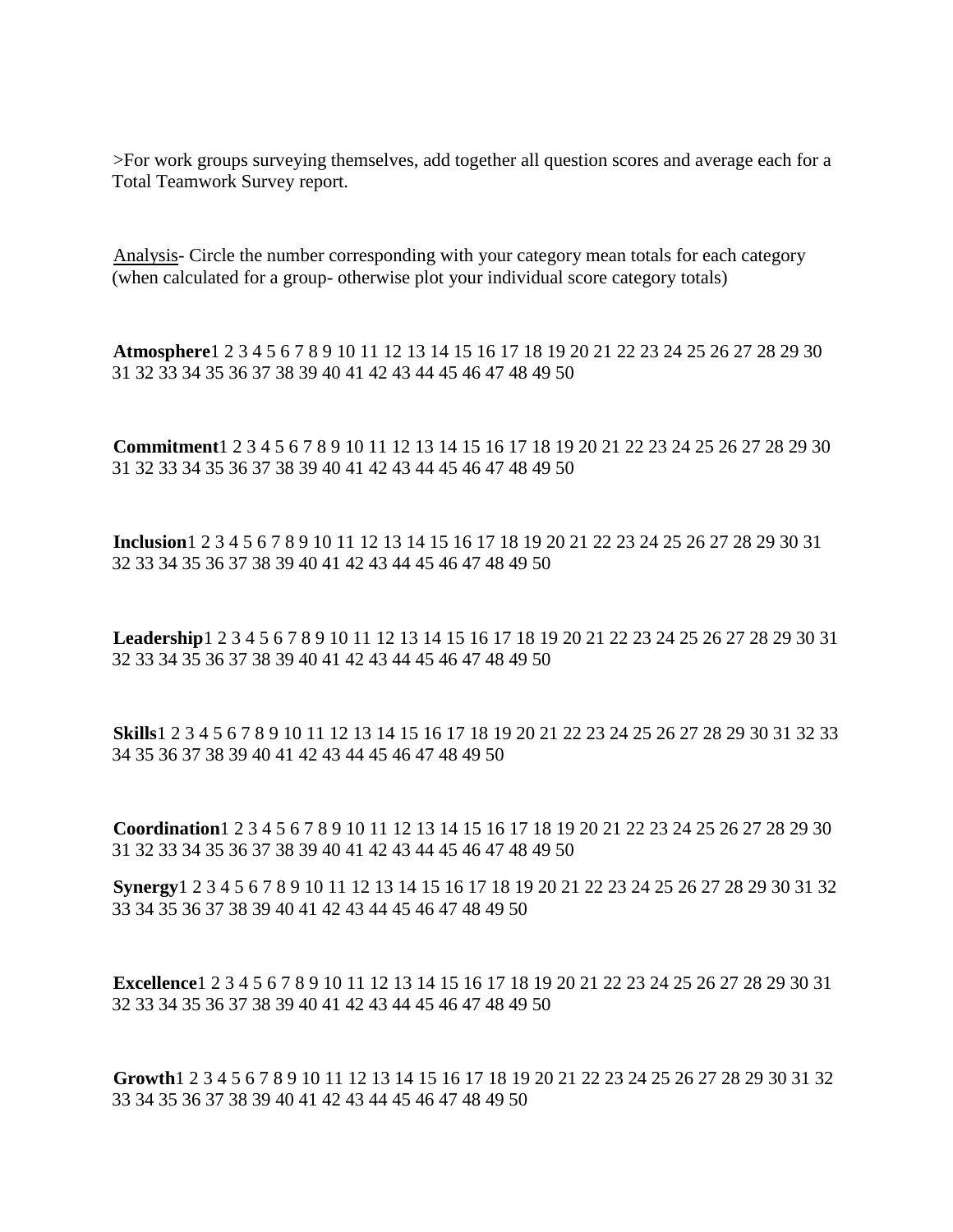**Maturity**1 2 3 4 5 6 7 8 9 10 11 12 13 14 15 16 17 18 19 20 21 22 23 24 25 26 27 28 29 30 31 32 33 34 35 36 37 38 39 40 41 42 43 44 45 46 47 48 49 50

Add together all category totals and divide by 10 for an overall mean score\_\_\_\_\_\_

Compare categories above the mean with categories below the mean.

Identify highest category/lowest category.

## IDENTIFY YOUR STRENGTHS AND WEAKNESSES BY SPECIFIC QUESTIONS

Top 5 Strengths (HIGHEST SCORING:

Q:

Q:

Q:

Q:

Q:

Top 5 Opportunities for Improvement (LOWEST SCORING):

Q: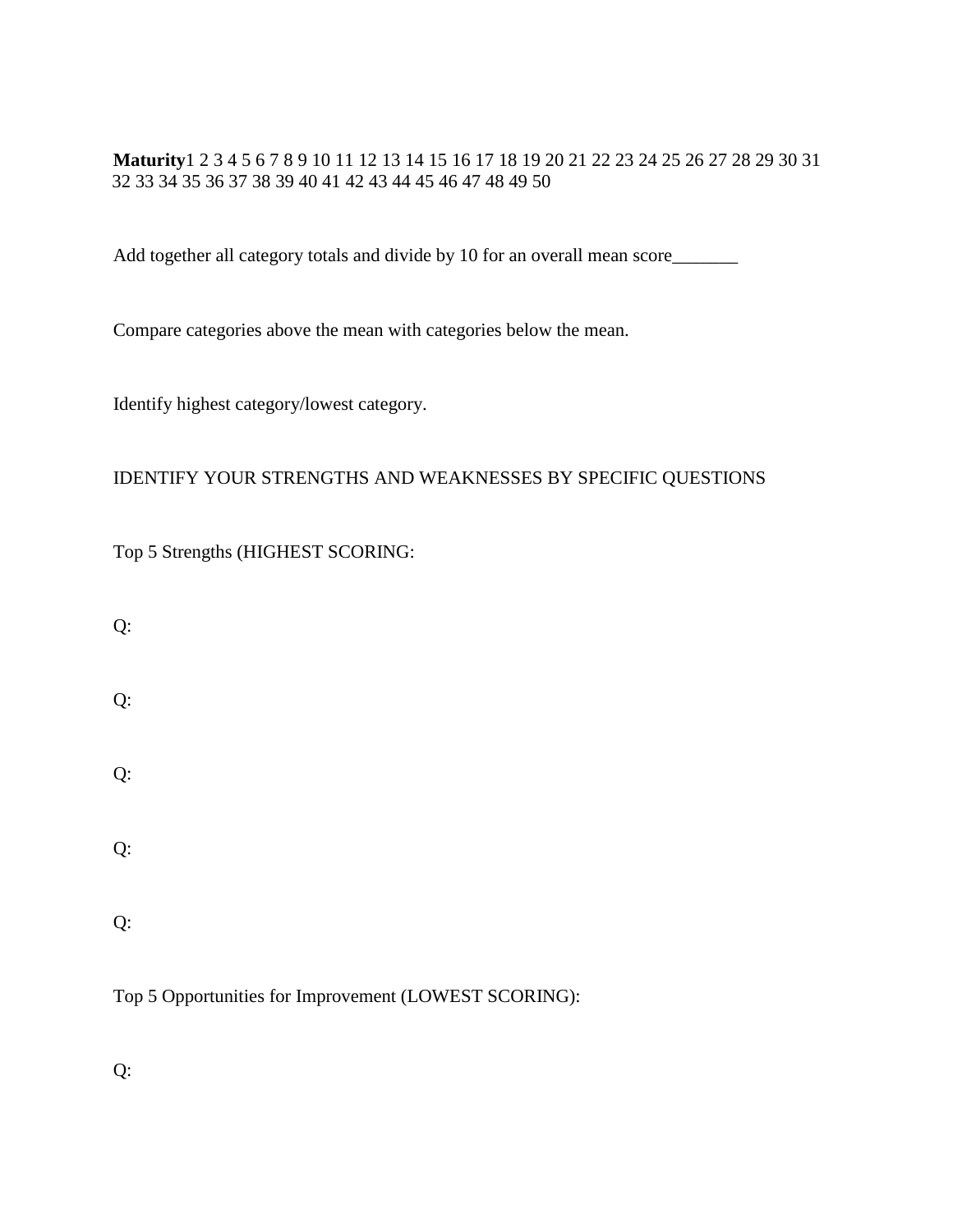Q:

| . .           |  |
|---------------|--|
| i<br>۰.<br>۰, |  |
| Х,<br>75      |  |

Q:

 $O:$ 

Make Your Plans For Improvement:

## **Causes or Effects?**

(*Facilitator Notes)* As the team's results are reviewed, each individual question construct is examined. I ask the team whether the low score for a particular question is a "cause" or an "effect." This is a great way to stimulate discussion and clarify the root causes of particular issues.

Take for example question #6: The team is clear about their purpose.

If the group scored low in this area, I ask them to think about whether this low rating is a root cause that generates other negative effects or whether it is, in itself, an effect of some other dynamic. These types of questions force the team to think about how they do things and to define their problems and issues very specifically. Root cause analysis through the use of "fishbone charts" (aka: cause and effect diagrams) can be particularly effective here in clarifying problems and issues.

## **Is It The Team Or Outside Influences?**

Many teams try to lay the blame for conditions in their group on external influences such as the market, management, etc. This discussion on each individual construct helps a team see which things are indeed beyond their own control or outside their sphere of influence and which things they can take ownership of and have a positive impact on. There are no right or wrong answers here, but rather a meeting of the minds and agreement from the team about where they stand on any particular issue. Solidarity in the face of adversity is also a characteristic of teamwork.

## **Comparison With Hard Outcomes**

The artful consultant or team facilitator brings back hard outcome measures (sales, orders processes, successful bid approvals etc.) , comparing it with the high and low Functional Workgroup Teamwork Survey scores to see which elements most favorably or unfavorably impact these hard measures.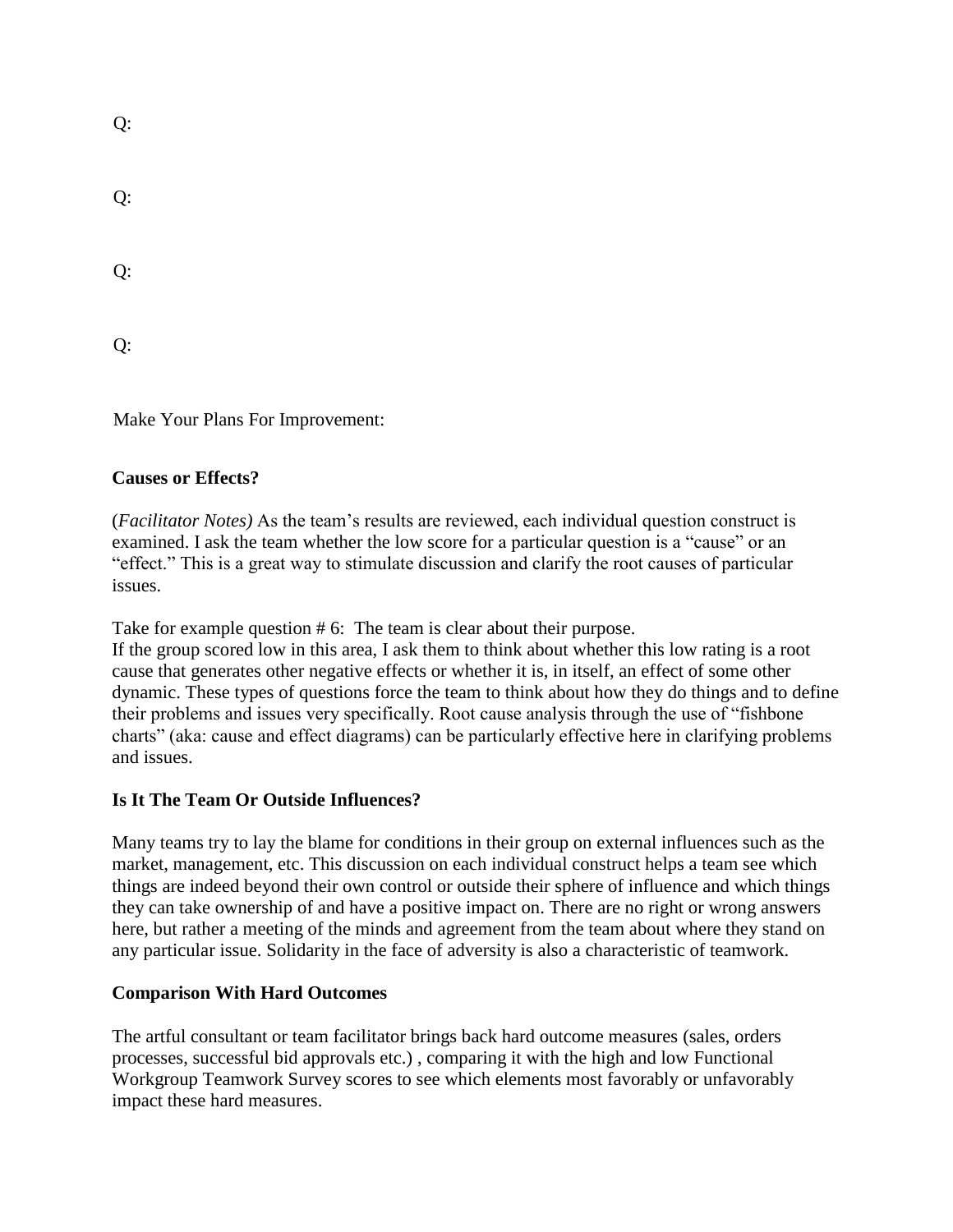This is the analysis portion of the work in transforming a team. On the one hand, you have a set of self-evaluation measures that the team has identified as their own strengths and weaknesses. On the other hand, you have the team's input about where they want to go and how their progress toward the goal can be measured. Some hypothesis can then be formed about improvement in specific skills or approaches that will be most beneficial for the team.

A running list of teamwork improvement should be compiled with team members increasingly volunteering their suggestions and ideas on what needs to be improved about teamwork. Comparing the Teamwork Survey Data with the hard outcome measures helps to build the bridge from teamwork ideals to concrete performance increases back at work. The facilitator is careful to always keep the 'Ideal State' for the team close at hand and to keep stressing the relationship between improvement efforts and the eventual desired end state that they will create in terms of teamwork. When the process gets more complex it's important to keep the light at the end of the tunnel burning brightly. (\*The Teamwork Survey and overall seven step teamwork intervention process is covered in more detail in Bart Allen Berry's Supercharge Your Work Team, available at the [BartBerry.com](http://www.bartberry.com/) Website, online and at other book retailers worldwide).

Another way to analyze the results of the Functional Workgroup Teamwork Survey and the ideas and discussions it generates is to divide low areas or teamwork issues into two categories:

#### *A. Process Improvements in Teamwork*

List areas in which the team needs to develop new skills or models for a different way of working together. Examples of team process oriented approaches include:

Using facilitative leadership approaches Implementing brainstorming techniques Encouraging more equal team member participation and inclusion Utilize a methodical problem solving model or approach Fostering Innovation Build Higher levels of trust and honesty Communicate more respectfully with one another

#### *B. Team Tasks And Objectives*

List areas where teams actually need to accomplish different tasks or objectives to increase their effectiveness. Examples may include:

Develop a long-term strategic plan Make a progress report on recent developments and communicate it to other departments Develop an employee morale-building program Set up a suggestion system for new ideas Review needs for meetings in order to optimize schedules Build more accountability into weekly reports Build a web based project status system to keep everyone informed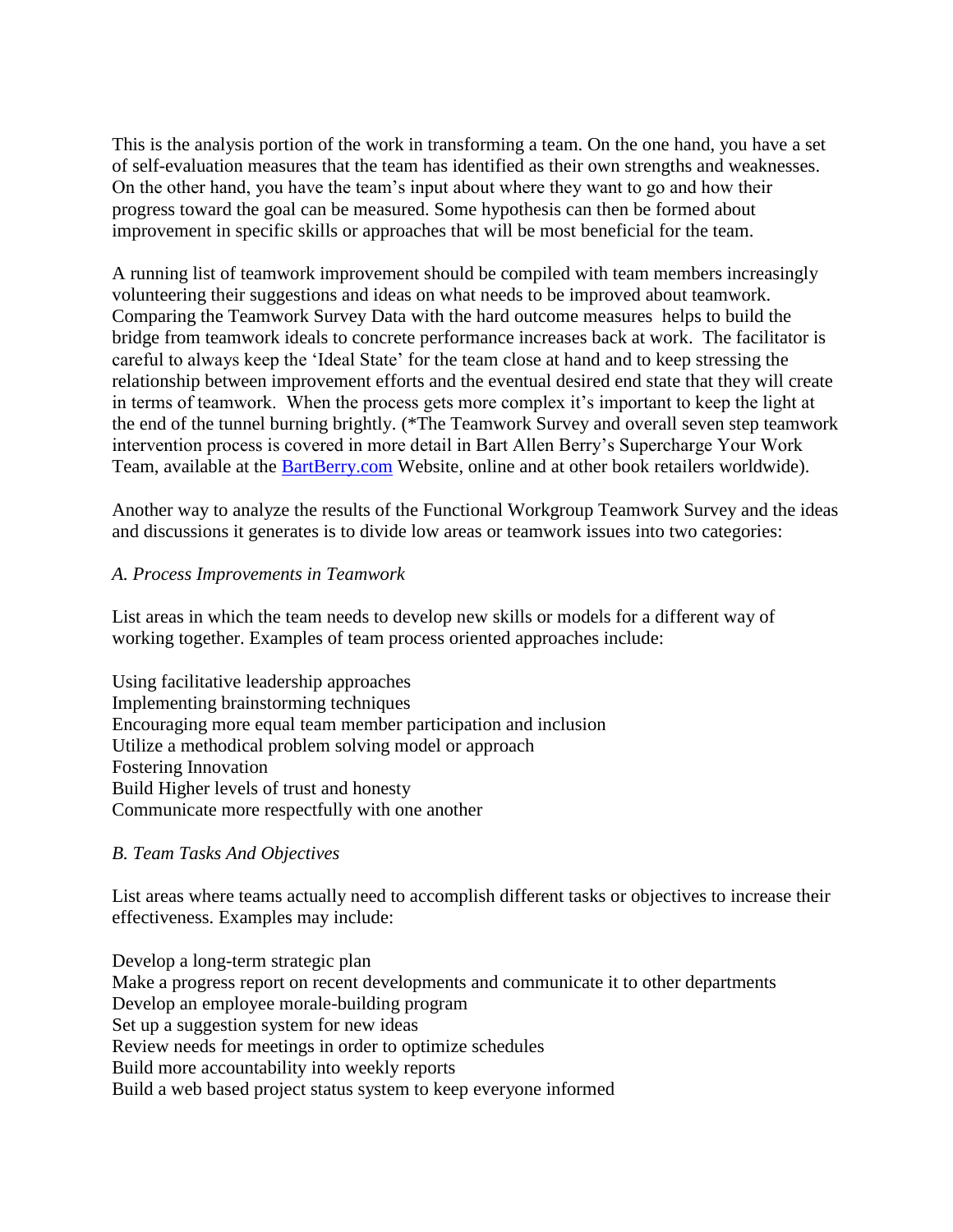In the author's experience progress in the first category—Process Improvements in Teamwork will yield great benefits in the accomplishment of the items in the second category—Team Tasks And Objectives.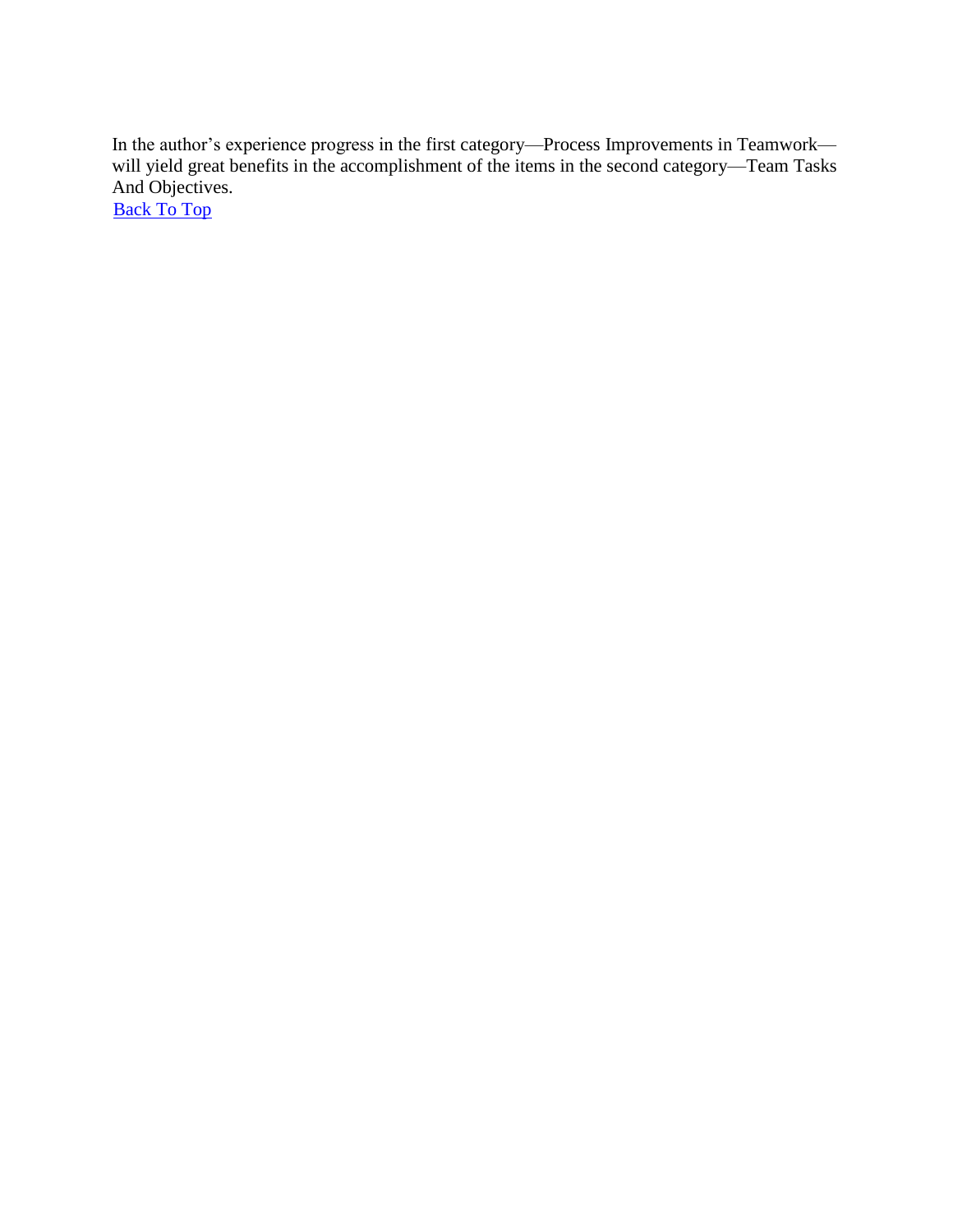## ABOUT BART ALLEN BERRY

<span id="page-61-0"></span>Bart Allen Berry is the founder of his own 30 year old Training and consulting firm, and has lead team development programs for the world's finest companies in six countries. Bart's best practice team building and team development programs have been utilized at every level of the organization to drive higher productivity, performance and satisfaction. Bart has been an adjunct faculty member for many major Universities and has provided programs UCSD, Stanford University and The Daniels School Of Leadership in Denver among many others. Bart has personally delivered training and development programs for more than 200,000 employees and managers.

Bart Berry offers team development programs worldwide and at their Learning Center 25 miles south of the border in Baja Mexico.

Visit their website for more information: [http://www.BartBerry.com](http://www.bartberry.com/)